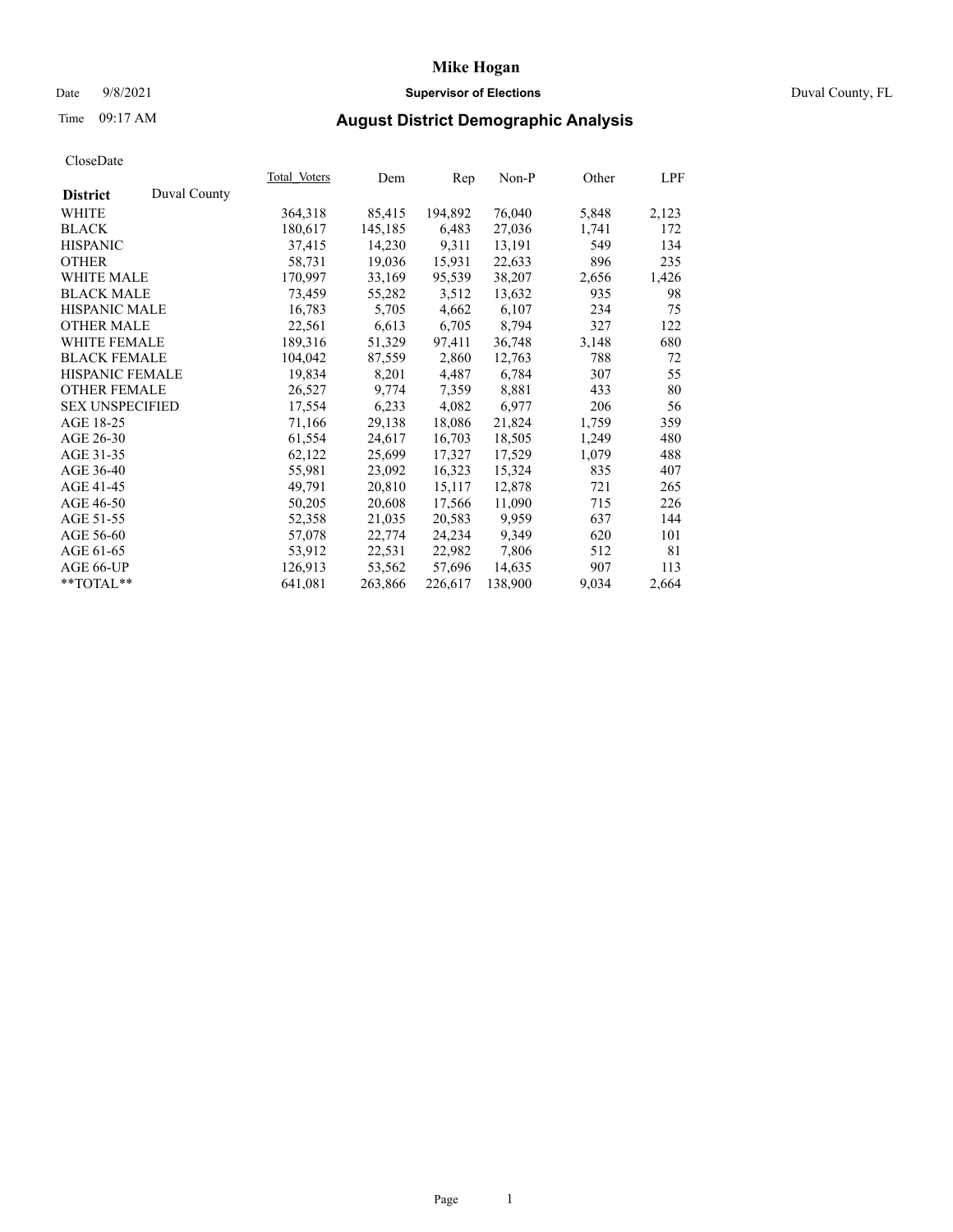## Date 9/8/2021 **Supervisor of Elections** Duval County, FL

# Time 09:17 AM **August District Demographic Analysis**

| <b>Total Voters</b> | Dem                     |        |       | Other | LPF   |
|---------------------|-------------------------|--------|-------|-------|-------|
|                     |                         |        |       |       |       |
| 20,490              | 4,955                   | 10,653 | 4,457 | 313   | 112   |
| 14,125              | 10,950                  | 567    | 2,437 | 154   | 17    |
| 3,531               | 1,421                   | 798    | 1,261 | 42    | 9     |
| 3,961               | 1,384                   | 972    | 1,535 | 53    | 17    |
| 9,540               | 1,890                   | 5,191  | 2,247 | 137   | 75    |
| 5,667               | 4,126                   | 290    | 1,162 | 81    | 8     |
| 1,525               | 581                     | 380    | 538   | 20    | 6     |
| 1,416               | 446                     | 409    | 535   | 16    | 10    |
| 10,665              | 2,987                   | 5,331  | 2,140 | 172   | 35    |
| 8,142               | 6,602                   | 261    | 1,199 | 71    | 9     |
| 1,915               | 799                     | 402    | 689   | 22    | 3     |
| 1,779               | 715                     | 432    | 595   | 31    | 6     |
| 1,456               | 563                     | 294    | 584   | 12    | 3     |
| 5,146               | 2,289                   | 1,046  | 1,670 | 117   | 24    |
| 4,215               | 1,883                   | 877    | 1,354 | 78    | 23    |
| 4,306               | 2,016                   | 940    | 1,255 | 68    | 27    |
| 3,685               | 1,637                   | 888    | 1,083 | 57    | 20    |
| 3,183               | 1,462                   | 795    | 863   | 46    | 17    |
| 3,177               | 1,451                   | 979    | 689   | 42    | 16    |
| 3,392               | 1,539                   | 1,149  | 653   | 41    | 10    |
| 3,705               | 1,615                   | 1,401  | 646   | 40    | 3     |
| 3,440               | 1,501                   | 1,365  | 534   | 33    | 7     |
| 7,858               | 3,317                   | 3,550  | 943   | 40    | 8     |
| 42,107              | 18,710                  | 12,990 | 9,690 | 562   | 155   |
|                     | City Council District 1 |        |       | Rep   | Non-P |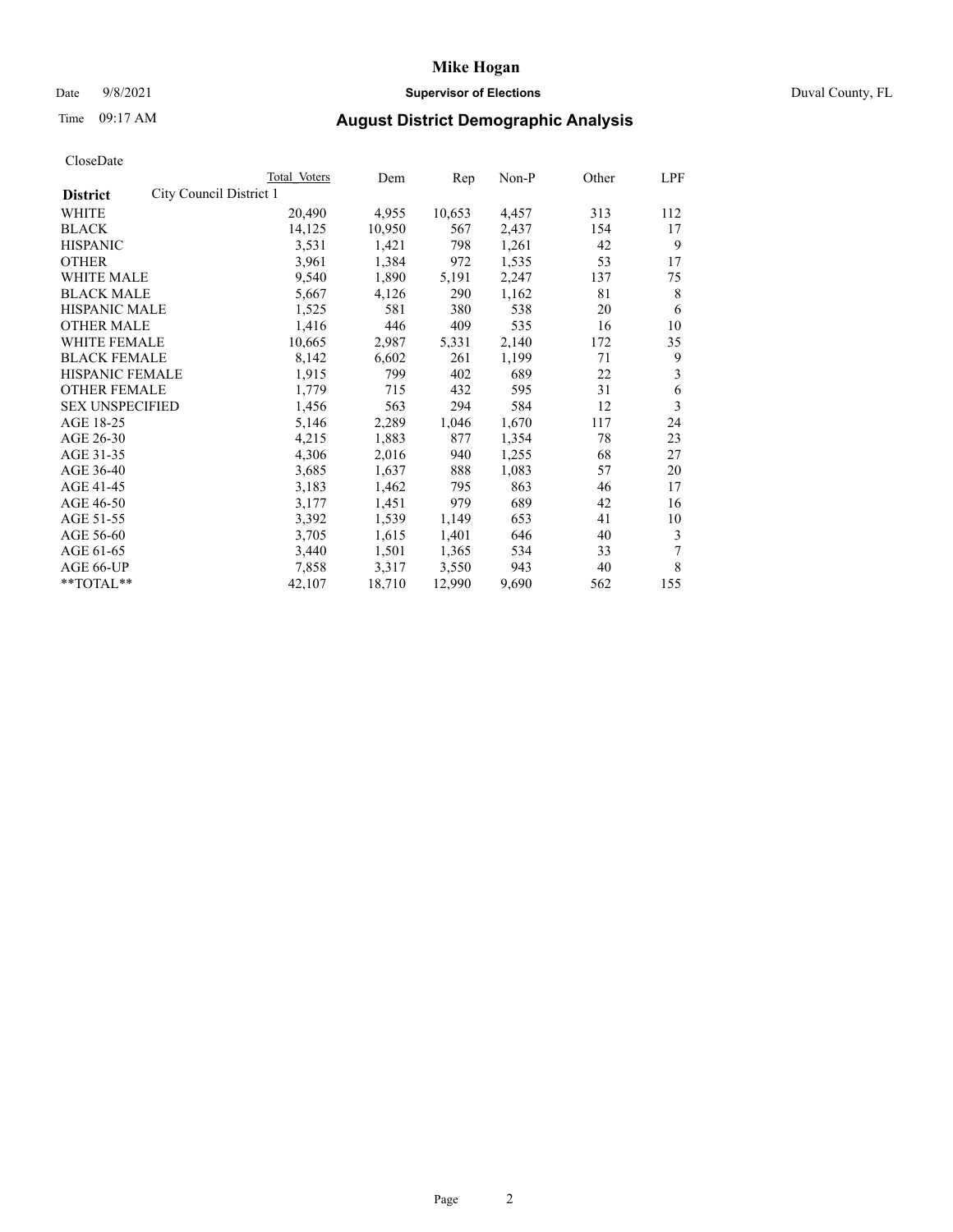## Date 9/8/2021 **Supervisor of Elections** Duval County, FL

# Time 09:17 AM **August District Demographic Analysis**

|                                            | Total Voters | Dem    | Rep    | Non-P  | Other | LPF |
|--------------------------------------------|--------------|--------|--------|--------|-------|-----|
| City Council District 2<br><b>District</b> |              |        |        |        |       |     |
| WHITE                                      | 33,027       | 6,069  | 19,959 | 6,307  | 512   | 180 |
| <b>BLACK</b>                               | 9,666        | 7,321  | 450    | 1,741  | 140   | 14  |
| <b>HISPANIC</b>                            | 3,052        | 1,069  | 880    | 1,061  | 37    | 5   |
| <b>OTHER</b>                               | 4,699        | 1,261  | 1,598  | 1,763  | 58    | 19  |
| WHITE MALE                                 | 15,847       | 2,423  | 9,817  | 3,254  | 240   | 113 |
| <b>BLACK MALE</b>                          | 4,303        | 2,985  | 261    | 971    | 73    | 13  |
| <b>HISPANIC MALE</b>                       | 1,403        | 430    | 457    | 495    | 18    | 3   |
| <b>OTHER MALE</b>                          | 1,878        | 456    | 683    | 711    | 18    | 10  |
| WHITE FEMALE                               | 16,837       | 3,591  | 9,944  | 2,967  | 269   | 66  |
| <b>BLACK FEMALE</b>                        | 5,220        | 4,233  | 187    | 733    | 66    | 1   |
| HISPANIC FEMALE                            | 1,587        | 617    | 410    | 540    | 18    | 2   |
| <b>OTHER FEMALE</b>                        | 2,142        | 673    | 729    | 702    | 31    | 7   |
| <b>SEX UNSPECIFIED</b>                     | 1,227        | 312    | 399    | 499    | 14    | 3   |
| AGE 18-25                                  | 5,280        | 1,725  | 1,794  | 1,604  | 133   | 24  |
| AGE 26-30                                  | 4,344        | 1,354  | 1,526  | 1,311  | 109   | 44  |
| AGE 31-35                                  | 4,942        | 1,507  | 1,893  | 1,430  | 75    | 37  |
| AGE 36-40                                  | 4,642        | 1,441  | 1,752  | 1,337  | 67    | 45  |
| AGE 41-45                                  | 4,254        | 1,394  | 1,671  | 1,097  | 65    | 27  |
| AGE 46-50                                  | 4,316        | 1,458  | 1,874  | 900    | 65    | 19  |
| AGE 51-55                                  | 4,443        | 1,376  | 2,164  | 840    | 58    | 5   |
| AGE 56-60                                  | 4,798        | 1,385  | 2,624  | 724    | 59    | 6   |
| AGE 61-65                                  | 4,178        | 1,274  | 2,298  | 557    | 45    | 4   |
| AGE 66-UP                                  | 9,247        | 2,806  | 5,291  | 1,072  | 71    | 7   |
| **TOTAL**                                  | 50,444       | 15,720 | 22,887 | 10,872 | 747   | 218 |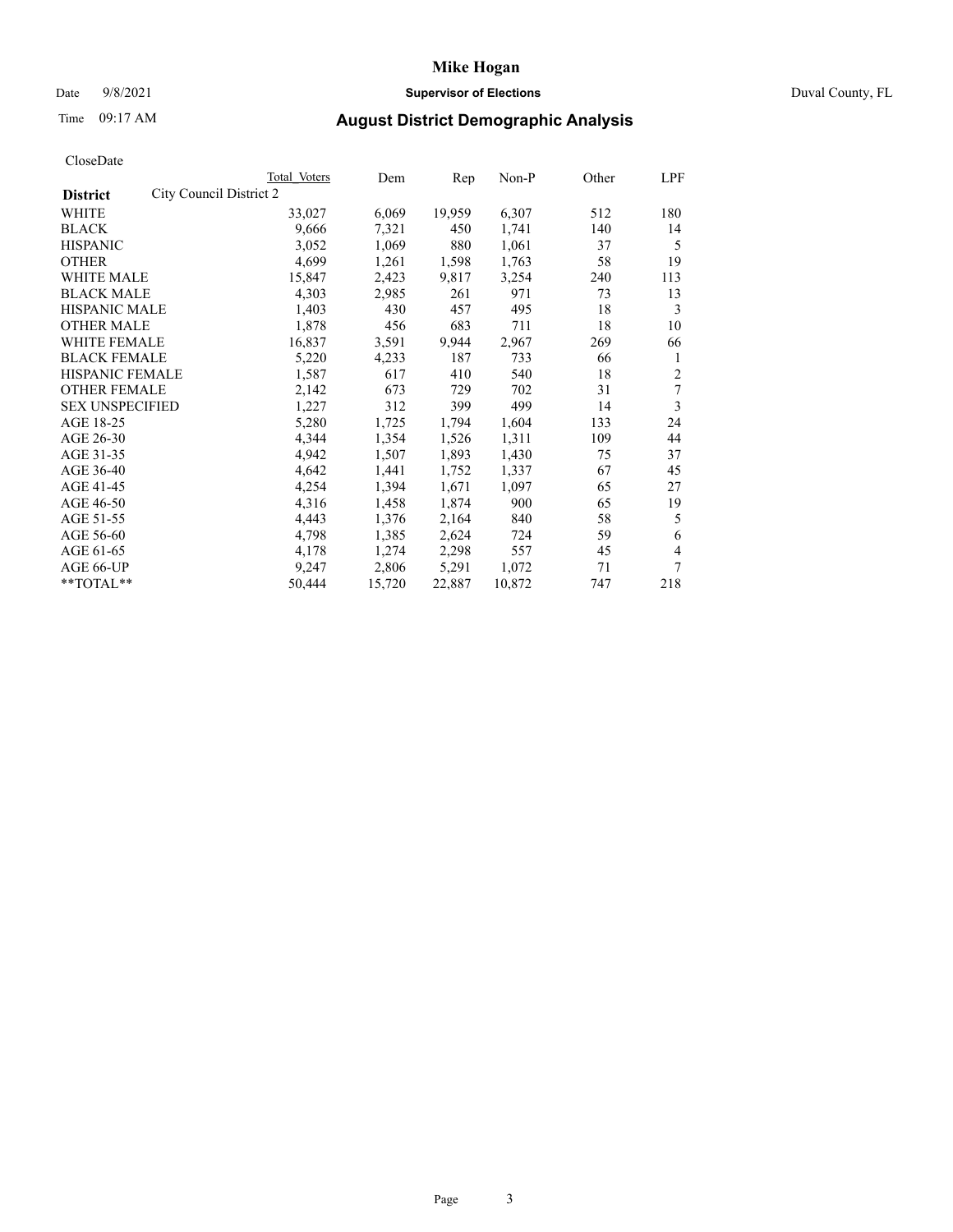## **Mike Hogan** Date 9/8/2021 **Supervisor of Elections** Duval County, FL

# Time 09:17 AM **August District Demographic Analysis**

|                                            | Total Voters | Dem    | Rep    | $Non-P$ | Other | LPF |
|--------------------------------------------|--------------|--------|--------|---------|-------|-----|
| City Council District 3<br><b>District</b> |              |        |        |         |       |     |
| WHITE                                      | 35,145       | 7,374  | 19,118 | 7,908   | 548   | 197 |
| <b>BLACK</b>                               | 4,596        | 3,373  | 254    | 917     | 49    | 3   |
| <b>HISPANIC</b>                            | 3,154        | 1,073  | 949    | 1,064   | 60    | 8   |
| <b>OTHER</b>                               | 6,447        | 1,750  | 2,109  | 2,492   | 77    | 19  |
| WHITE MALE                                 | 16,570       | 2,714  | 9,530  | 3,923   | 260   | 143 |
| <b>BLACK MALE</b>                          | 2,162        | 1,462  | 157    | 513     | 28    | 2   |
| <b>HISPANIC MALE</b>                       | 1,383        | 402    | 439    | 508     | 29    | 5   |
| <b>OTHER MALE</b>                          | 2,613        | 656    | 881    | 1,034   | 32    | 10  |
| WHITE FEMALE                               | 18,191       | 4,578  | 9,415  | 3,867   | 280   | 51  |
| <b>BLACK FEMALE</b>                        | 2,374        | 1,874  | 92     | 386     | 21    | 1   |
| HISPANIC FEMALE                            | 1,703        | 651    | 496    | 525     | 30    | 1   |
| <b>OTHER FEMALE</b>                        | 3,051        | 909    | 1,035  | 1,062   | 39    | 6   |
| <b>SEX UNSPECIFIED</b>                     | 1,294        | 324    | 385    | 562     | 15    | 8   |
| AGE 18-25                                  | 5,273        | 1,622  | 1,829  | 1,647   | 143   | 32  |
| AGE 26-30                                  | 4,479        | 1,259  | 1,660  | 1,436   | 84    | 40  |
| AGE 31-35                                  | 4,461        | 1,249  | 1,695  | 1,411   | 69    | 37  |
| AGE 36-40                                  | 4,403        | 1,153  | 1,717  | 1,428   | 68    | 37  |
| AGE 41-45                                  | 4,037        | 1,117  | 1,607  | 1,241   | 53    | 19  |
| AGE 46-50                                  | 4,004        | 1,075  | 1,824  | 1,024   | 61    | 20  |
| AGE 51-55                                  | 4,089        | 1,064  | 2,095  | 873     | 42    | 15  |
| AGE 56-60                                  | 4,443        | 1,092  | 2,370  | 909     | 61    | 11  |
| AGE 61-65                                  | 4,144        | 1,138  | 2,136  | 798     | 62    | 10  |
| AGE 66-UP                                  | 10,009       | 2,801  | 5,497  | 1,614   | 91    | 6   |
| **TOTAL**                                  | 49,342       | 13,570 | 22,430 | 12,381  | 734   | 227 |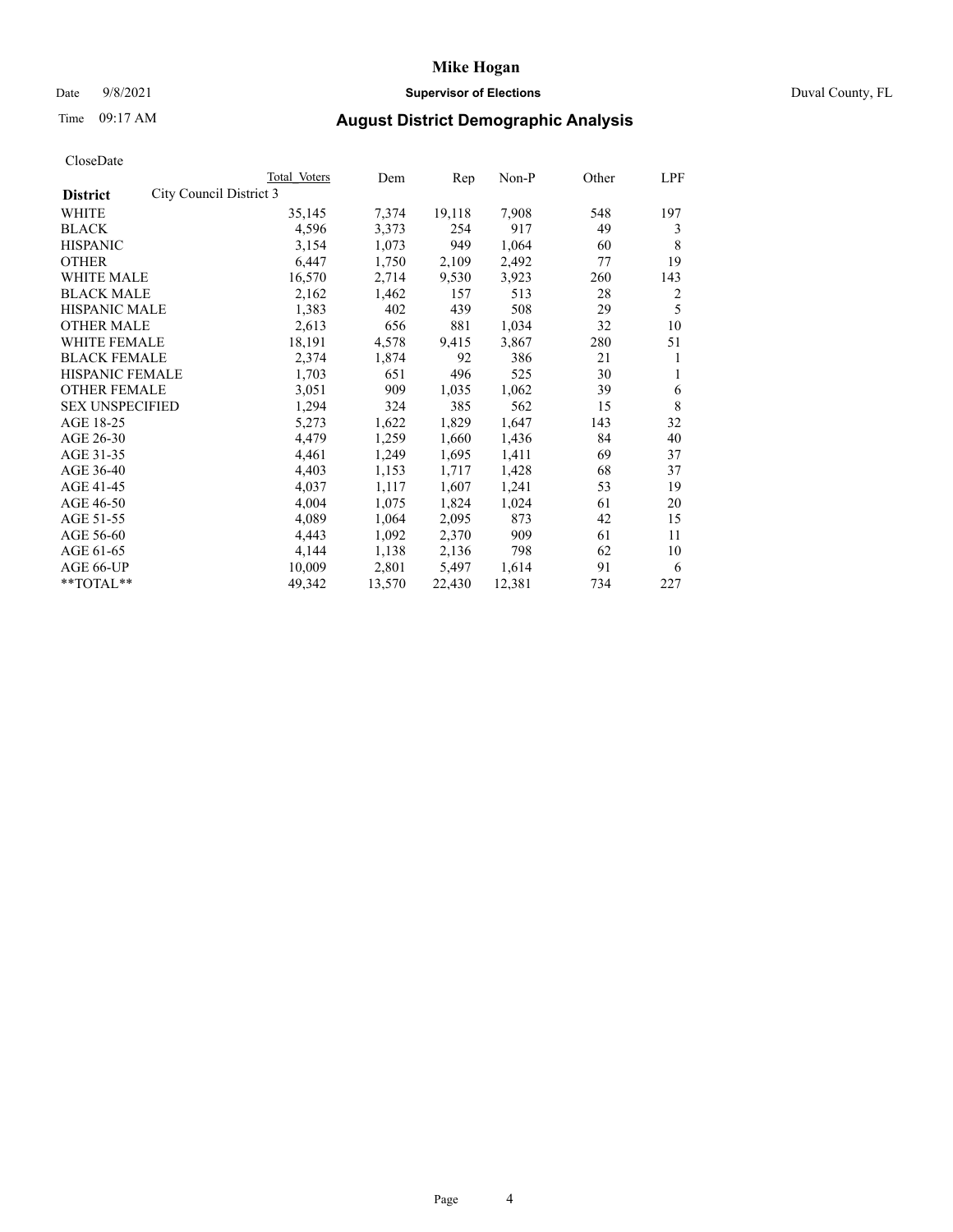## **Mike Hogan** Date 9/8/2021 **Supervisor of Elections** Duval County, FL

# Time 09:17 AM **August District Demographic Analysis**

| CloscDate              |                         |              |        |        |         |       |                |
|------------------------|-------------------------|--------------|--------|--------|---------|-------|----------------|
|                        |                         | Total Voters | Dem    | Rep    | $Non-P$ | Other | LPF            |
| <b>District</b>        | City Council District 4 |              |        |        |         |       |                |
| WHITE                  |                         | 25,883       | 6,281  | 13,126 | 5,868   | 440   | 168            |
| <b>BLACK</b>           |                         | 7,797        | 5,917  | 332    | 1,435   | 103   | 10             |
| <b>HISPANIC</b>        |                         | 4,086        | 1,562  | 914    | 1,531   | 63    | 16             |
| <b>OTHER</b>           |                         | 5,422        | 1,716  | 1,393  | 2,228   | 69    | 16             |
| WHITE MALE             |                         | 12,135       | 2,456  | 6,417  | 2,942   | 212   | 108            |
| <b>BLACK MALE</b>      |                         | 3,126        | 2,157  | 183    | 727     | 52    | 7              |
| <b>HISPANIC MALE</b>   |                         | 1,791        | 601    | 455    | 702     | 26    | 7              |
| <b>OTHER MALE</b>      |                         | 2,144        | 619    | 588    | 891     | 37    | 9              |
| WHITE FEMALE           |                         | 13,417       | 3,747  | 6,562  | 2,825   | 225   | 58             |
| <b>BLACK FEMALE</b>    |                         | 4,531        | 3,657  | 144    | 678     | 49    | 3              |
| <b>HISPANIC FEMALE</b> |                         | 2,199        | 924    | 437    | 792     | 37    | 9              |
| <b>OTHER FEMALE</b>    |                         | 2,459        | 885    | 654    | 889     | 27    | $\overline{4}$ |
| <b>SEX UNSPECIFIED</b> |                         | 1,386        | 430    | 325    | 616     | 10    | 5              |
| AGE 18-25              |                         | 5,132        | 1,969  | 1,285  | 1,716   | 132   | 30             |
| AGE 26-30              |                         | 4,960        | 1,762  | 1,384  | 1,658   | 120   | 36             |
| AGE 31-35              |                         | 4,441        | 1,607  | 1,280  | 1,426   | 91    | 37             |
| AGE 36-40              |                         | 3,695        | 1,314  | 1,125  | 1,160   | 69    | 27             |
| AGE 41-45              |                         | 3,225        | 1,197  | 980    | 971     | 52    | 25             |
| AGE 46-50              |                         | 3,175        | 1,128  | 1,160  | 818     | 49    | 20             |
| AGE 51-55              |                         | 3,354        | 1,162  | 1,358  | 786     | 39    | 9              |
| AGE 56-60              |                         | 3,710        | 1,263  | 1,653  | 745     | 40    | 9              |
| AGE 61-65              |                         | 3,552        | 1,183  | 1,656  | 674     | 29    | 10             |
| AGE 66-UP              |                         | 7,944        | 2,891  | 3,884  | 1,108   | 54    | 7              |
| **TOTAL**              |                         | 43,188       | 15.476 | 15,765 | 11,062  | 675   | 210            |
|                        |                         |              |        |        |         |       |                |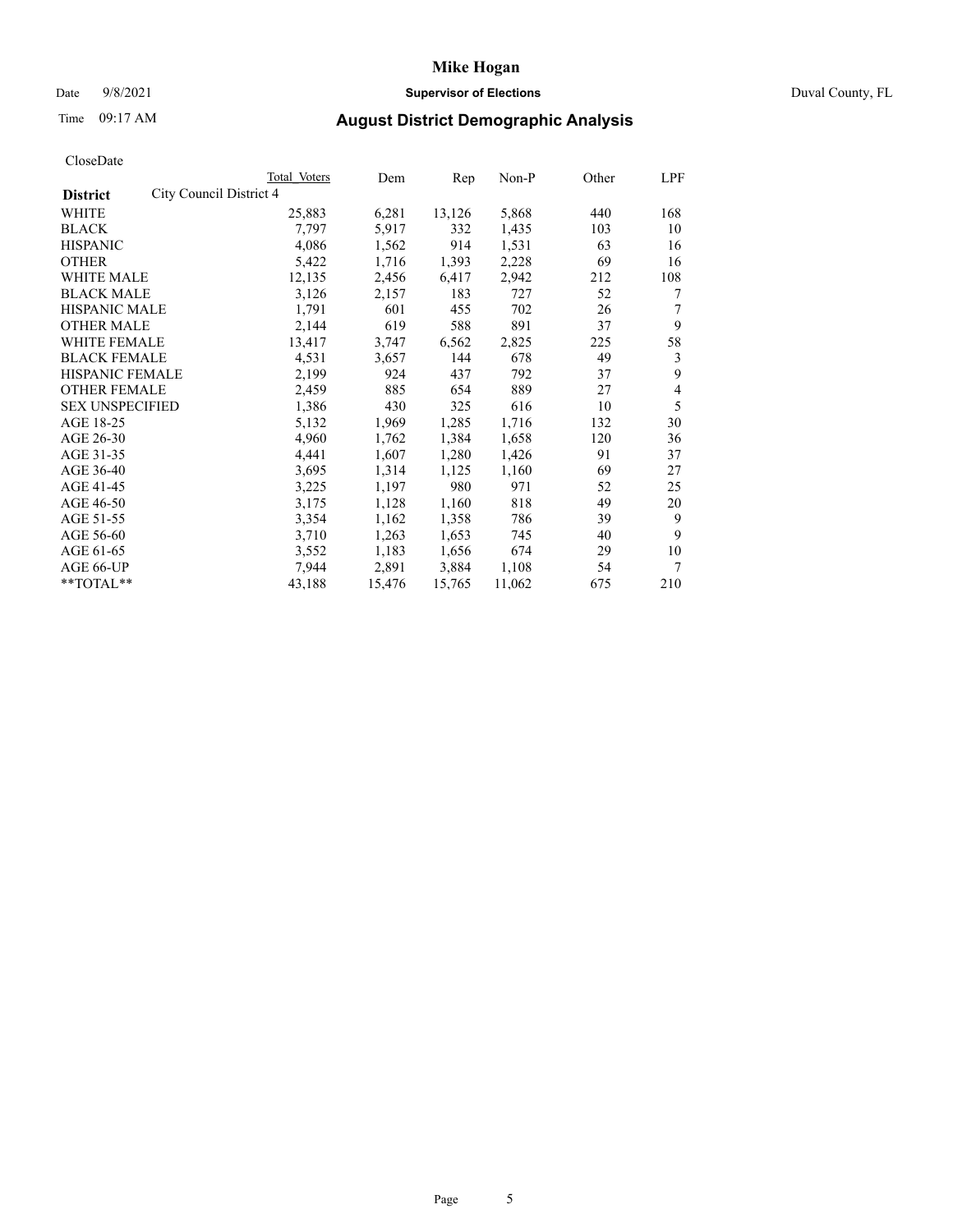## Date 9/8/2021 **Supervisor of Elections** Duval County, FL

# Time 09:17 AM **August District Demographic Analysis**

| Total Voters | Dem                     | Rep    | Non-P | Other | LPF            |
|--------------|-------------------------|--------|-------|-------|----------------|
|              |                         |        |       |       |                |
| 27,653       | 7,918                   | 13,786 | 5,391 | 388   | 170            |
| 6,750        | 5,167                   | 272    | 1,239 | 63    | 9              |
| 2,657        | 1,065                   | 634    | 922   | 32    | 4              |
| 3,657        | 1,105                   | 1,072  | 1,412 | 53    | 15             |
| 12,675       | 3,102                   | 6,587  | 2,707 | 164   | 115            |
| 2,801        | 2,000                   | 143    | 617   | 36    | 5              |
| 1,199        | 446                     | 326    | 413   | 12    | $\overline{c}$ |
| 1,438        | 389                     | 476    | 552   | 16    | 5              |
| 14,654       | 4,721                   | 7,063  | 2,596 | 222   | 52             |
| 3,833        | 3,081                   | 124    | 598   | 26    | 4              |
| 1,382        | 588                     | 293    | 480   | 19    | $\overline{2}$ |
| 1,554        | 546                     | 447    | 527   | 27    | 7              |
| 1,180        | 382                     | 305    | 473   | 14    | 6              |
| 3,879        | 1,499                   | 1,090  | 1,152 | 114   | 24             |
| 3,808        | 1,406                   | 1,096  | 1,201 | 73    | 32             |
| 3,961        | 1,578                   | 1,164  | 1,107 | 70    | 42             |
| 3,404        | 1,300                   | 1,063  | 970   | 38    | 33             |
| 2,881        | 1,022                   | 979    | 825   | 36    | 19             |
| 2,989        | 1,046                   | 1,125  | 761   | 39    | 18             |
| 3,117        | 1,094                   | 1,315  | 674   | 23    | 11             |
| 3,563        | 1,275                   | 1,606  | 626   | 49    | 7              |
| 3,636        | 1,385                   | 1,675  | 537   | 38    | 1              |
| 9,479        | 3,650                   | 4,651  | 1,111 | 56    | 11             |
| 40,717       | 15,255                  | 15,764 | 8,964 | 536   | 198            |
|              | City Council District 5 |        |       |       |                |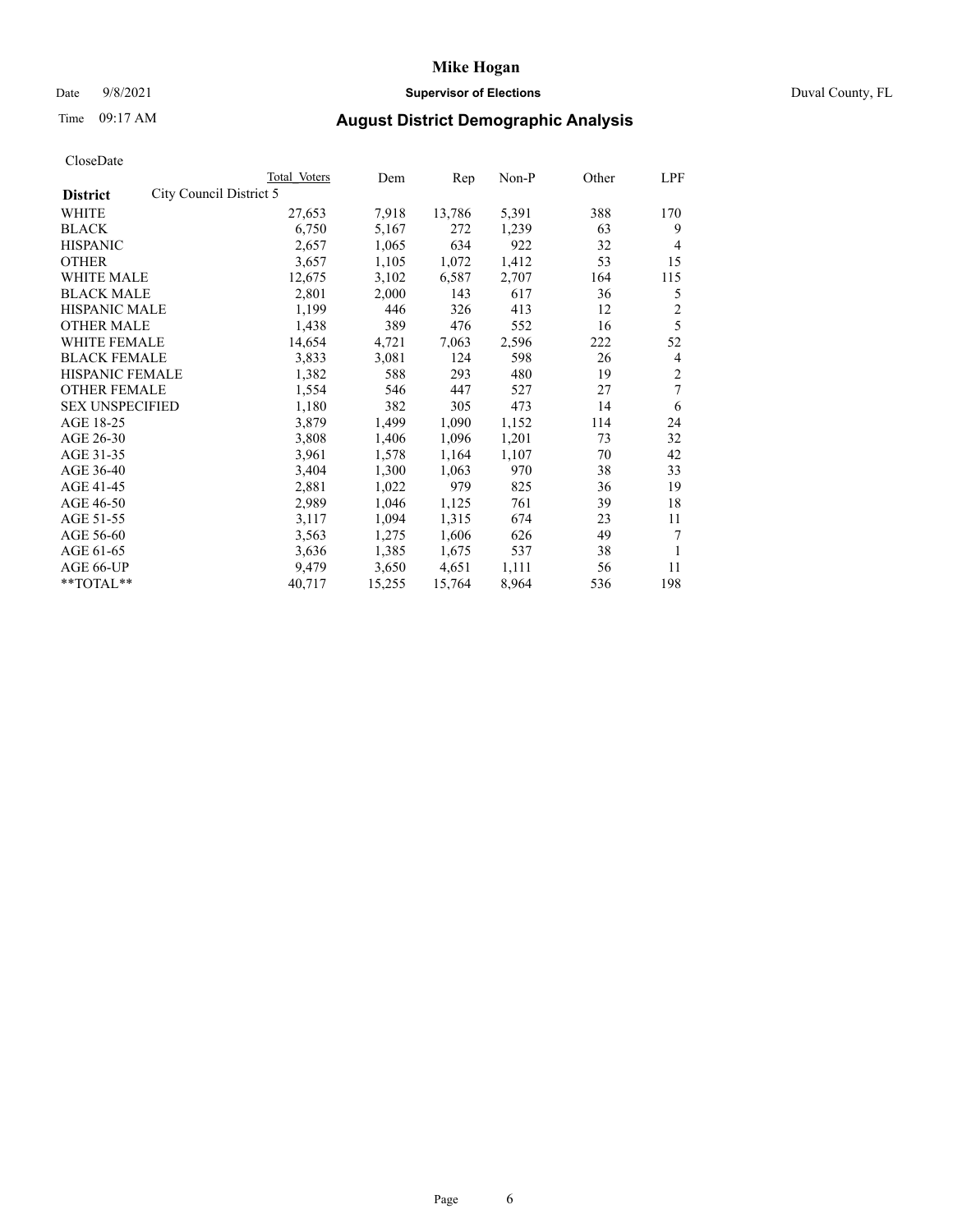## Date 9/8/2021 **Supervisor of Elections** Duval County, FL

# Time 09:17 AM **August District Demographic Analysis**

|                        |                         | Total Voters | Dem    | Rep    | $Non-P$ | Other | LPF            |
|------------------------|-------------------------|--------------|--------|--------|---------|-------|----------------|
| <b>District</b>        | City Council District 6 |              |        |        |         |       |                |
| WHITE                  |                         | 40,504       | 8,673  | 23,314 | 7,733   | 552   | 232            |
| <b>BLACK</b>           |                         | 3,636        | 2,666  | 214    | 692     | 59    | 5              |
| <b>HISPANIC</b>        |                         | 3,006        | 980    | 1,002  | 971     | 43    | 10             |
| <b>OTHER</b>           |                         | 4,514        | 1,237  | 1,504  | 1,664   | 84    | 25             |
| WHITE MALE             |                         | 19,146       | 3,309  | 11,458 | 3,987   | 241   | 151            |
| <b>BLACK MALE</b>      |                         | 1,643        | 1,115  | 127    | 365     | 36    | $\mathbf{0}$   |
| <b>HISPANIC MALE</b>   |                         | 1,358        | 394    | 484    | 453     | 19    | 8              |
| <b>OTHER MALE</b>      |                         | 1,807        | 449    | 635    | 684     | 29    | 10             |
| WHITE FEMALE           |                         | 21,003       | 5,284  | 11,655 | 3,675   | 309   | 80             |
| <b>BLACK FEMALE</b>    |                         | 1,946        | 1,521  | 83     | 314     | 23    | 5              |
| HISPANIC FEMALE        |                         | 1,595        | 574    | 503    | 493     | 23    | $\overline{2}$ |
| <b>OTHER FEMALE</b>    |                         | 2,082        | 666    | 692    | 671     | 41    | 12             |
| <b>SEX UNSPECIFIED</b> |                         | 1,080        | 244    | 397    | 418     | 17    | $\overline{4}$ |
| AGE 18-25              |                         | 5,110        | 1,355  | 2,093  | 1,495   | 138   | 29             |
| AGE 26-30              |                         | 3,835        | 995    | 1,606  | 1,107   | 85    | 42             |
| AGE 31-35              |                         | 4,248        | 1,186  | 1,722  | 1,206   | 80    | 54             |
| AGE 36-40              |                         | 4,175        | 1,081  | 1,804  | 1,188   | 64    | 38             |
| AGE 41-45              |                         | 3,806        | 960    | 1,662  | 1,084   | 69    | 31             |
| AGE 46-50              |                         | 3,892        | 957    | 1,906  | 947     | 53    | 29             |
| AGE 51-55              |                         | 4,417        | 1,011  | 2,422  | 896     | 72    | 16             |
| AGE 56-60              |                         | 4,941        | 1,154  | 2,859  | 874     | 46    | 8              |
| AGE 61-65              |                         | 4,618        | 1,232  | 2,640  | 700     | 36    | 10             |
| AGE 66-UP              |                         | 12,618       | 3,625  | 7,320  | 1,563   | 95    | 15             |
| **TOTAL**              |                         | 51,660       | 13,556 | 26,034 | 11,060  | 738   | 272            |
|                        |                         |              |        |        |         |       |                |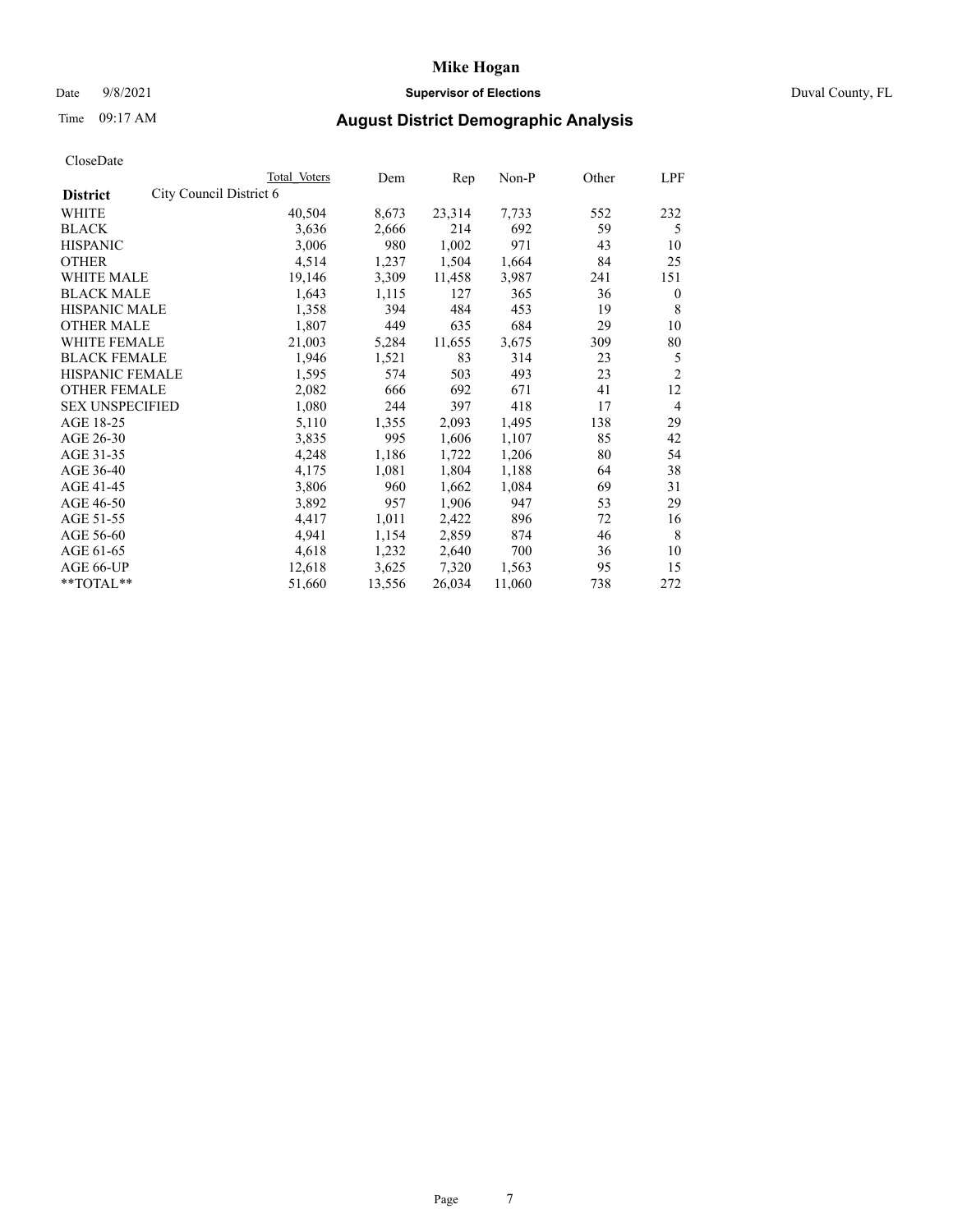## Date 9/8/2021 **Supervisor of Elections** Duval County, FL

# Time 09:17 AM **August District Demographic Analysis**

|                                            | Total Voters | Dem    | Rep   | Non-P | Other | LPF            |
|--------------------------------------------|--------------|--------|-------|-------|-------|----------------|
| City Council District 7<br><b>District</b> |              |        |       |       |       |                |
| WHITE                                      | 12,456       | 3,278  | 5,893 | 2,924 | 262   | 99             |
| <b>BLACK</b>                               | 24,915       | 20,867 | 749   | 3,091 | 194   | 14             |
| <b>HISPANIC</b>                            | 1,546        | 672    | 286   | 555   | 27    | 6              |
| <b>OTHER</b>                               | 2,989        | 1,354  | 468   | 1,096 | 57    | 14             |
| WHITE MALE                                 | 6,107        | 1,378  | 3,019 | 1,523 | 119   | 68             |
| <b>BLACK MALE</b>                          | 10,065       | 7,991  | 407   | 1,555 | 103   | 9              |
| <b>HISPANIC MALE</b>                       | 700          | 274    | 154   | 257   | 11    | 4              |
| <b>OTHER MALE</b>                          | 1,069        | 461    | 181   | 396   | 26    | 5              |
| WHITE FEMALE                               | 6,184        | 1,858  | 2,802 | 1,351 | 142   | 31             |
| <b>BLACK FEMALE</b>                        | 14,417       | 12,545 | 335   | 1,446 | 87    | 4              |
| HISPANIC FEMALE                            | 812          | 382    | 129   | 283   | 16    | $\overline{c}$ |
| <b>OTHER FEMALE</b>                        | 1,282        | 660    | 211   | 381   | 22    | 8              |
| <b>SEX UNSPECIFIED</b>                     | 1,270        | 622    | 158   | 474   | 14    | $\overline{2}$ |
| AGE 18-25                                  | 4,806        | 2,686  | 636   | 1,379 | 86    | 19             |
| AGE 26-30                                  | 4,041        | 2,263  | 585   | 1,116 | 49    | 28             |
| AGE 31-35                                  | 4,144        | 2,392  | 608   | 1,038 | 77    | 29             |
| AGE 36-40                                  | 3,859        | 2,306  | 626   | 857   | 51    | 19             |
| AGE 41-45                                  | 3,473        | 2,123  | 598   | 685   | 57    | 10             |
| AGE 46-50                                  | 3,571        | 2,135  | 707   | 673   | 49    | 7              |
| AGE 51-55                                  | 3,587        | 2,249  | 765   | 521   | 46    | 6              |
| AGE 56-60                                  | 3,643        | 2,347  | 779   | 470   | 43    | 4              |
| AGE 61-65                                  | 3,535        | 2,454  | 671   | 370   | 34    | 6              |
| AGE 66-UP                                  | 7,247        | 5,216  | 1,421 | 557   | 48    | 5              |
| **TOTAL**                                  | 41,906       | 26,171 | 7,396 | 7,666 | 540   | 133            |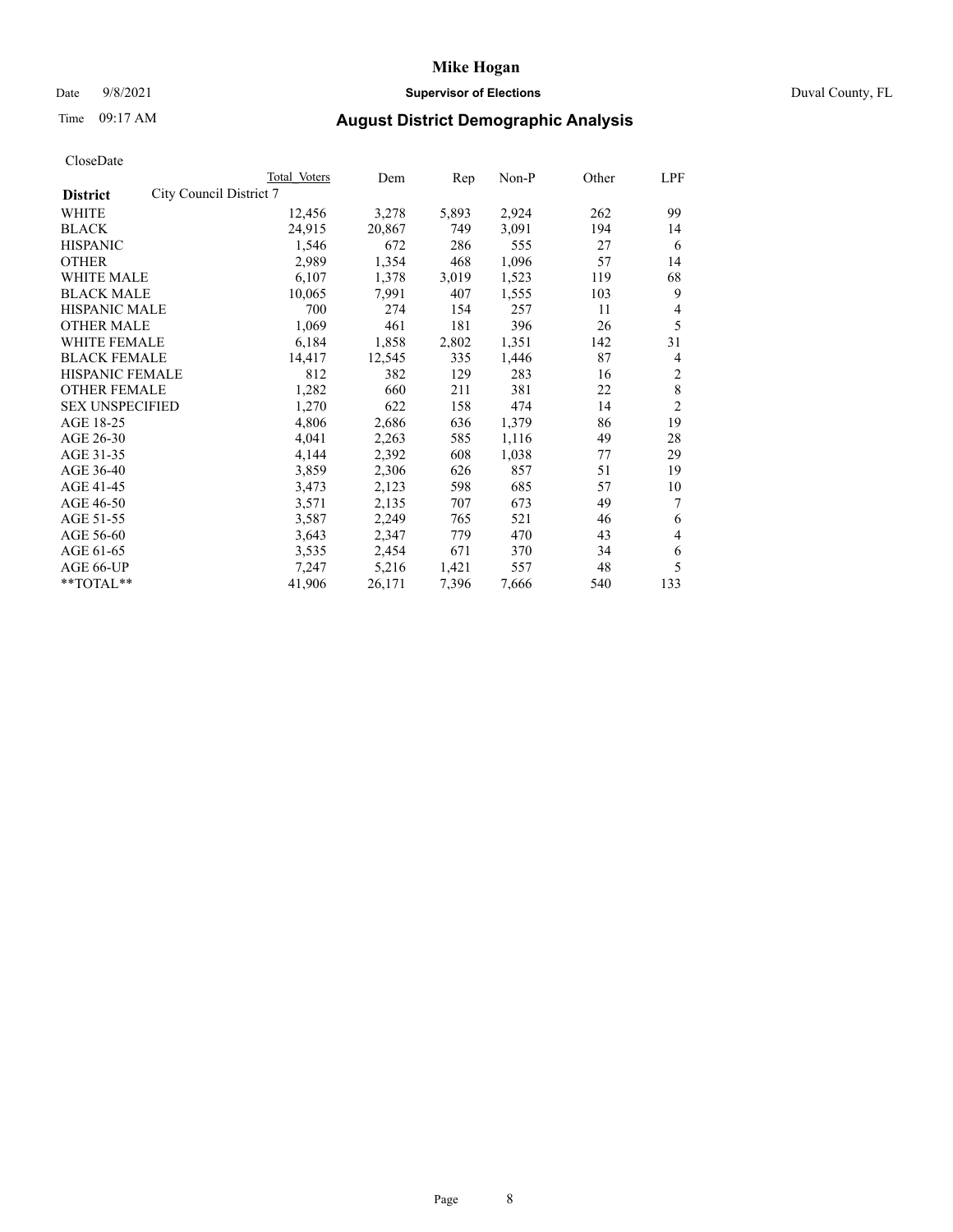## Date 9/8/2021 **Supervisor of Elections** Duval County, FL

# Time 09:17 AM **August District Demographic Analysis**

|                                                   | Total Voters | Dem    | Rep   | Non-P | Other | LPF            |
|---------------------------------------------------|--------------|--------|-------|-------|-------|----------------|
| <b>City Council District 8</b><br><b>District</b> |              |        |       |       |       |                |
| WHITE                                             | 11,012       | 2,210  | 6,576 | 2,020 | 152   | 54             |
| <b>BLACK</b>                                      | 28,734       | 24,520 | 766   | 3,250 | 174   | 24             |
| <b>HISPANIC</b>                                   | 886          | 366    | 201   | 306   | 9     | $\overline{4}$ |
| <b>OTHER</b>                                      | 2,502        | 1,098  | 356   | 1,015 | 23    | 10             |
| WHITE MALE                                        | 5,117        | 865    | 3,177 | 967   | 76    | 32             |
| <b>BLACK MALE</b>                                 | 11,430       | 9,291  | 408   | 1,614 | 104   | 13             |
| <b>HISPANIC MALE</b>                              | 408          | 149    | 111   | 144   | 3     | 1              |
| <b>OTHER MALE</b>                                 | 835          | 350    | 138   | 333   | 7     | 7              |
| WHITE FEMALE                                      | 5,754        | 1,321  | 3,322 | 1,013 | 76    | 22             |
| <b>BLACK FEMALE</b>                               | 16,852       | 14,875 | 347   | 1,550 | 69    | 11             |
| <b>HISPANIC FEMALE</b>                            | 458          | 208    | 84    | 157   | 6     | 3              |
| <b>OTHER FEMALE</b>                               | 987          | 519    | 155   | 302   | 9     | $\overline{2}$ |
| <b>SEX UNSPECIFIED</b>                            | 1,293        | 616    | 157   | 511   | 8     | 1              |
| AGE 18-25                                         | 5,227        | 3,074  | 610   | 1,453 | 74    | 16             |
| AGE 26-30                                         | 3,677        | 2,136  | 542   | 946   | 36    | 17             |
| AGE 31-35                                         | 3,914        | 2,472  | 554   | 827   | 39    | 22             |
| AGE 36-40                                         | 3,644        | 2,342  | 556   | 702   | 33    | 11             |
| AGE 41-45                                         | 3,315        | 2,209  | 502   | 566   | 34    | 4              |
| AGE 46-50                                         | 3,414        | 2,276  | 629   | 471   | 33    | 5              |
| AGE 51-55                                         | 3,617        | 2,376  | 778   | 418   | 38    | 7              |
| AGE 56-60                                         | 3,955        | 2,639  | 884   | 405   | 24    | 3              |
| AGE 61-65                                         | 3,946        | 2,728  | 858   | 338   | 17    | 5              |
| AGE 66-UP                                         | 8,425        | 5,942  | 1,986 | 465   | 30    | $\overline{2}$ |
| **TOTAL**                                         | 43,134       | 28,194 | 7,899 | 6,591 | 358   | 92             |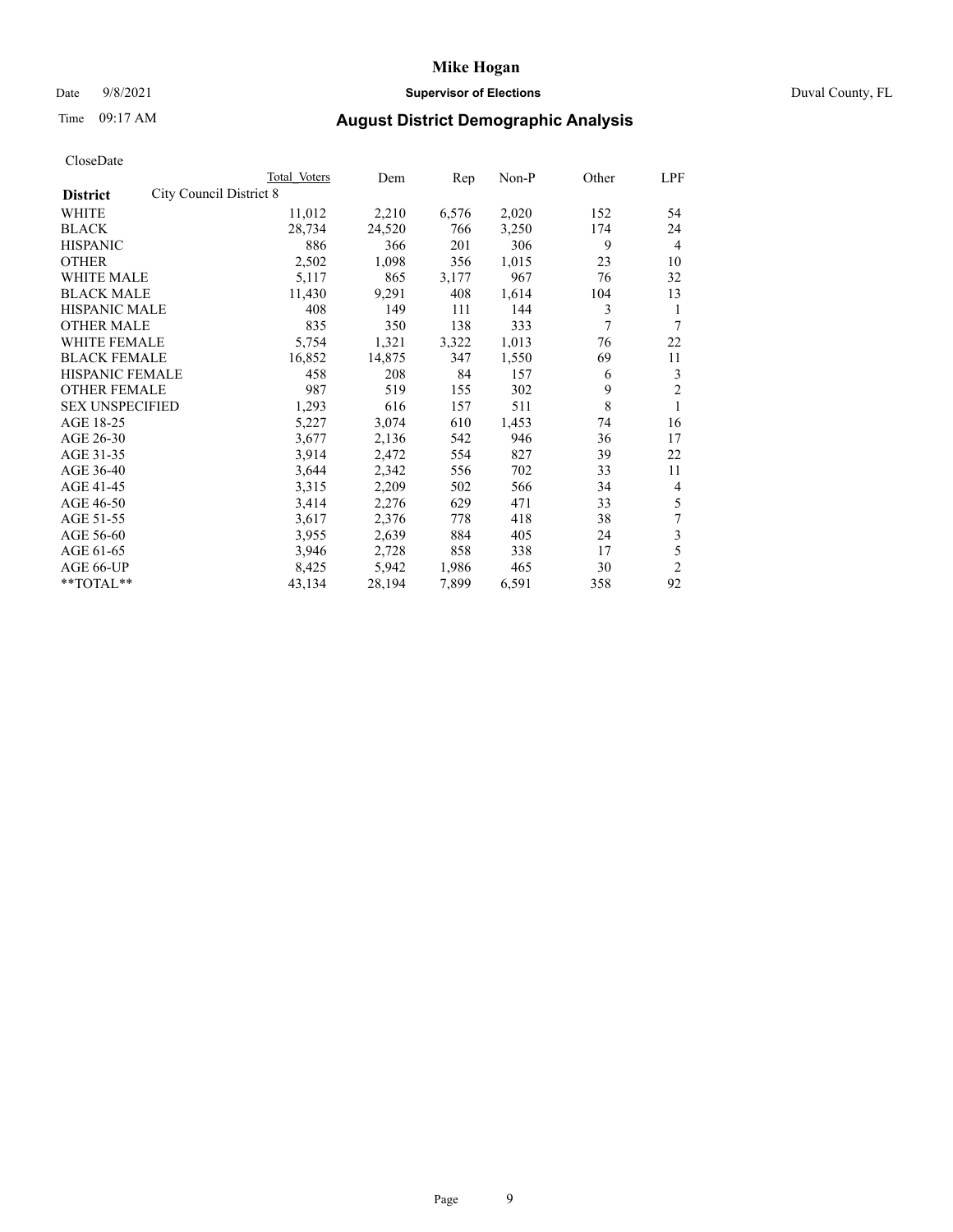## Date 9/8/2021 **Supervisor of Elections** Duval County, FL

# Time 09:17 AM **August District Demographic Analysis**

|                                            | Total Voters | Dem    | Rep   | Non-P | Other | LPF            |
|--------------------------------------------|--------------|--------|-------|-------|-------|----------------|
| City Council District 9<br><b>District</b> |              |        |       |       |       |                |
| WHITE                                      | 11,483       | 3,370  | 5,086 | 2,718 | 219   | 90             |
| <b>BLACK</b>                               | 21,922       | 17,955 | 704   | 3,073 | 168   | 22             |
| <b>HISPANIC</b>                            | 1,842        | 763    | 307   | 732   | 32    | 8              |
| <b>OTHER</b>                               | 3,091        | 1,215  | 583   | 1,232 | 51    | 10             |
| WHITE MALE                                 | 5,283        | 1,313  | 2,539 | 1,266 | 103   | 62             |
| <b>BLACK MALE</b>                          | 8,484        | 6,613  | 337   | 1,437 | 86    | 11             |
| <b>HISPANIC MALE</b>                       | 812          | 307    | 162   | 323   | 16    | 4              |
| <b>OTHER MALE</b>                          | 1,091        | 397    | 233   | 438   | 17    | 6              |
| <b>WHITE FEMALE</b>                        | 6,051        | 2,014  | 2,493 | 1,403 | 114   | 27             |
| <b>BLACK FEMALE</b>                        | 13,000       | 11,001 | 350   | 1,558 | 80    | 11             |
| <b>HISPANIC FEMALE</b>                     | 976          | 430    | 138   | 391   | 13    | 4              |
| <b>OTHER FEMALE</b>                        | 1,399        | 628    | 278   | 466   | 25    | $\overline{2}$ |
| <b>SEX UNSPECIFIED</b>                     | 1,242        | 600    | 150   | 473   | 16    | 3              |
| AGE 18-25                                  | 4,659        | 2,521  | 494   | 1,534 | 91    | 19             |
| AGE 26-30                                  | 4,126        | 2,350  | 531   | 1,149 | 66    | 30             |
| AGE 31-35                                  | 4,161        | 2,485  | 470   | 1,105 | 78    | 23             |
| AGE 36-40                                  | 3,544        | 2,134  | 486   | 857   | 50    | 17             |
| AGE 41-45                                  | 3,018        | 1,843  | 462   | 655   | 42    | 16             |
| AGE 46-50                                  | 2,901        | 1,799  | 489   | 573   | 35    | 5              |
| AGE 51-55                                  | 2,927        | 1,825  | 588   | 484   | 25    | 5              |
| AGE 56-60                                  | 3,310        | 2,103  | 758   | 411   | 31    | 7              |
| AGE 61-65                                  | 3,067        | 1,952  | 708   | 384   | 20    | 3              |
| AGE 66-UP                                  | 6,625        | 4,291  | 1,694 | 603   | 32    | 5              |
| $*$ $TOTAL**$                              | 38,338       | 23,303 | 6,680 | 7,755 | 470   | 130            |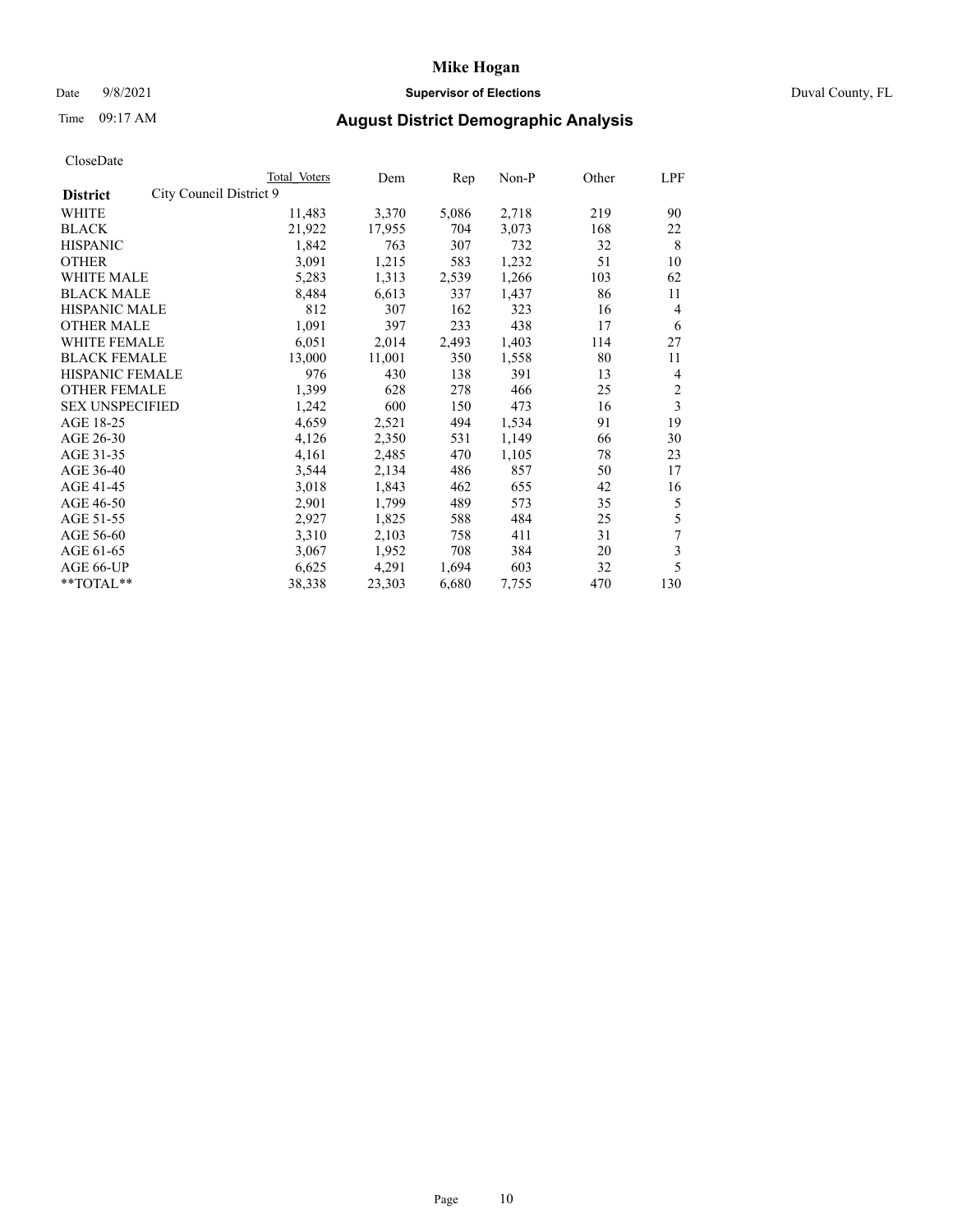## Date 9/8/2021 **Supervisor of Elections** Duval County, FL

# Time 09:17 AM **August District Demographic Analysis**

|                                             | Total Voters | Dem    | Rep   | Non-P | Other | LPF |
|---------------------------------------------|--------------|--------|-------|-------|-------|-----|
| City Council District 10<br><b>District</b> |              |        |       |       |       |     |
| WHITE                                       | 11,751       | 2,684  | 6,221 | 2,576 | 196   | 74  |
| <b>BLACK</b>                                | 25,522       | 21,456 | 730   | 3,126 | 200   | 10  |
| <b>HISPANIC</b>                             | 2,045        | 883    | 375   | 756   | 26    | 5   |
| <b>OTHER</b>                                | 3,402        | 1,297  | 794   | 1,266 | 34    | 11  |
| WHITE MALE                                  | 5,415        | 1,045  | 3,011 | 1,218 | 88    | 53  |
| <b>BLACK MALE</b>                           | 10,029       | 7,942  | 391   | 1,585 | 104   | 7   |
| <b>HISPANIC MALE</b>                        | 924          | 342    | 203   | 363   | 12    | 4   |
| <b>OTHER MALE</b>                           | 1,257        | 430    | 348   | 463   | 11    | 5   |
| WHITE FEMALE                                | 6,185        | 1,600  | 3,144 | 1,312 | 108   | 21  |
| <b>BLACK FEMALE</b>                         | 15,056       | 13,165 | 329   | 1,467 | 92    | 3   |
| <b>HISPANIC FEMALE</b>                      | 1,077        | 520    | 167   | 375   | 14    | 1   |
| <b>OTHER FEMALE</b>                         | 1,490        | 633    | 367   | 472   | 15    | 3   |
| <b>SEX UNSPECIFIED</b>                      | 1,287        | 643    | 160   | 469   | 12    | 3   |
| AGE 18-25                                   | 4,996        | 2,699  | 608   | 1,580 | 94    | 15  |
| AGE 26-30                                   | 3,974        | 2,248  | 545   | 1,098 | 61    | 22  |
| AGE 31-35                                   | 3,942        | 2,325  | 563   | 988   | 50    | 16  |
| AGE 36-40                                   | 3,554        | 2,175  | 535   | 787   | 47    | 10  |
| AGE 41-45                                   | 3,199        | 1,986  | 545   | 627   | 35    | 6   |
| AGE 46-50                                   | 3,390        | 2,127  | 636   | 575   | 43    | 9   |
| AGE 51-55                                   | 3,320        | 2,065  | 700   | 510   | 34    | 11  |
| AGE 56-60                                   | 3,767        | 2,372  | 853   | 514   | 25    | 3   |
| AGE 61-65                                   | 3,629        | 2,243  | 927   | 435   | 23    | 1   |
| AGE 66-UP                                   | 8,949        | 6,080  | 2,208 | 610   | 44    | 7   |
| **TOTAL**                                   | 42,720       | 26,320 | 8,120 | 7,724 | 456   | 100 |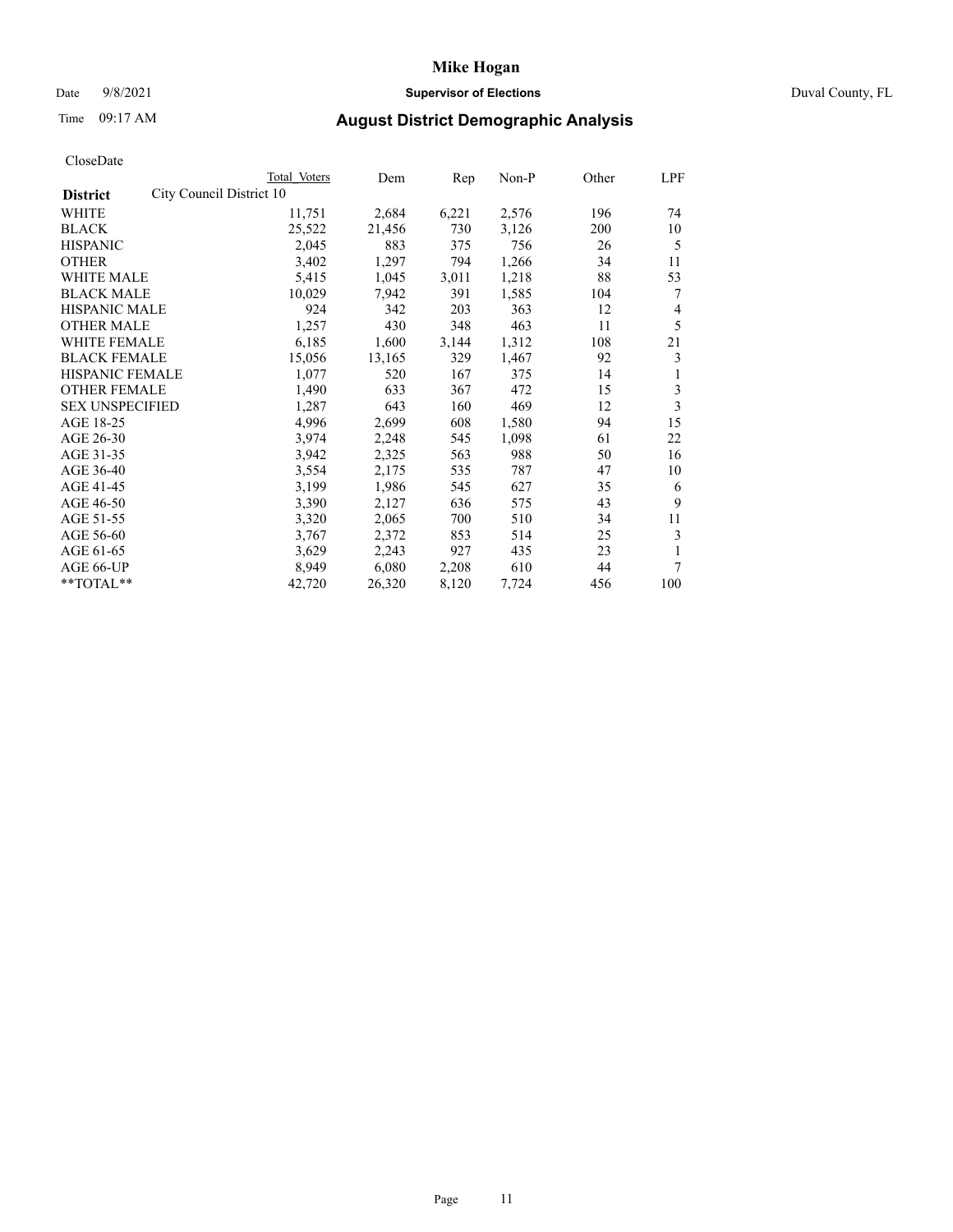## Date 9/8/2021 **Supervisor of Elections** Duval County, FL

# Time 09:17 AM **August District Demographic Analysis**

|                        |                          | Total Voters | Dem    | Rep    | $Non-P$ | Other | LPF            |
|------------------------|--------------------------|--------------|--------|--------|---------|-------|----------------|
| <b>District</b>        | City Council District 11 |              |        |        |         |       |                |
| WHITE                  |                          | 36,088       | 8,483  | 18,374 | 8,296   | 741   | 194            |
| <b>BLACK</b>           |                          | 8,689        | 6,305  | 382    | 1,843   | 144   | 15             |
| <b>HISPANIC</b>        |                          | 4,459        | 1,593  | 1,163  | 1,618   | 60    | 25             |
| <b>OTHER</b>           |                          | 7,446        | 2,487  | 1,789  | 3,024   | 119   | 27             |
| WHITE MALE             |                          | 16,483       | 3,251  | 8,723  | 4,069   | 306   | 134            |
| <b>BLACK MALE</b>      |                          | 3,593        | 2,353  | 206    | 962     | 67    | 5              |
| <b>HISPANIC MALE</b>   |                          | 1,998        | 635    | 563    | 760     | 23    | 17             |
| <b>OTHER MALE</b>      |                          | 3,029        | 888    | 786    | 1,292   | 44    | 19             |
| WHITE FEMALE           |                          | 19,269       | 5,156  | 9,508  | 4,119   | 427   | 59             |
| <b>BLACK FEMALE</b>    |                          | 4,973        | 3,864  | 169    | 854     | 76    | 10             |
| HISPANIC FEMALE        |                          | 2,398        | 926    | 588    | 839     | 37    | 8              |
| <b>OTHER FEMALE</b>    |                          | 3,535        | 1,348  | 837    | 1,281   | 62    | 7              |
| <b>SEX UNSPECIFIED</b> |                          | 1,404        | 447    | 328    | 605     | 22    | $\overline{2}$ |
| AGE 18-25              |                          | 7,487        | 2,714  | 2,194  | 2,288   | 243   | 48             |
| AGE 26-30              |                          | 6,859        | 2,469  | 1,984  | 2,170   | 185   | 51             |
| AGE 31-35              |                          | 5,851        | 2,083  | 1,824  | 1,768   | 119   | 57             |
| AGE 36-40              |                          | 4,847        | 1,722  | 1,500  | 1,522   | 74    | 29             |
| AGE 41-45              |                          | 4,384        | 1,514  | 1,420  | 1,374   | 54    | 22             |
| AGE 46-50              |                          | 4,471        | 1,416  | 1,713  | 1,238   | 80    | 24             |
| AGE 51-55              |                          | 4,477        | 1,360  | 1,937  | 1,103   | 71    | 6              |
| AGE 56-60              |                          | 4,413        | 1,326  | 2,039  | 971     | 69    | 8              |
| AGE 61-65              |                          | 3,892        | 1,179  | 1,911  | 751     | 49    | $\overline{2}$ |
| AGE 66-UP              |                          | 10,000       | 3,085  | 5,186  | 1,595   | 120   | 14             |
| **TOTAL**              |                          | 56,682       | 18,868 | 21,708 | 14,781  | 1,064 | 261            |
|                        |                          |              |        |        |         |       |                |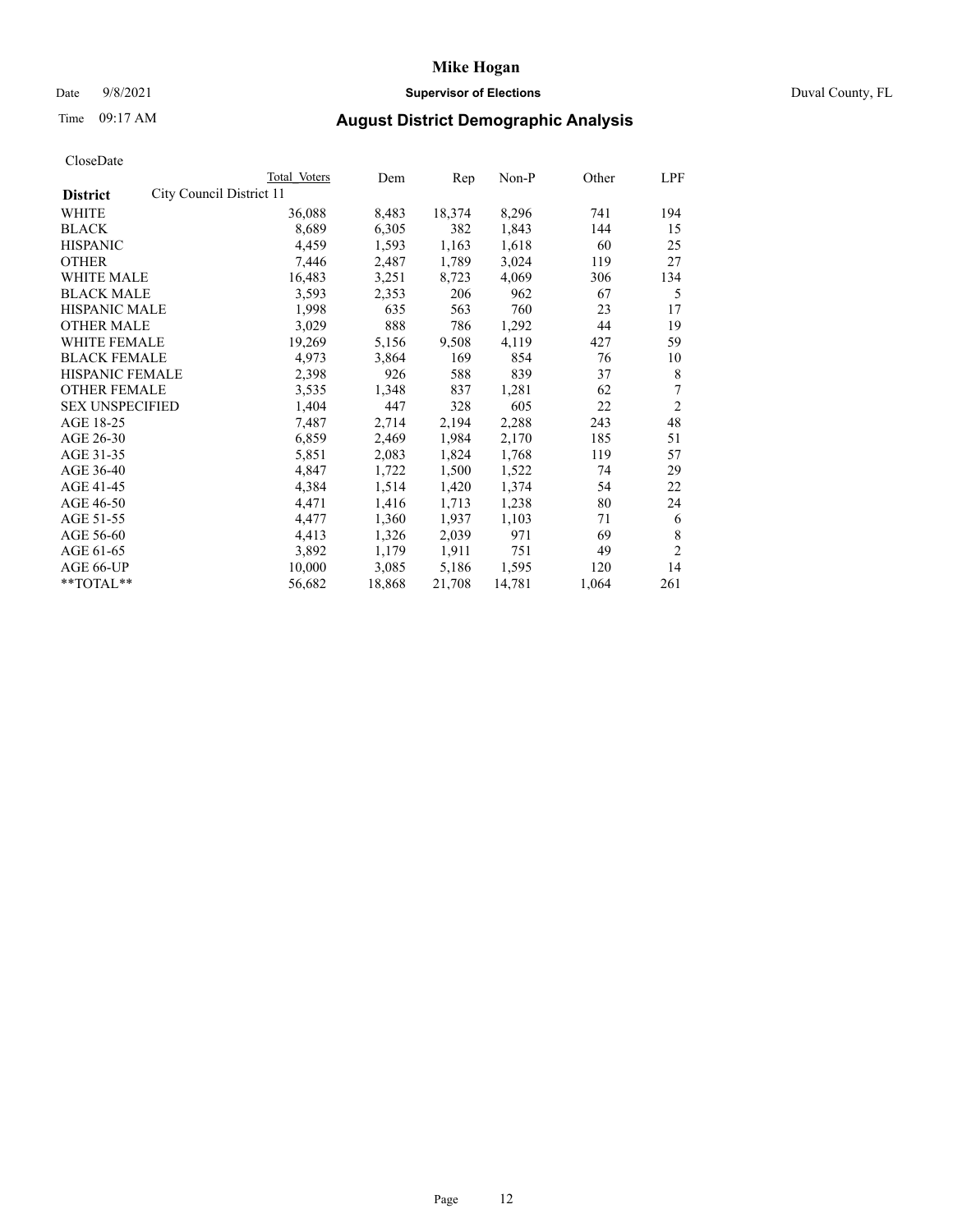## Date 9/8/2021 **Supervisor of Elections** Duval County, FL

# Time 09:17 AM **August District Demographic Analysis**

| Total Voters | Dem                      | Rep    | Non-P | Other | LPF            |
|--------------|--------------------------|--------|-------|-------|----------------|
|              |                          |        |       |       |                |
| 25,579       | 4,242                    | 16,207 | 4,682 | 325   | 123            |
| 14,417       | 11,311                   | 585    | 2,348 | 162   | 11             |
| 2,816        | 1,064                    | 670    | 1,043 | 33    | 6              |
| 3,847        | 1,156                    | 1,224  | 1,391 | 67    | 9              |
| 11,975       | 1,642                    | 7,881  | 2,224 | 153   | 75             |
| 6,024        | 4,412                    | 335    | 1,182 | 89    | 6              |
| 1,331        | 469                      | 361    | 483   | 15    | 3              |
| 1,409        | 389                      | 504    | 489   | 22    | 5              |
| 13,282       | 2,550                    | 8,136  | 2,378 | 171   | 47             |
| 8,143        | 6,714                    | 239    | 1,112 | 73    | 5              |
| 1,433        | 573                      | 300    | 539   | 18    | 3              |
| 1,795        | 600                      | 569    | 590   | 34    | $\overline{c}$ |
| 1,265        | 424                      | 361    | 465   | 12    | 3              |
| 5,378        | 2,039                    | 1,548  | 1,646 | 125   | 20             |
| 4,114        | 1,403                    | 1,341  | 1,256 | 89    | 25             |
| 4,251        | 1,587                    | 1,380  | 1,193 | 69    | 22             |
| 4,116        | 1,626                    | 1,381  | 1,031 | 53    | 25             |
| 3,841        | 1,606                    | 1,300  | 869   | 52    | 14             |
| 3,973        | 1,611                    | 1,528  | 764   | 56    | 14             |
| 4,260        | 1,774                    | 1,744  | 689   | 41    | 12             |
| 4,541        | 1,730                    | 2,117  | 660   | 28    | 6              |
| 4,033        | 1,544                    | 1,953  | 508   | 21    | 7              |
| 8,152        | 2,853                    | 4,394  | 848   | 53    | 4              |
| 46,659       | 17,773                   | 18,686 | 9,464 | 587   | 149            |
|              | City Council District 12 |        |       |       |                |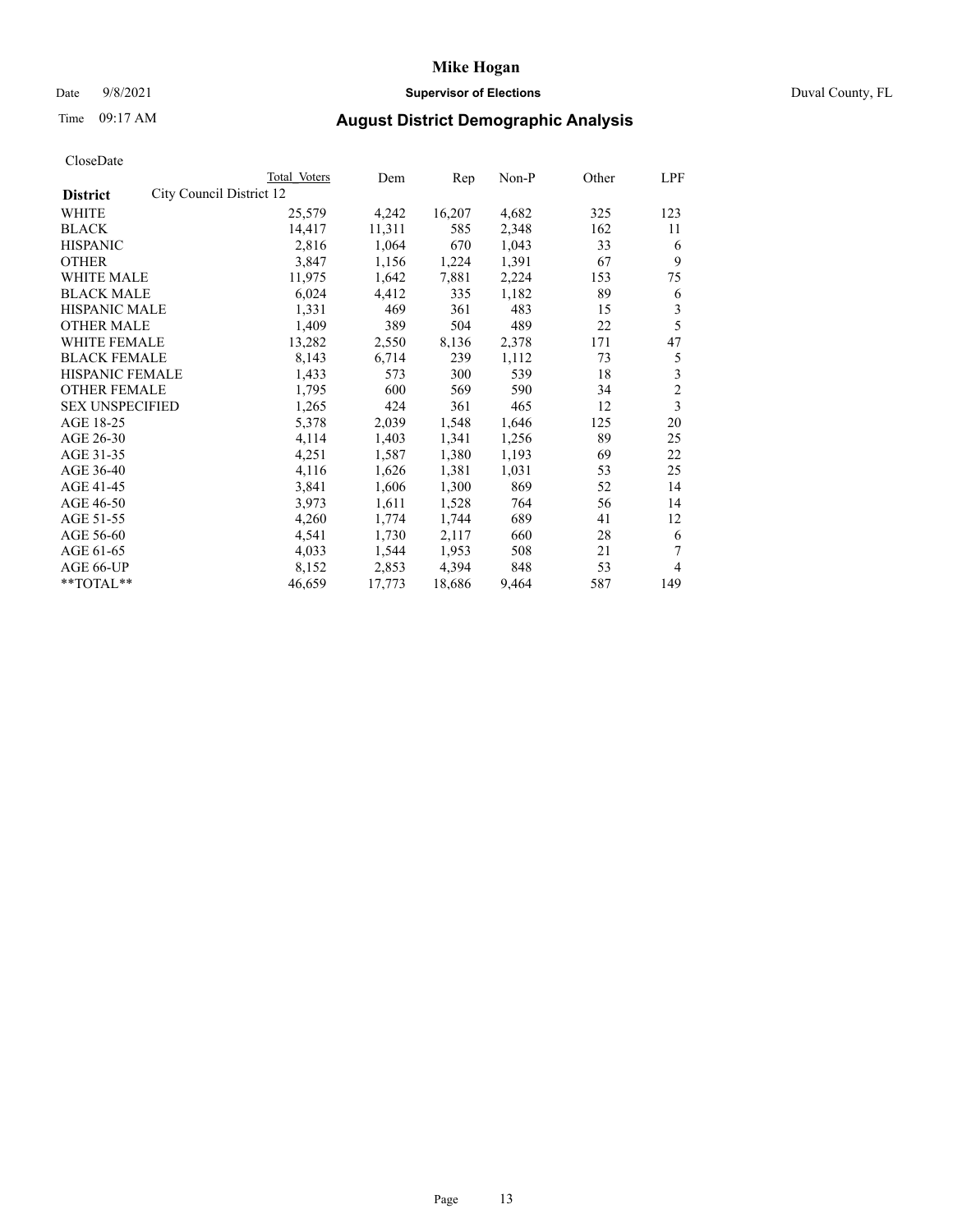## Date 9/8/2021 **Supervisor of Elections** Duval County, FL

# Time 09:17 AM **August District Demographic Analysis**

|                        |                          | Total Voters | Dem    | Rep    | Non-P  | Other | LPF |
|------------------------|--------------------------|--------------|--------|--------|--------|-------|-----|
| <b>District</b>        | City Council District 13 |              |        |        |        |       |     |
| WHITE                  |                          | 40,546       | 9,983  | 20,777 | 8,922  | 648   | 216 |
| <b>BLACK</b>           |                          | 2,452        | 1,747  | 157    | 506    | 35    | 7   |
| <b>HISPANIC</b>        |                          | 1,566        | 565    | 493    | 463    | 32    | 13  |
| <b>OTHER</b>           |                          | 2,986        | 757    | 1,036  | 1,104  | 66    | 23  |
| WHITE MALE             |                          | 19,457       | 3,812  | 10,505 | 4,685  | 305   | 150 |
| <b>BLACK MALE</b>      |                          | 1,080        | 686    | 86     | 283    | 21    | 4   |
| <b>HISPANIC MALE</b>   |                          | 688          | 199    | 236    | 236    | 11    | 6   |
| <b>OTHER MALE</b>      |                          | 1,117        | 248    | 404    | 430    | 25    | 10  |
| <b>WHITE FEMALE</b>    |                          | 20,710       | 6,080  | 10,086 | 4,139  | 340   | 65  |
| <b>BLACK FEMALE</b>    |                          | 1,333        | 1,032  | 69     | 216    | 14    | 2   |
| HISPANIC FEMALE        |                          | 847          | 355    | 245    | 219    | 21    | 7   |
| <b>OTHER FEMALE</b>    |                          | 1,291        | 381    | 481    | 393    | 26    | 10  |
| <b>SEX UNSPECIFIED</b> |                          | 1,025        | 259    | 351    | 392    | 18    | 5   |
| AGE 18-25              |                          | 4,435        | 1,244  | 1,715  | 1,307  | 136   | 33  |
| AGE 26-30              |                          | 4,356        | 1,159  | 1,720  | 1,338  | 92    | 47  |
| AGE 31-35              |                          | 4,356        | 1,146  | 1,726  | 1,362  | 90    | 32  |
| AGE 36-40              |                          | 4,159        | 1,116  | 1,663  | 1,255  | 80    | 45  |
| AGE 41-45              |                          | 3,618        | 966    | 1,498  | 1,076  | 54    | 24  |
| AGE 46-50              |                          | 3,524        | 862    | 1,692  | 888    | 58    | 24  |
| AGE 51-55              |                          | 3,735        | 845    | 2,032  | 785    | 54    | 19  |
| AGE 56-60              |                          | 4,381        | 1,061  | 2,432  | 804    | 68    | 16  |
| AGE 61-65              |                          | 4,257        | 1,204  | 2,283  | 706    | 56    | 8   |
| AGE 66-UP              |                          | 10,729       | 3,449  | 5,702  | 1,474  | 93    | 11  |
| **TOTAL**              |                          | 47,550       | 13,052 | 22,463 | 10,995 | 781   | 259 |
|                        |                          |              |        |        |        |       |     |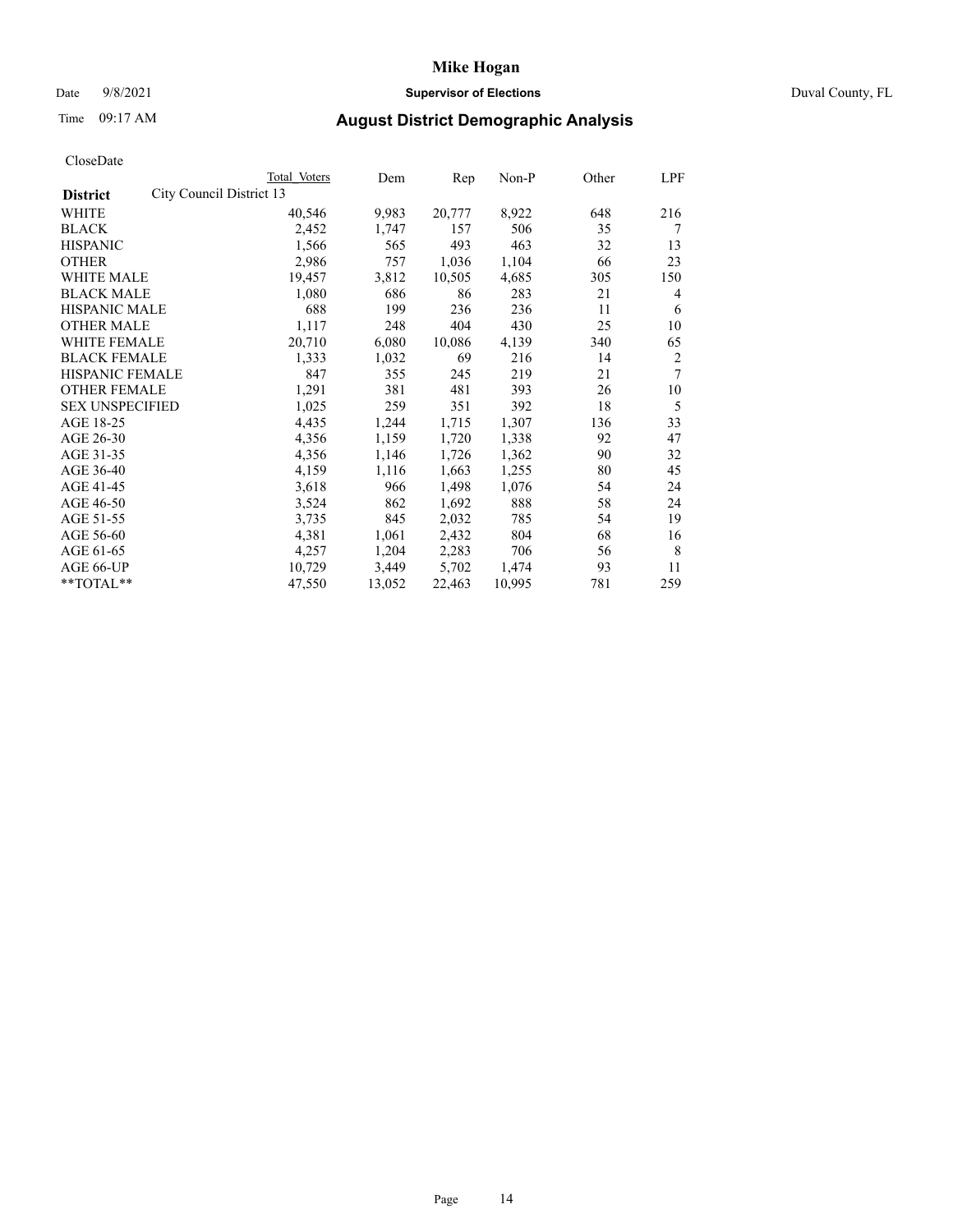## Date 9/8/2021 **Supervisor of Elections** Duval County, FL

# Time 09:17 AM **August District Demographic Analysis**

| CloscDate              |                          |              |        |        |       |       |     |
|------------------------|--------------------------|--------------|--------|--------|-------|-------|-----|
|                        |                          | Total Voters | Dem    | Rep    | Non-P | Other | LPF |
| <b>District</b>        | City Council District 14 |              |        |        |       |       |     |
| <b>WHITE</b>           |                          | 32,701       | 9,895  | 15,802 | 6,238 | 552   | 214 |
| <b>BLACK</b>           |                          | 7,396        | 5,630  | 321    | 1,338 | 96    | 11  |
| <b>HISPANIC</b>        |                          | 2,769        | 1,154  | 639    | 908   | 53    | 15  |
| <b>OTHER</b>           |                          | 3,768        | 1,219  | 1,033  | 1,411 | 85    | 20  |
| WHITE MALE             |                          | 15,247       | 3,969  | 7,684  | 3,195 | 252   | 147 |
| <b>BLACK MALE</b>      |                          | 3,052        | 2,149  | 181    | 659   | 55    | 8   |
| <b>HISPANIC MALE</b>   |                          | 1,263        | 476    | 331    | 432   | 19    | 5   |
| <b>OTHER MALE</b>      |                          | 1,458        | 435    | 439    | 546   | 27    | 11  |
| <b>WHITE FEMALE</b>    |                          | 17,114       | 5,842  | 7,950  | 2,963 | 293   | 66  |
| <b>BLACK FEMALE</b>    |                          | 4,222        | 3,395  | 131    | 652   | 41    | 3   |
| <b>HISPANIC FEMALE</b> |                          | 1,452        | 654    | 295    | 462   | 33    | 8   |
| <b>OTHER FEMALE</b>    |                          | 1,681        | 611    | 472    | 550   | 44    | 4   |
| <b>SEX UNSPECIFIED</b> |                          | 1,145        | 367    | 312    | 436   | 22    | 8   |
| AGE 18-25              |                          | 4,358        | 1,702  | 1,144  | 1,353 | 133   | 26  |
| AGE 26-30              |                          | 4,766        | 1,930  | 1,306  | 1,365 | 122   | 43  |
| AGE 31-35              |                          | 5,144        | 2,066  | 1,508  | 1,413 | 104   | 53  |
| AGE 36-40              |                          | 4,254        | 1,745  | 1,227  | 1,147 | 84    | 51  |
| AGE 41-45              |                          | 3,557        | 1,411  | 1,098  | 945   | 72    | 31  |
| AGE 46-50              |                          | 3,408        | 1,267  | 1,304  | 769   | 52    | 16  |
| AGE 51-55              |                          | 3,623        | 1,295  | 1,536  | 727   | 53    | 12  |
| AGE 56-60              |                          | 3,908        | 1,412  | 1,859  | 590   | 37    | 10  |
| AGE 61-65              |                          | 3,985        | 1,514  | 1,901  | 514   | 49    | 7   |
| AGE 66-UP              |                          | 9,631        | 3,556  | 4,912  | 1,072 | 80    | 11  |
| $*$ $TOTAL**$          |                          | 46,634       | 17,898 | 17,795 | 9,895 | 786   | 260 |
|                        |                          |              |        |        |       |       |     |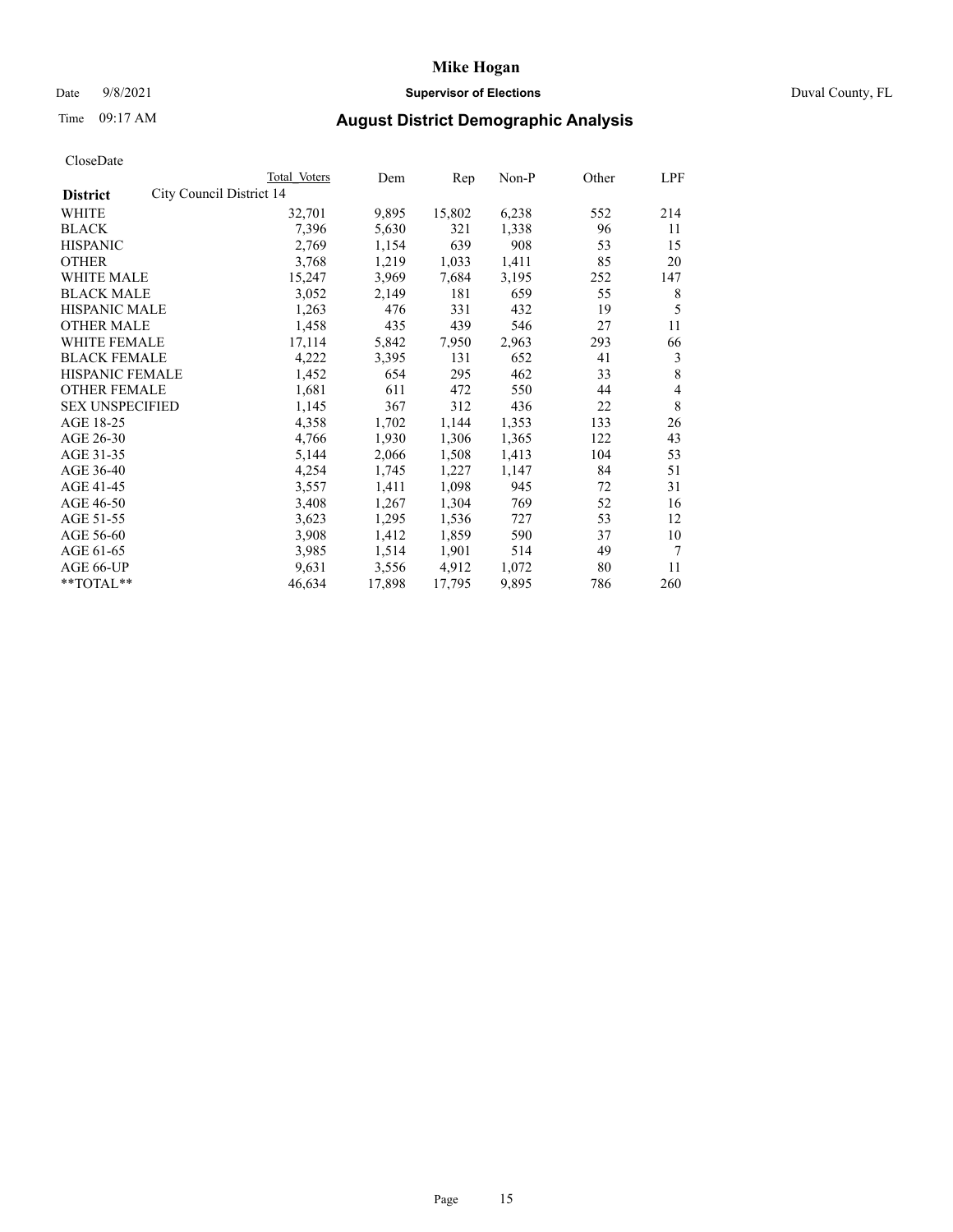## Date 9/8/2021 **Supervisor of Elections** Duval County, FL

# Time 09:17 AM **August District Demographic Analysis**

|                        |               | Total Voters | Dem      | Rep            | Non-P    | Other          | LPF      |
|------------------------|---------------|--------------|----------|----------------|----------|----------------|----------|
| <b>District</b>        | Isle of Palms |              |          |                |          |                |          |
| WHITE                  |               | 965          | 118      | 688            | 152      | 6              |          |
| <b>BLACK</b>           |               | 0            | $\theta$ | $\overline{0}$ | $\theta$ | 0              | $\Omega$ |
| <b>HISPANIC</b>        |               | 17           | 3        | 7              | 5        | 2              | $\theta$ |
| <b>OTHER</b>           |               | 41           | 3        | 26             | 11       |                | $\Omega$ |
| <b>WHITE MALE</b>      |               | 498          | 42       | 370            | 84       | $\overline{c}$ | $\Omega$ |
| <b>BLACK MALE</b>      |               | 0            | $\theta$ | $\theta$       | $\theta$ | 0              | $\Omega$ |
| <b>HISPANIC MALE</b>   |               | 6            | $\theta$ | 3              | 2        |                | $\Omega$ |
| <b>OTHER MALE</b>      |               | 13           | $\theta$ |                | 6        | 0              | 0        |
| <b>WHITE FEMALE</b>    |               | 463          | 76       | 314            | 68       | 4              |          |
| <b>BLACK FEMALE</b>    |               | 0            | $\theta$ | $\theta$       | 0        | 0              | 0        |
| <b>HISPANIC FEMALE</b> |               | 11           | 3        | 4              | 3        |                | $\Omega$ |
| <b>OTHER FEMALE</b>    |               | 18           | 3        | 11             | 3        |                | $\Omega$ |
| <b>SEX UNSPECIFIED</b> |               | 14           | 0        | 12             | 2        |                | $\Omega$ |
| AGE 18-25              |               | 94           | 11       | 62             | 20       |                | $\Omega$ |
| AGE 26-30              |               | 44           | 5        | 30             | 9        | 0              | $\Omega$ |
| AGE 31-35              |               | 48           | 5        | 35             | 8        | 0              | 0        |
| AGE 36-40              |               | 94           | 8        | 63             | 19       | 3              |          |
| AGE 41-45              |               | 104          | 11       | 61             | 32       | 0              | 0        |
| AGE 46-50              |               | 116          | 7        | 86             | 21       | 2              | $\theta$ |
| AGE 51-55              |               | 94           | 13       | 66             | 15       | 0              | $\Omega$ |
| AGE 56-60              |               | 124          | 13       | 89             | 20       | 2              | $\Omega$ |
| AGE 61-65              |               | 83           | 11       | 65             | 7        | 0              | $\Omega$ |
| AGE 66-UP              |               | 222          | 40       | 164            | 17       |                | 0        |
| **TOTAL**              |               | 1,023        | 124      | 721            | 168      | 9              |          |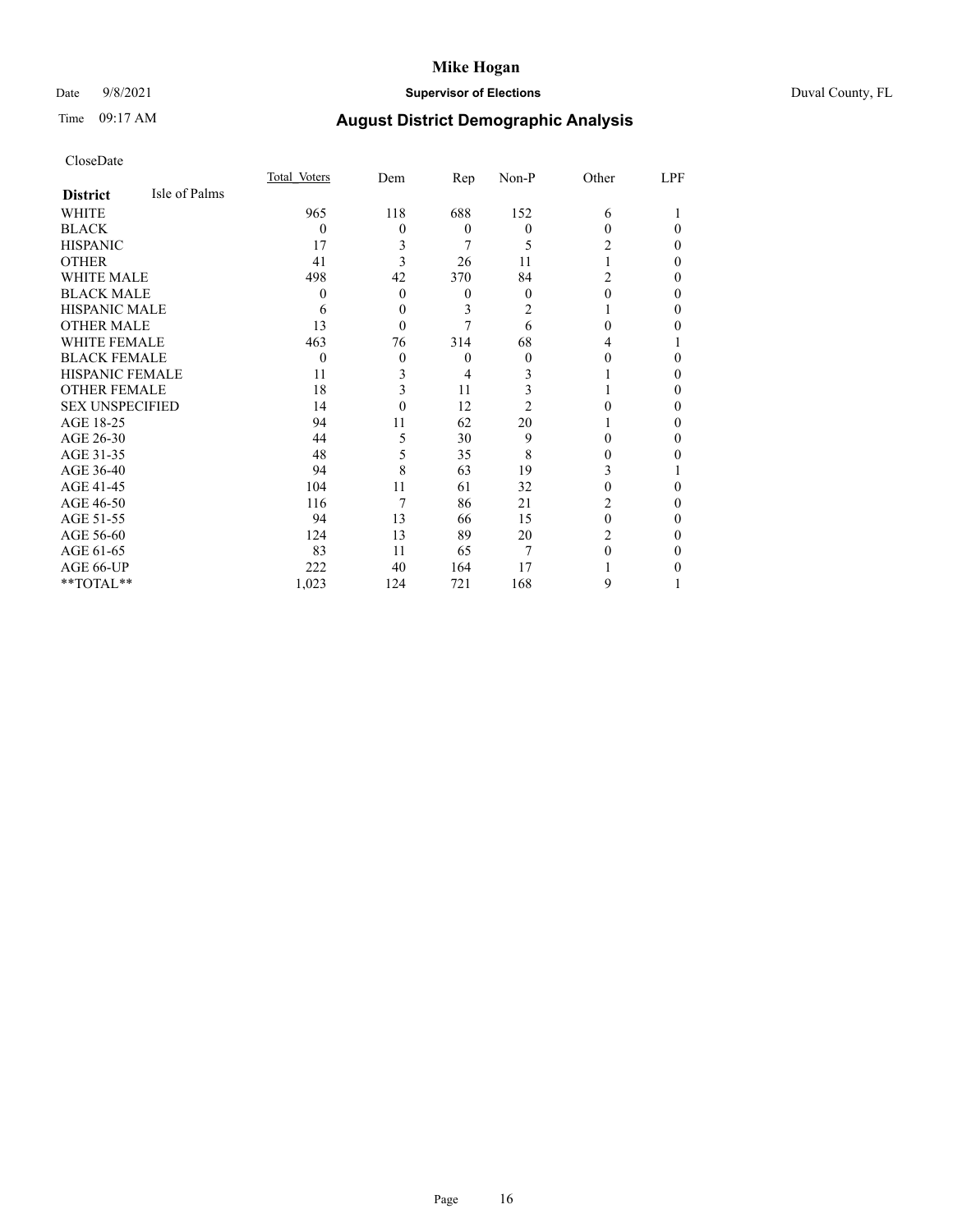## Date 9/8/2021 **Supervisor of Elections** Duval County, FL

# Time 09:17 AM **August District Demographic Analysis**

|                                           | Total Voters | Dem   | Rep   | $Non-P$ | Other    | LPF      |
|-------------------------------------------|--------------|-------|-------|---------|----------|----------|
| <b>Bartram Springs</b><br><b>District</b> |              |       |       |         |          |          |
| WHITE                                     | 2,024        | 404   | 1,095 | 481     | 27       | 17       |
| <b>BLACK</b>                              | 513          | 383   | 28    | 98      | 4        | 0        |
| <b>HISPANIC</b>                           | 242          | 89    | 59    | 90      | 3        |          |
| <b>OTHER</b>                              | 467          | 151   | 147   | 160     | 8        |          |
| <b>WHITE MALE</b>                         | 952          | 148   | 539   | 241     | 13       | 11       |
| <b>BLACK MALE</b>                         | 228          | 155   | 19    | 50      | 4        | 0        |
| <b>HISPANIC MALE</b>                      | 115          | 36    | 29    | 48      | 1        |          |
| <b>OTHER MALE</b>                         | 193          | 59    | 65    | 67      | 2        | 0        |
| WHITE FEMALE                              | 1,054        | 253   | 547   | 234     | 14       | 6        |
| <b>BLACK FEMALE</b>                       | 280          | 223   | 9     | 48      | $\theta$ | 0        |
| <b>HISPANIC FEMALE</b>                    | 122          | 50    | 29    | 41      | 2        | 0        |
| <b>OTHER FEMALE</b>                       | 222          | 77    | 71    | 68      | 5        | 1        |
| <b>SEX UNSPECIFIED</b>                    | 80           | 26    | 21    | 32      | 1        | 0        |
| AGE 18-25                                 | 344          | 115   | 108   | 109     | 10       | 2        |
| AGE 26-30                                 | 244          | 78    | 91    | 68      | 6        | 1        |
| AGE 31-35                                 | 307          | 88    | 109   | 102     | 4        | 4        |
| AGE 36-40                                 | 372          | 106   | 152   | 109     | 3        | 2        |
| AGE 41-45                                 | 379          | 113   | 140   | 118     | 4        | 4        |
| AGE 46-50                                 | 396          | 122   | 173   | 95      | 3        | 3        |
| AGE 51-55                                 | 329          | 100   | 151   | 76      | 1        |          |
| AGE 56-60                                 | 279          | 90    | 135   | 49      | 3        | 2        |
| AGE 61-65                                 | 203          | 78    | 93    | 28      | 4        | $\theta$ |
| AGE 66-UP                                 | 393          | 137   | 177   | 75      | 4        | 0        |
| **TOTAL**                                 | 3,246        | 1,027 | 1,329 | 829     | 42       | 19       |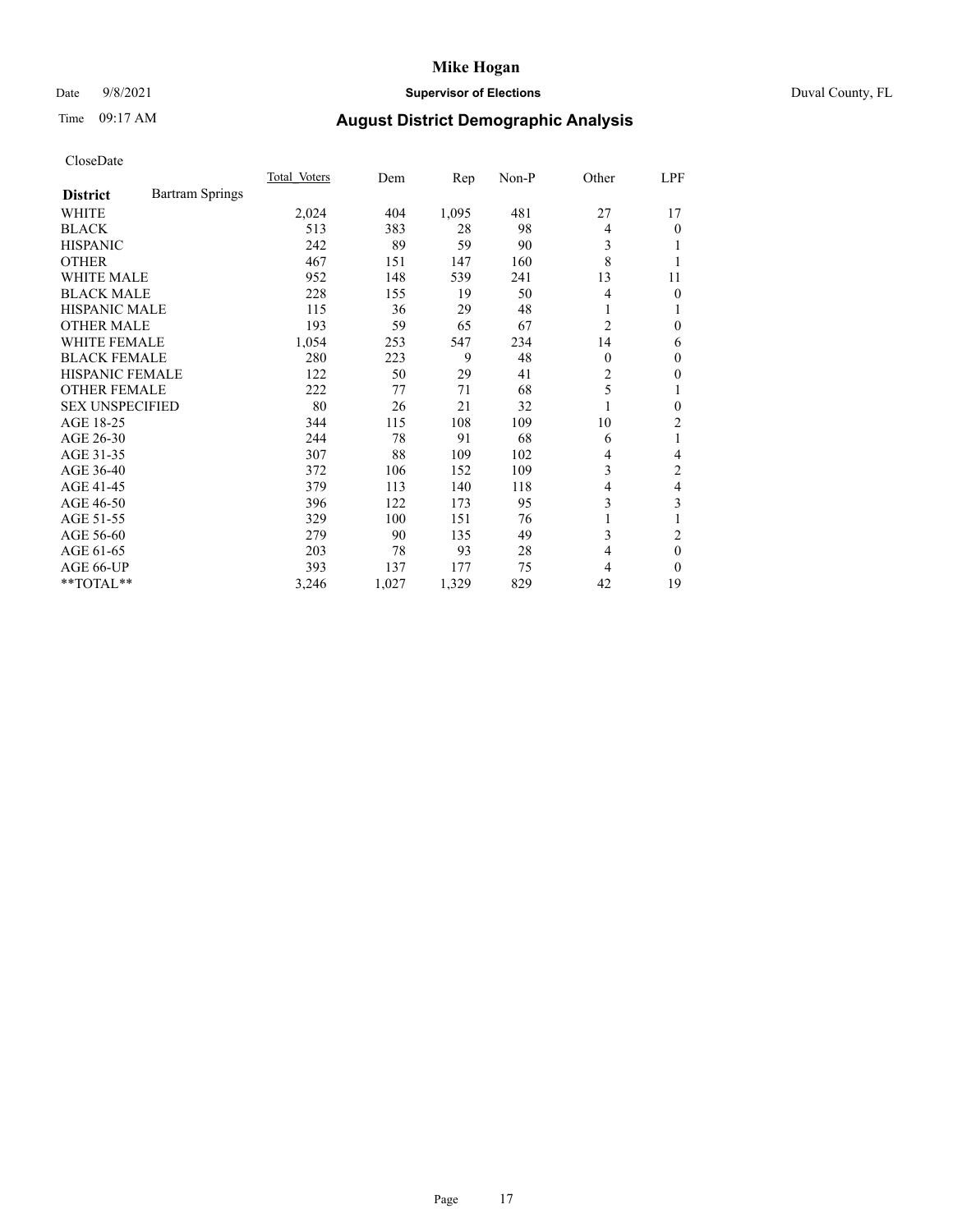## Date 9/8/2021 **Supervisor of Elections** Duval County, FL

# Time 09:17 AM **August District Demographic Analysis**

|                        |                 | Total Voters | Dem | Rep            | Non-P | Other                   | LPF      |
|------------------------|-----------------|--------------|-----|----------------|-------|-------------------------|----------|
| <b>District</b>        | Wynnfield Lakes |              |     |                |       |                         |          |
| WHITE                  |                 | 492          | 99  | 260            | 121   | 8                       | 4        |
| <b>BLACK</b>           |                 | 139          | 97  | 7              | 33    | 2                       | $\theta$ |
| <b>HISPANIC</b>        |                 | 87           | 23  | 31             | 30    | 3                       | $\Omega$ |
| <b>OTHER</b>           |                 | 251          | 69  | 77             | 102   | 2                       |          |
| WHITE MALE             |                 | 223          | 38  | 117            | 63    | $\overline{\mathbf{c}}$ | 3        |
| <b>BLACK MALE</b>      |                 | 68           | 43  | 5              | 18    | $\overline{\mathbf{c}}$ | $\theta$ |
| <b>HISPANIC MALE</b>   |                 | 45           | 7   | 18             | 17    | 3                       | 0        |
| <b>OTHER MALE</b>      |                 | 110          | 26  | 35             | 47    |                         |          |
| <b>WHITE FEMALE</b>    |                 | 263          | 61  | 138            | 57    | 6                       |          |
| <b>BLACK FEMALE</b>    |                 | 70           | 53  | $\overline{c}$ | 15    | $\Omega$                | $\Omega$ |
| <b>HISPANIC FEMALE</b> |                 | 39           | 15  | 11             | 13    | 0                       | $\Omega$ |
| <b>OTHER FEMALE</b>    |                 | 116          | 33  | 39             | 43    |                         | $\Omega$ |
| <b>SEX UNSPECIFIED</b> |                 | 35           | 12  | 10             | 13    | $\theta$                | $\Omega$ |
| AGE 18-25              |                 | 130          | 40  | 38             | 49    | 3                       | $\theta$ |
| AGE 26-30              |                 | 92           | 21  | 38             | 32    |                         | $\Omega$ |
| AGE 31-35              |                 | 95           | 21  | 43             | 28    | 2                       |          |
| AGE 36-40              |                 | 125          | 31  | 45             | 44    | 3                       | 2        |
| AGE 41-45              |                 | 122          | 31  | 46             | 41    | 4                       | $\theta$ |
| AGE 46-50              |                 | 103          | 36  | 41             | 25    |                         | 0        |
| AGE 51-55              |                 | 73           | 33  | 26             | 12    |                         |          |
| AGE 56-60              |                 | 61           | 21  | 21             | 18    | 0                       |          |
| AGE 61-65              |                 | 48           | 16  | 20             | 12    | $\theta$                | $\Omega$ |
| AGE 66-UP              |                 | 120          | 38  | 57             | 25    | 0                       | 0        |
| **TOTAL**              |                 | 969          | 288 | 375            | 286   | 15                      | 5        |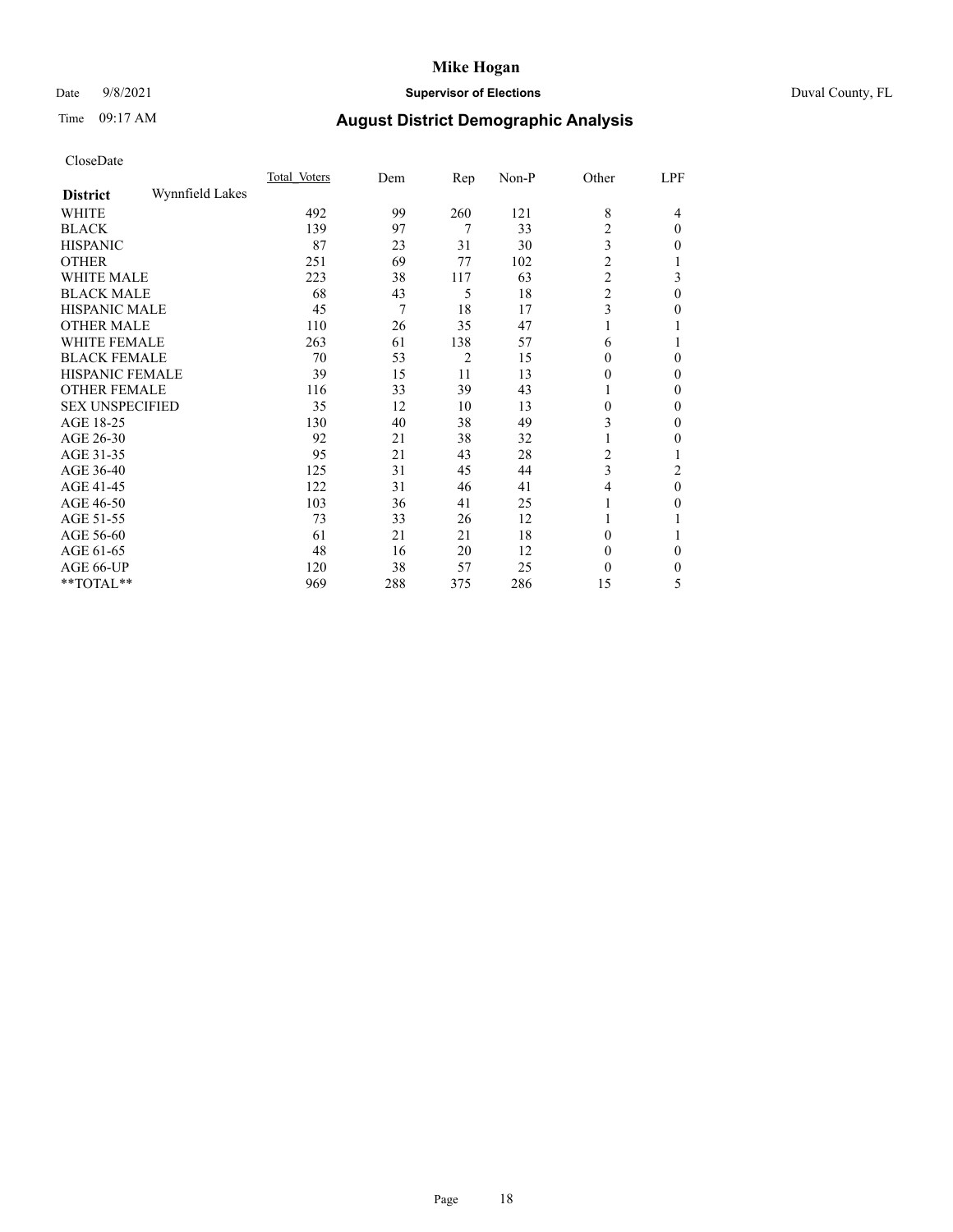## Date 9/8/2021 **Supervisor of Elections** Duval County, FL

# Time 09:17 AM **August District Demographic Analysis**

|                        |                  | Total Voters | Dem            | Rep            | Non-P | Other | LPF |
|------------------------|------------------|--------------|----------------|----------------|-------|-------|-----|
| <b>District</b>        | Harbour Waterway |              |                |                |       |       |     |
| WHITE                  |                  | 241          | 35             | 166            | 38    | 2     | 0   |
| <b>BLACK</b>           |                  | 4            | 4              | 0              | 0     | 0     | 0   |
| <b>HISPANIC</b>        |                  | 12           | 2              | 8              | 2     | 0     | 0   |
| <b>OTHER</b>           |                  | 16           | 6              | 5              | 5     |       |     |
| <b>WHITE MALE</b>      |                  | 115          | 11             | 83             | 20    |       |     |
| <b>BLACK MALE</b>      |                  | 2            | 2              | $\theta$       | 0     | 0     | 0   |
| <b>HISPANIC MALE</b>   |                  | 2            | 0              | 2              |       |       |     |
| <b>OTHER MALE</b>      |                  |              | 4              | $\overline{c}$ |       |       | 0   |
| <b>WHITE FEMALE</b>    |                  | 125          | 23             | 83             | 18    |       |     |
| <b>BLACK FEMALE</b>    |                  | 2            | 2              | $\theta$       | 0     | 0     | 0   |
| <b>HISPANIC FEMALE</b> |                  | 10           | $\overline{2}$ | 6              | 2     |       |     |
| <b>OTHER FEMALE</b>    |                  | 8            |                | 3              | 4     |       | 0   |
| <b>SEX UNSPECIFIED</b> |                  | 2            | 2              |                |       |       |     |
| AGE 18-25              |                  | 21           |                | 11             | 8     |       |     |
| AGE 26-30              |                  | 16           | 4              | 8              |       |       |     |
| AGE 31-35              |                  | 12           |                | 6              | 5     |       | 0   |
| AGE 36-40              |                  | 15           | 5              | 8              | 2     |       | 0   |
| AGE 41-45              |                  | 14           | 6              | 5              | 3     |       |     |
| AGE 46-50              |                  | 27           | 6              | 14             |       | 0     | 0   |
| AGE 51-55              |                  | 25           |                | 15             | 3     |       |     |
| AGE 56-60              |                  | 36           |                | 30             | 5     |       |     |
| AGE 61-65              |                  | 30           | 6              | 22             | 2     |       |     |
| AGE 66-UP              |                  | 77           | 10             | 60             | 6     |       |     |
| **TOTAL**              |                  | 273          | 47             | 179            | 45    | 2     | 0   |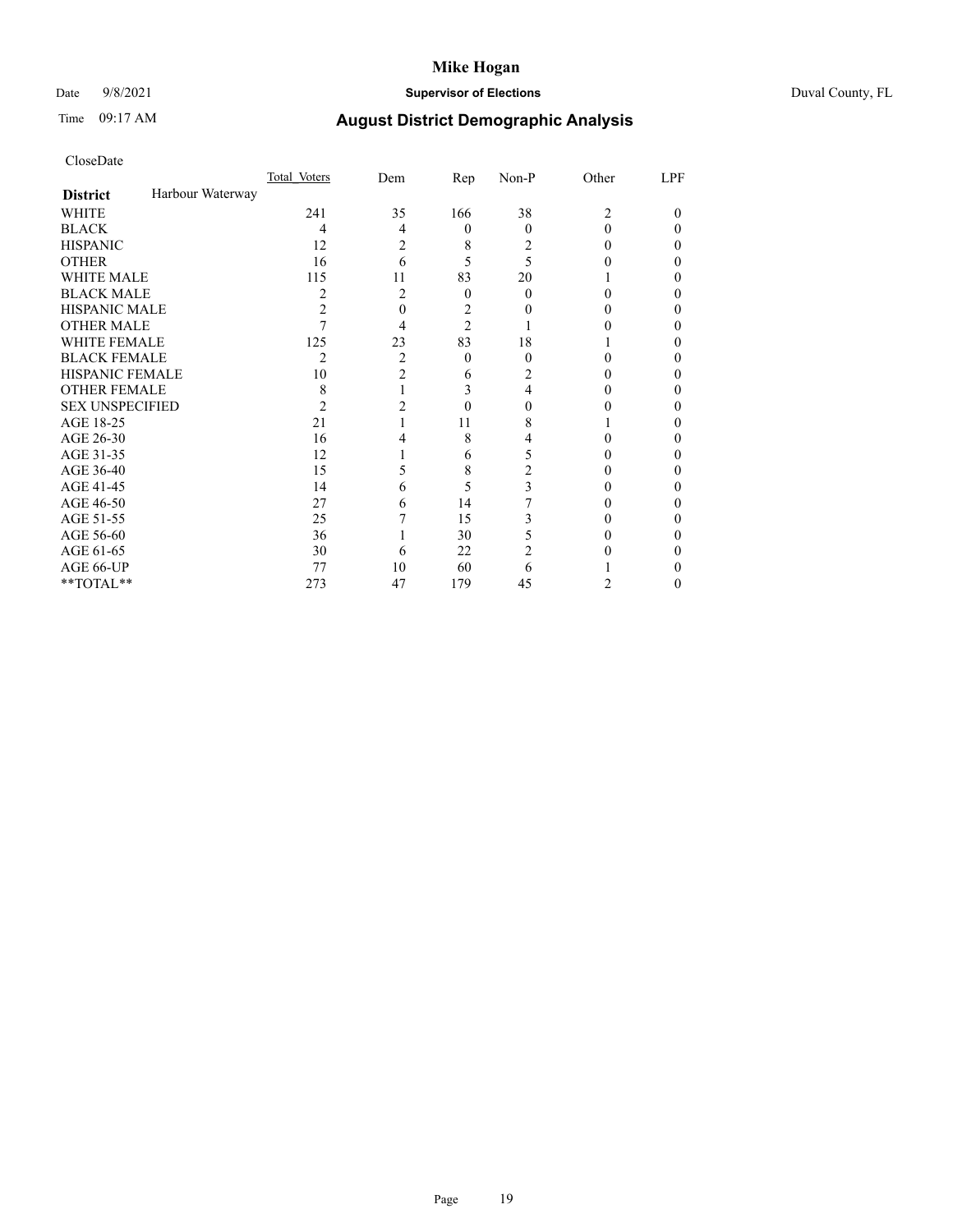## Date 9/8/2021 **Supervisor of Elections** Duval County, FL

# Time 09:17 AM **August District Demographic Analysis**

|                        |               | Total Voters | Dem | Rep            | Non-P | Other  | LPF |
|------------------------|---------------|--------------|-----|----------------|-------|--------|-----|
| <b>District</b>        | Principle One |              |     |                |       |        |     |
| WHITE                  |               | 257          | 51  | 119            | 81    | 5      |     |
| <b>BLACK</b>           |               | 88           | 59  | 3              | 26    | 0      | 0   |
| <b>HISPANIC</b>        |               | 38           | 18  | 10             | 9     |        | 0   |
| <b>OTHER</b>           |               | 72           | 21  | 14             | 35    |        |     |
| <b>WHITE MALE</b>      |               | 121          | 16  | 53             | 47    | 4      |     |
| <b>BLACK MALE</b>      |               | 37           | 19  | 2              | 16    | 0      | 0   |
| <b>HISPANIC MALE</b>   |               | 12           | 5   | 3              | 3     |        | 0   |
| <b>OTHER MALE</b>      |               | 33           | 8   | 8              | 15    |        |     |
| <b>WHITE FEMALE</b>    |               | 135          | 35  | 66             | 33    |        | 0   |
| <b>BLACK FEMALE</b>    |               | 50           | 39  | 1              | 10    | 0      | 0   |
| HISPANIC FEMALE        |               | 24           | 12  | 6              | 6     | 0      | 0   |
| <b>OTHER FEMALE</b>    |               | 34           | 12  | 5              | 17    | $_{0}$ | 0   |
| <b>SEX UNSPECIFIED</b> |               | 9            | 3   | $\overline{2}$ | 4     | 0      | 0   |
| AGE 18-25              |               | 57           | 19  | 10             | 26    |        |     |
| AGE 26-30              |               | 50           | 15  | 15             | 18    |        |     |
| AGE 31-35              |               | 77           | 26  | 24             | 24    | 3      | 0   |
| AGE 36-40              |               | 42           | 16  | 8              | 18    | 0      | 0   |
| AGE 41-45              |               | 22           | 6   | 11             | 5     | 0      | 0   |
| AGE 46-50              |               | 35           | 16  | 11             | 7     |        | 0   |
| AGE 51-55              |               | 33           | 12  | 5              | 16    | 0      | 0   |
| AGE 56-60              |               | 36           | 16  | 11             | 8     |        | 0   |
| AGE 61-65              |               | 31           | 7   | 15             | 9     | 0      | 0   |
| AGE 66-UP              |               | 72           | 16  | 36             | 20    | 0      | 0   |
| **TOTAL**              |               | 455          | 149 | 146            | 151   | 7      | 2   |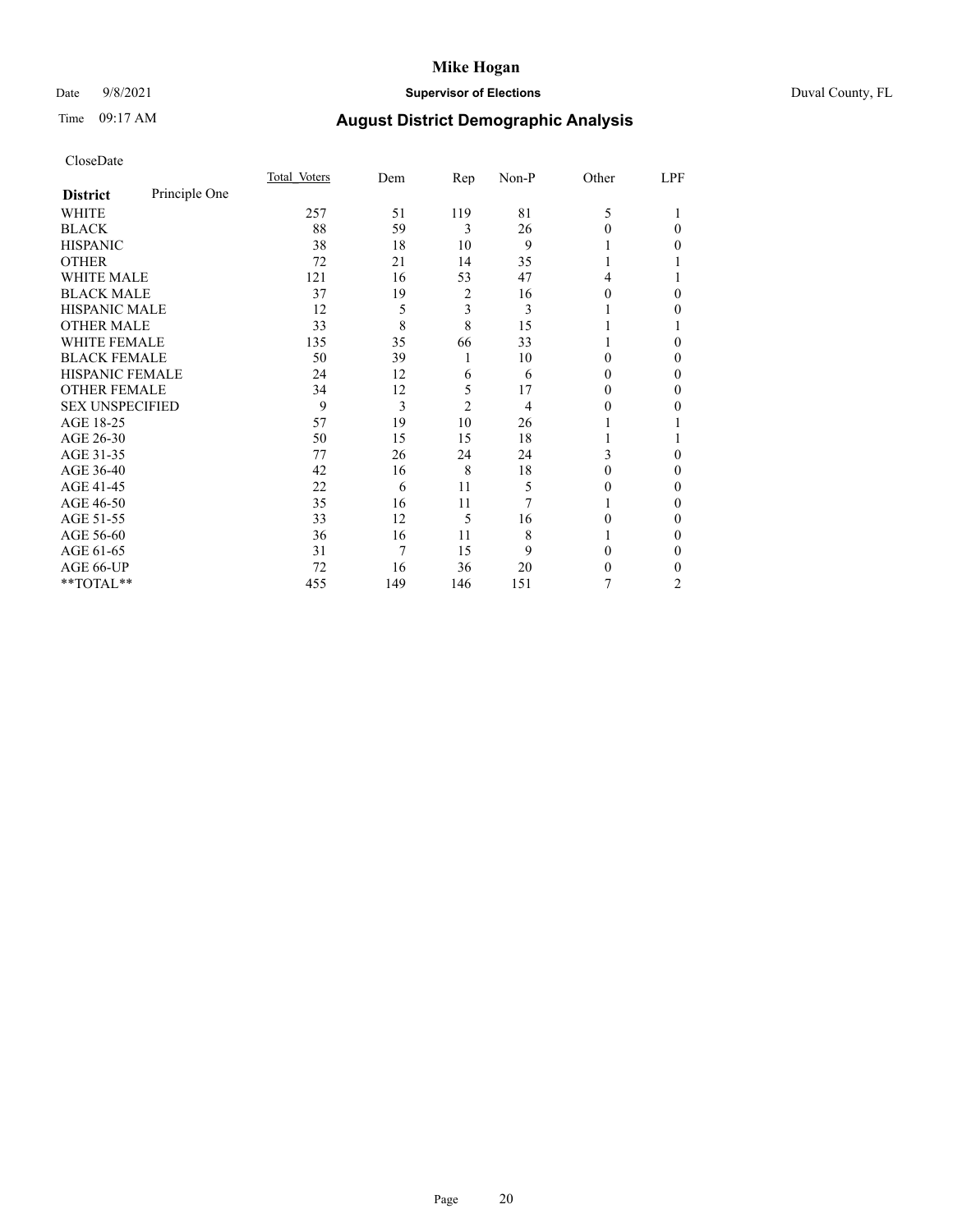## Date 9/8/2021 **Supervisor of Elections** Duval County, FL

# Time 09:17 AM **August District Demographic Analysis**

|                        |          | Total Voters | Dem | Rep            | Non-P | Other          | LPF            |
|------------------------|----------|--------------|-----|----------------|-------|----------------|----------------|
| <b>District</b>        | Tolomato |              |     |                |       |                |                |
| WHITE                  |          | 1,804        | 393 | 1,001          | 367   | 39             | 4              |
| <b>BLACK</b>           |          | 77           | 51  | 7              | 16    | 3              | $\theta$       |
| <b>HISPANIC</b>        |          | 87           | 30  | 36             | 21    | 0              | $\mathbf{0}$   |
| <b>OTHER</b>           |          | 106          | 28  | 34             | 43    | 0              | 1              |
| <b>WHITE MALE</b>      |          | 863          | 147 | 499            | 193   | 22             | $\overline{c}$ |
| <b>BLACK MALE</b>      |          | 40           | 25  | 3              | 10    | $\overline{2}$ | $\mathbf{0}$   |
| <b>HISPANIC MALE</b>   |          | 38           | 12  | 15             | 11    | 0              | $\mathbf{0}$   |
| <b>OTHER MALE</b>      |          | 44           | 13  | 12             | 18    | 0              | 1              |
| <b>WHITE FEMALE</b>    |          | 934          | 246 | 497            | 172   | 17             | 2              |
| <b>BLACK FEMALE</b>    |          | 37           | 26  | $\overline{4}$ | 6     | 1              | $\theta$       |
| <b>HISPANIC FEMALE</b> |          | 48           | 18  | 21             | 9     | 0              | $\mathbf{0}$   |
| <b>OTHER FEMALE</b>    |          | 47           | 13  | 18             | 16    | 0              | $\theta$       |
| <b>SEX UNSPECIFIED</b> |          | 23           | 2   | 9              | 12    | $\mathbf{0}$   | $\mathbf{0}$   |
| AGE 18-25              |          | 125          | 41  | 49             | 29    | 5              | 1              |
| AGE 26-30              |          | 87           | 19  | 36             | 30    |                | 1              |
| AGE 31-35              |          | 127          | 27  | 55             | 44    |                | $\theta$       |
| AGE 36-40              |          | 140          | 35  | 63             | 39    |                | $\overline{2}$ |
| AGE 41-45              |          | 126          | 30  | 56             | 39    |                | $\mathbf{0}$   |
| AGE 46-50              |          | 112          | 27  | 50             | 32    | 3              | $\mathbf{0}$   |
| AGE 51-55              |          | 181          | 40  | 90             | 46    | 5              | $\mathbf{0}$   |
| AGE 56-60              |          | 213          | 47  | 118            | 41    | 6              | 1              |
| AGE 61-65              |          | 247          | 61  | 142            | 42    | 2              | $\mathbf{0}$   |
| AGE 66-UP              |          | 716          | 175 | 419            | 105   | 17             | $\mathbf{0}$   |
| **TOTAL**              |          | 2,074        | 502 | 1,078          | 447   | 42             | 5              |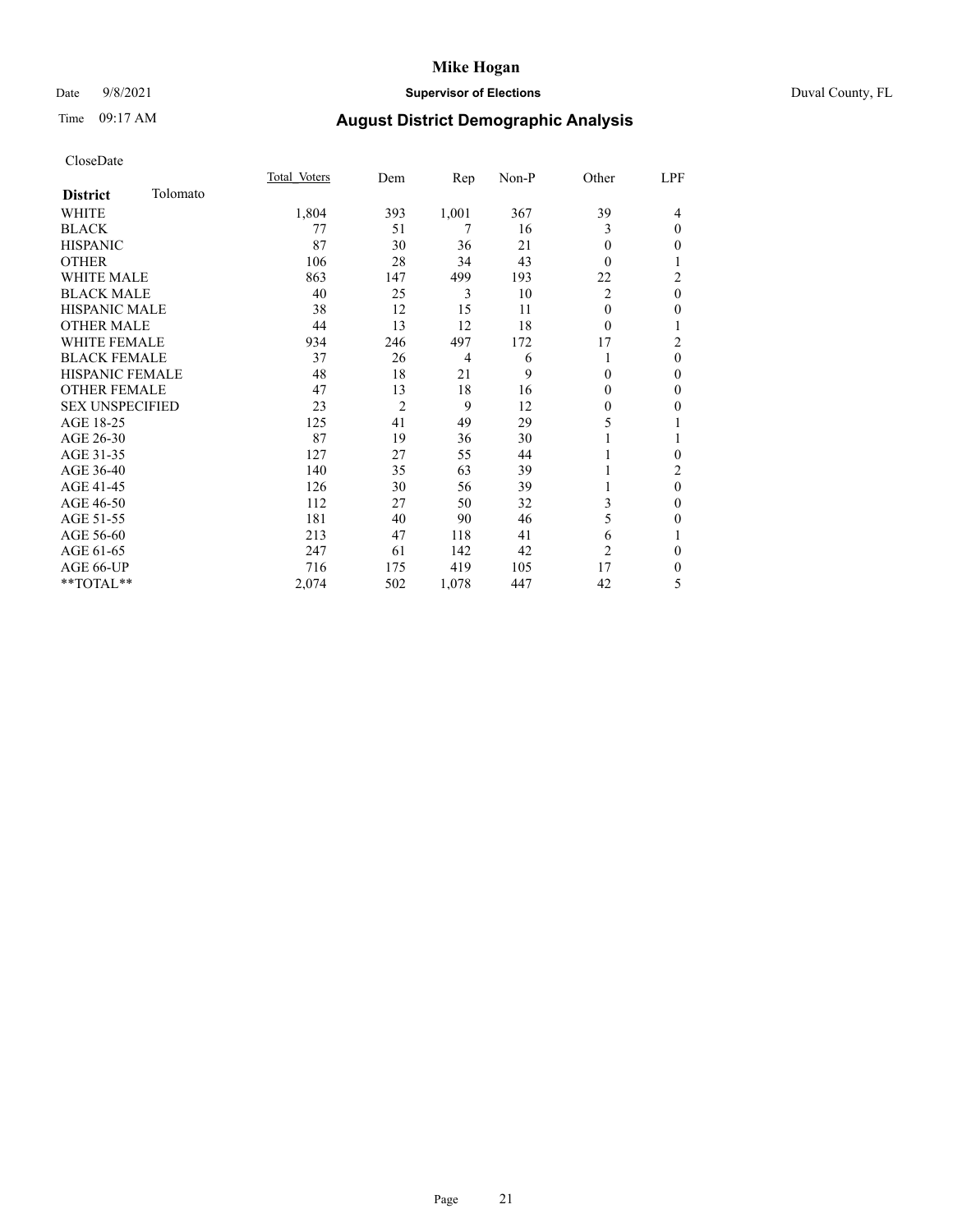## Date 9/8/2021 **Supervisor of Elections** Duval County, FL

# Time 09:17 AM **August District Demographic Analysis**

|                                | Total Voters | Dem | Rep            | Non-P | Other          | LPF            |
|--------------------------------|--------------|-----|----------------|-------|----------------|----------------|
| Bainebridge<br><b>District</b> |              |     |                |       |                |                |
| WHITE                          | 307          | 58  | 147            | 88    | 7              |                |
| <b>BLACK</b>                   | 460          | 364 | 12             | 75    | 8              |                |
| <b>HISPANIC</b>                | 53           | 20  | 12             | 21    | $\Omega$       | 0              |
| <b>OTHER</b>                   | 76           | 38  | 13             | 22    | 2              |                |
| <b>WHITE MALE</b>              | 147          | 19  | 78             | 39    | 5              | 6              |
| <b>BLACK MALE</b>              | 200          | 154 | 6              | 35    | 5              | 0              |
| <b>HISPANIC MALE</b>           | 18           | 8   | 5              | 5     | $\theta$       | 0              |
| <b>OTHER MALE</b>              | 25           | 14  | 3              | 7     | 1              | 0              |
| <b>WHITE FEMALE</b>            | 156          | 39  | 67             | 47    | 2              |                |
| <b>BLACK FEMALE</b>            | 255          | 207 | 6              | 38    | 3              |                |
| <b>HISPANIC FEMALE</b>         | 34           | 12  | 7              | 15    | $\Omega$       | 0              |
| <b>OTHER FEMALE</b>            | 32           | 14  | 8              | 8     |                |                |
| <b>SEX UNSPECIFIED</b>         | 29           | 13  | $\overline{4}$ | 12    | $\theta$       | 0              |
| AGE 18-25                      | 97           | 53  | 15             | 29    | $_{0}$         | 0              |
| AGE 26-30                      | 92           | 37  | 17             | 32    | 5              |                |
| AGE 31-35                      | 119          | 50  | 30             | 35    |                | 3              |
| AGE 36-40                      | 111          | 55  | 18             | 33    | 2              | 3              |
| AGE 41-45                      | 117          | 67  | 25             | 20    | 3              | $\overline{c}$ |
| AGE 46-50                      | 101          | 65  | 16             | 18    | $\overline{c}$ | $\mathbf{0}$   |
| AGE 51-55                      | 87           | 51  | 17             | 17    | $\overline{c}$ | 0              |
| AGE 56-60                      | 57           | 31  | 13             | 13    | $\theta$       | 0              |
| AGE 61-65                      | 48           | 31  | 12             | 5     | $\theta$       | 0              |
| AGE 66-UP                      | 67           | 40  | 21             | 4     | 2              | 0              |
| **TOTAL**                      | 896          | 480 | 184            | 206   | 17             | 9              |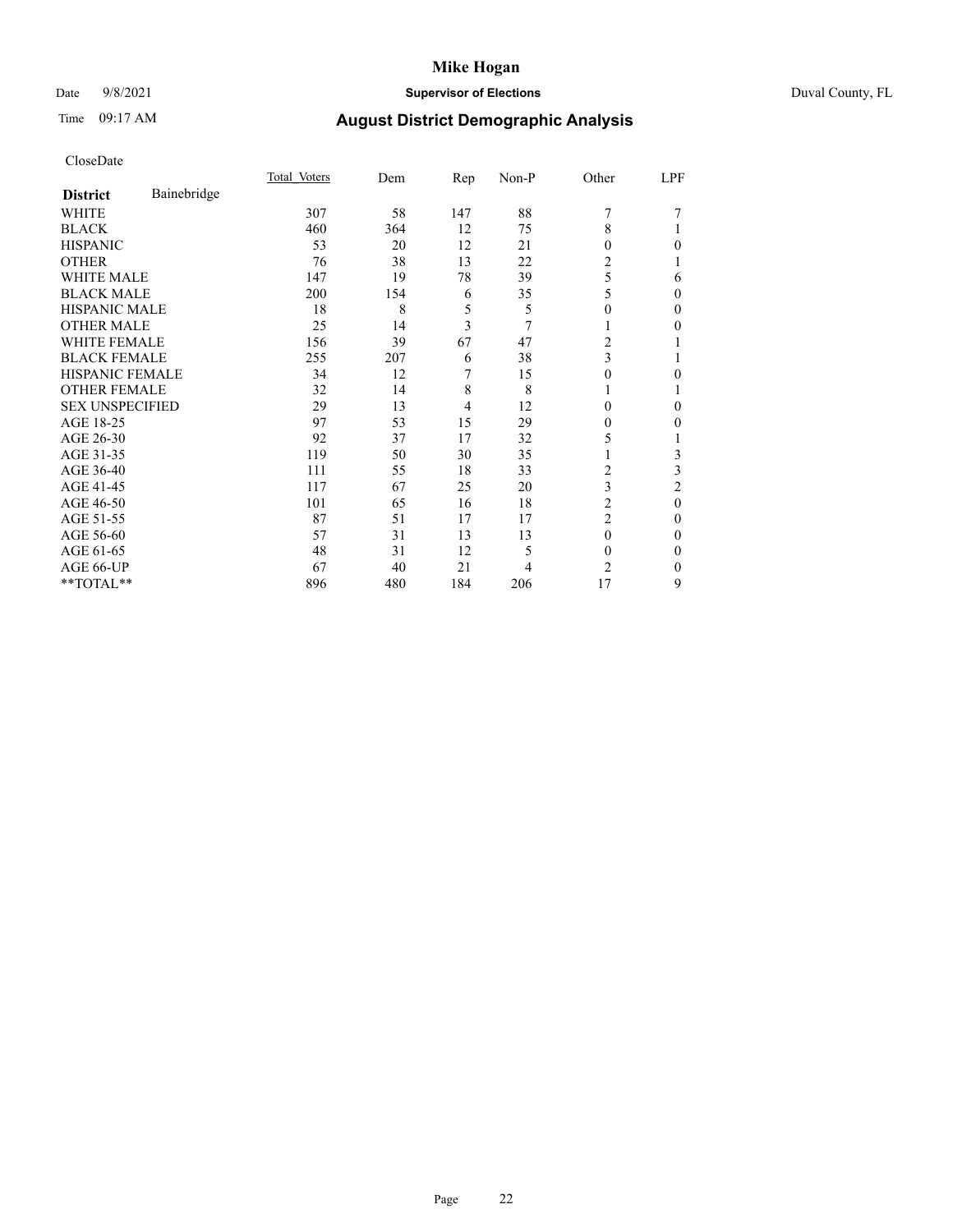## **Mike Hogan** Date 9/8/2021 **Supervisor of Elections** Duval County, FL

# Time 09:17 AM **August District Demographic Analysis**

|                        |                          | Total Voters | Dem     | Rep     | $Non-P$ | Other | <b>LPF</b> |
|------------------------|--------------------------|--------------|---------|---------|---------|-------|------------|
| <b>District</b>        | Congressional District 4 |              |         |         |         |       |            |
| WHITE                  |                          | 268,205      | 62,043  | 145,566 | 54,864  | 4,199 | 1,533      |
| <b>BLACK</b>           |                          | 42,924       | 32,024  | 2,066   | 8,196   | 577   | 61         |
| <b>HISPANIC</b>        |                          | 21,484       | 7,656   | 6,067   | 7,343   | 335   | 83         |
| <b>OTHER</b>           |                          | 35,432       | 10,330  | 10,741  | 13,649  | 559   | 153        |
| WHITE MALE             |                          | 126,174      | 24,087  | 71,266  | 27,899  | 1,905 | 1,017      |
| <b>BLACK MALE</b>      |                          | 18,612       | 12,711  | 1,185   | 4,375   | 309   | 32         |
| <b>HISPANIC MALE</b>   |                          | 9,687        | 3,050   | 2,969   | 3,481   | 139   | 48         |
| <b>OTHER MALE</b>      |                          | 14,096       | 3,709   | 4,511   | 5,591   | 208   | 77         |
| <b>WHITE FEMALE</b>    |                          | 139,301      | 37,360  | 72,945  | 26,229  | 2,265 | 502        |
| <b>BLACK FEMALE</b>    |                          | 23,681       | 18,866  | 854     | 3,670   | 263   | 28         |
| HISPANIC FEMALE        |                          | 11,380       | 4,452   | 3,000   | 3,704   | 192   | 32         |
| <b>OTHER FEMALE</b>    |                          | 16,100       | 5,389   | 4,960   | 5,424   | 273   | 54         |
| <b>SEX UNSPECIFIED</b> |                          | 9,011        | 2,429   | 2,750   | 3,676   | 116   | 40         |
| AGE 18-25              |                          | 38,811       | 12,495  | 13,344  | 11,650  | 1,079 | 243        |
| AGE 26-30              |                          | 34,768       | 10,852  | 12,188  | 10,610  | 809   | 309        |
| AGE 31-35              |                          | 34,985       | 11,061  | 12,693  | 10,249  | 648   | 334        |
| AGE 36-40              |                          | 31,967       | 9,841   | 11,904  | 9,422   | 512   | 288        |
| AGE 41-45              |                          | 28,294       | 8,703   | 10,928  | 8,044   | 424   | 195        |
| AGE 46-50              |                          | 28,654       | 8,504   | 12,644  | 6,913   | 428   | 165        |
| AGE 51-55              |                          | 30,099       | 8,425   | 14,904  | 6,294   | 384   | 92         |
| AGE 56-60              |                          | 32,553       | 8,978   | 17,177  | 5,907   | 419   | 72         |
| AGE 61-65              |                          | 30,817       | 9,123   | 16,365  | 4,933   | 341   | 55         |
| AGE 66-UP              |                          | 77,096       | 24,071  | 42,293  | 10,029  | 626   | 77         |
| $*$ $TOTAL**$          |                          | 368,045      | 112,053 | 164,440 | 84,052  | 5,670 | 1,830      |
|                        |                          |              |         |         |         |       |            |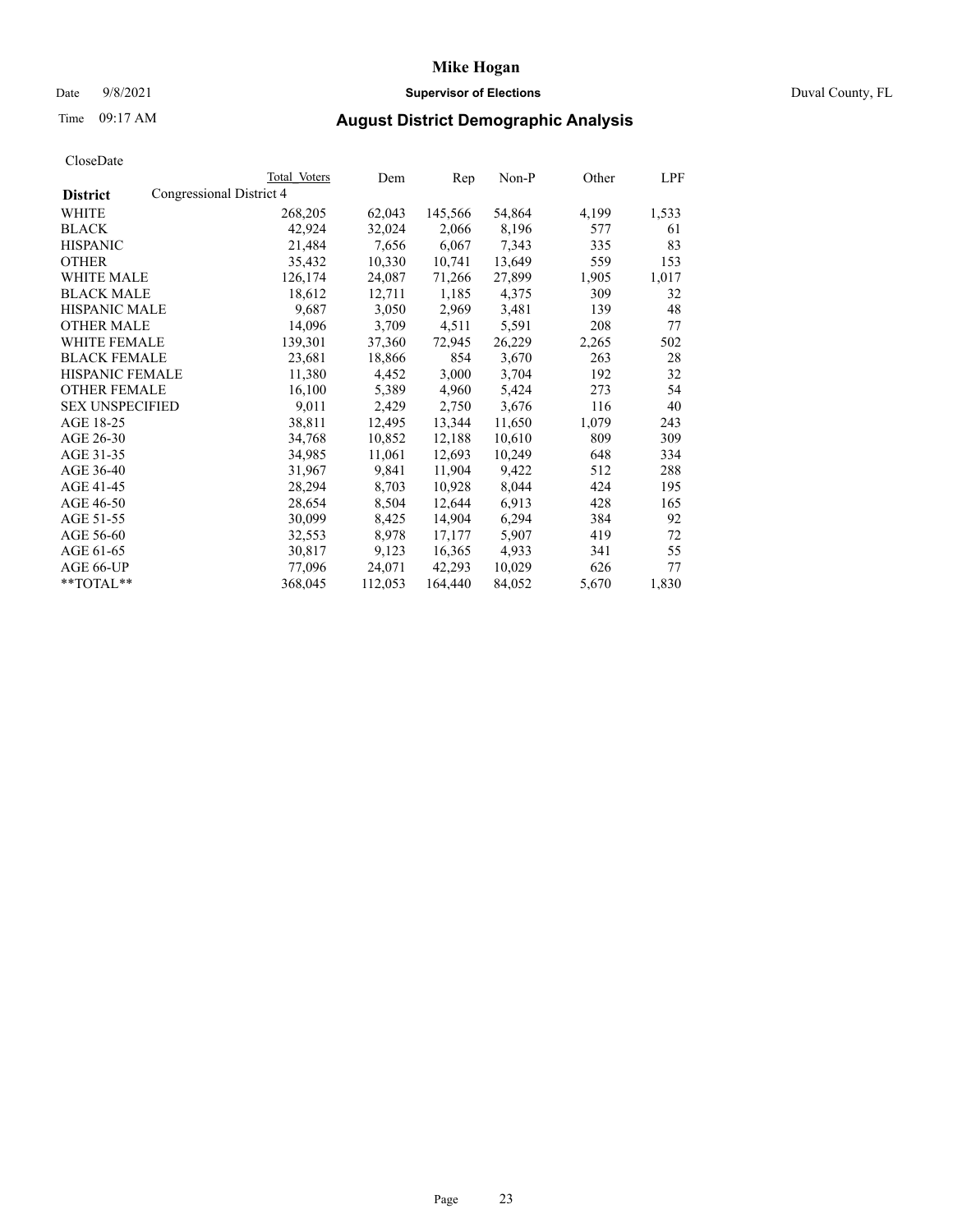## Date 9/8/2021 **Supervisor of Elections** Duval County, FL

# Time 09:17 AM **August District Demographic Analysis**

|                        |                          | Total Voters | Dem     | Rep    | Non-P  | Other | LPF |
|------------------------|--------------------------|--------------|---------|--------|--------|-------|-----|
| <b>District</b>        | Congressional District 5 |              |         |        |        |       |     |
| WHITE                  |                          | 96,113       | 23,372  | 49,326 | 21,176 | 1,649 | 590 |
| <b>BLACK</b>           |                          | 137,693      | 113,161 | 4,417  | 18,840 | 1,164 | 111 |
| <b>HISPANIC</b>        |                          | 15,931       | 6,574   | 3,244  | 5,848  | 214   | 51  |
| <b>OTHER</b>           |                          | 23,299       | 8,706   | 5,190  | 8,984  | 337   | 82  |
| WHITE MALE             |                          | 44,823       | 9,082   | 24,273 | 10,308 | 751   | 409 |
| <b>BLACK MALE</b>      |                          | 54,847       | 42,571  | 2,327  | 9,257  | 626   | 66  |
| <b>HISPANIC MALE</b>   |                          | 7,096        | 2,655   | 1,693  | 2,626  | 95    | 27  |
| <b>OTHER MALE</b>      |                          | 8,465        | 2,904   | 2,194  | 3,203  | 119   | 45  |
| <b>WHITE FEMALE</b>    |                          | 50,015       | 13,969  | 24,466 | 10,519 | 883   | 178 |
| <b>BLACK FEMALE</b>    |                          | 80,361       | 68,693  | 2,006  | 9,093  | 525   | 44  |
| <b>HISPANIC FEMALE</b> |                          | 8,454        | 3,749   | 1,487  | 3,080  | 115   | 23  |
| <b>OTHER FEMALE</b>    |                          | 10,427       | 4,385   | 2,399  | 3,457  | 160   | 26  |
| <b>SEX UNSPECIFIED</b> |                          | 8,543        | 3,804   | 1,332  | 3,301  | 90    | 16  |
| AGE 18-25              |                          | 32,355       | 16,643  | 4,742  | 10,174 | 680   | 116 |
| AGE 26-30              |                          | 26,786       | 13,765  | 4,515  | 7,895  | 440   | 171 |
| AGE 31-35              |                          | 27,137       | 14,638  | 4,634  | 7,280  | 431   | 154 |
| AGE 36-40              |                          | 24,014       | 13,251  | 4,419  | 5,902  | 323   | 119 |
| AGE 41-45              |                          | 21,497       | 12,107  | 4,189  | 4,834  | 297   | 70  |
| AGE 46-50              |                          | 21,551       | 12,104  | 4,922  | 4,177  | 287   | 61  |
| AGE 51-55              |                          | 22,259       | 12,610  | 5,679  | 3,665  | 253   | 52  |
| AGE 56-60              |                          | 24,525       | 13,796  | 7,057  | 3,442  | 201   | 29  |
| AGE 61-65              |                          | 23,095       | 13,408  | 6,617  | 2,873  | 171   | 26  |
| AGE 66-UP              |                          | 49,817       | 29,491  | 15,403 | 4,606  | 281   | 36  |
| $*$ TOTAL $*$          |                          | 273,036      | 151,813 | 62,177 | 54,848 | 3,364 | 834 |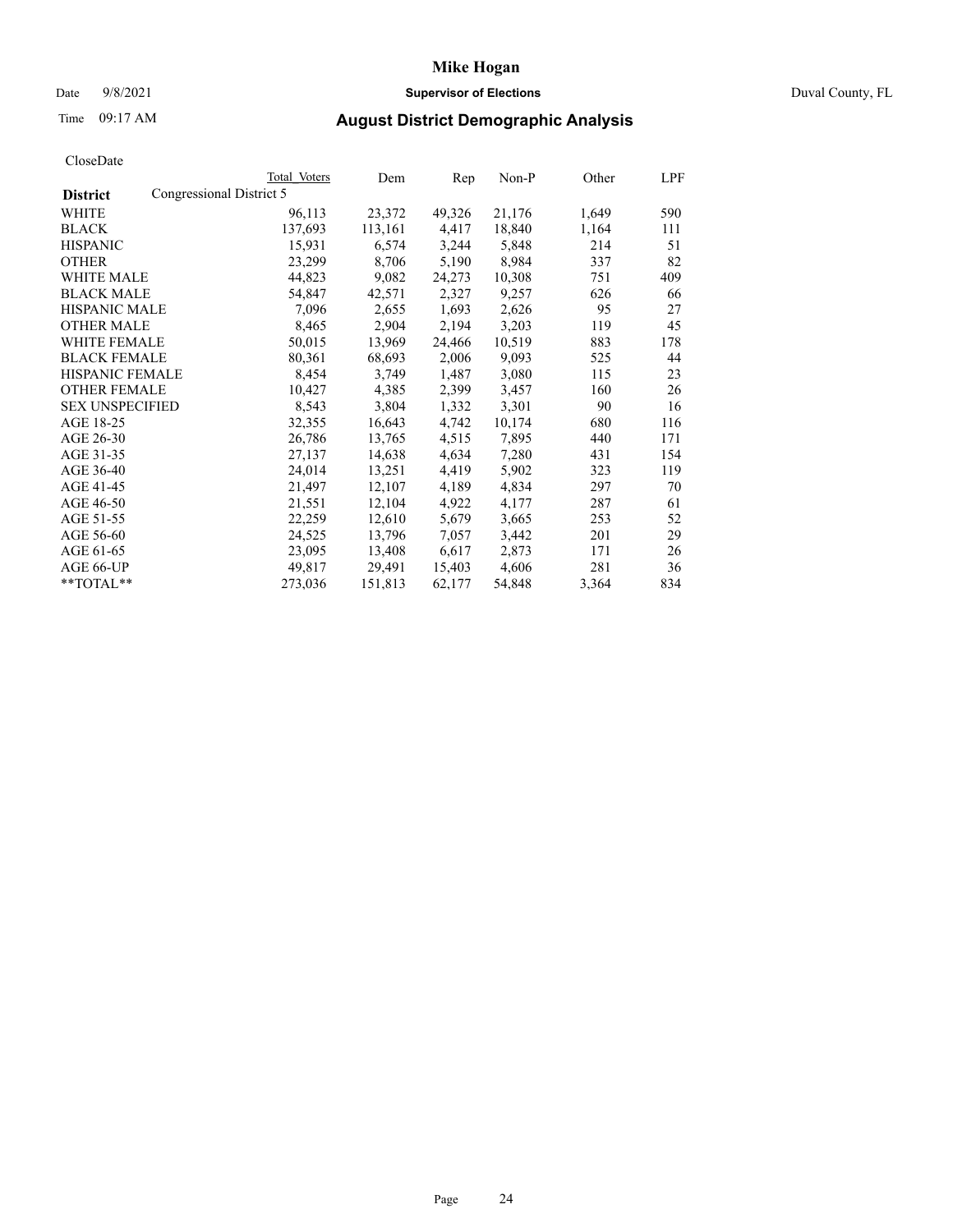## Date 9/8/2021 **Supervisor of Elections** Duval County, FL

# Time 09:17 AM **August District Demographic Analysis**

|                        |              | Total Voters | Dem     | Rep     | Non-P   | Other | LPF   |
|------------------------|--------------|--------------|---------|---------|---------|-------|-------|
| <b>District</b>        | Duval County |              |         |         |         |       |       |
| WHITE                  |              | 331,787      | 77,105  | 178,330 | 69,067  | 5,334 | 1,951 |
| <b>BLACK</b>           |              | 179,027      | 143,967 | 6,393   | 26,771  | 1,728 | 168   |
| <b>HISPANIC</b>        |              | 36,511       | 13,903  | 8,996   | 12,955  | 528   | 129   |
| <b>OTHER</b>           |              | 56,705       | 18,508  | 15,224  | 21,910  | 847   | 216   |
| WHITE MALE             |              | 155,468      | 29,990  | 87,228  | 34,531  | 2,413 | 1,306 |
| <b>BLACK MALE</b>      |              | 72,778       | 54,804  | 3,465   | 13,488  | 925   | 96    |
| <b>HISPANIC MALE</b>   |              | 16,403       | 5,596   | 4,517   | 5,986   | 230   | 74    |
| <b>OTHER MALE</b>      |              | 21,804       | 6,435   | 6,432   | 8,515   | 307   | 115   |
| <b>WHITE FEMALE</b>    |              | 172,610      | 46,268  | 89,305  | 33,529  | 2,879 | 629   |
| <b>BLACK FEMALE</b>    |              | 103,163      | 86,839  | 2,819   | 12,650  | 785   | 70    |
| <b>HISPANIC FEMALE</b> |              | 19,326       | 7,987   | 4,324   | 6,674   | 290   | 51    |
| <b>OTHER FEMALE</b>    |              | 25,680       | 9,513   | 7,036   | 8,646   | 414   | 71    |
| <b>SEX UNSPECIFIED</b> |              | 16,792       | 6,050   | 3,817   | 6,679   | 194   | 52    |
| AGE 18-25              |              | 67,873       | 28,221  | 16,753  | 20,913  | 1,652 | 334   |
| AGE 26-30              |              | 58,251       | 23,738  | 15,337  | 17,547  | 1,179 | 450   |
| AGE 31-35              |              | 58,780       | 24,832  | 15,969  | 16,506  | 1,008 | 465   |
| AGE 36-40              |              | 52,871       | 22,265  | 15,051  | 14,403  | 778   | 374   |
| AGE 41-45              |              | 47,103       | 20,072  | 13,999  | 12,106  | 682   | 244   |
| AGE 46-50              |              | 47,535       | 19,936  | 16,290  | 10,433  | 672   | 204   |
| AGE 51-55              |              | 49,401       | 20,357  | 18,960  | 9,358   | 598   | 128   |
| AGE 56-60              |              | 53,629       | 21,930  | 22,333  | 8,719   | 561   | 86    |
| AGE 61-65              |              | 50,470       | 21,527  | 21,123  | 7,270   | 474   | 76    |
| AGE 66-UP              |              | 118,116      | 50,605  | 53,128  | 13,447  | 833   | 103   |
| $*$ TOTAL $*$          |              | 604,030      | 253,483 | 208,943 | 130,703 | 8,437 | 2,464 |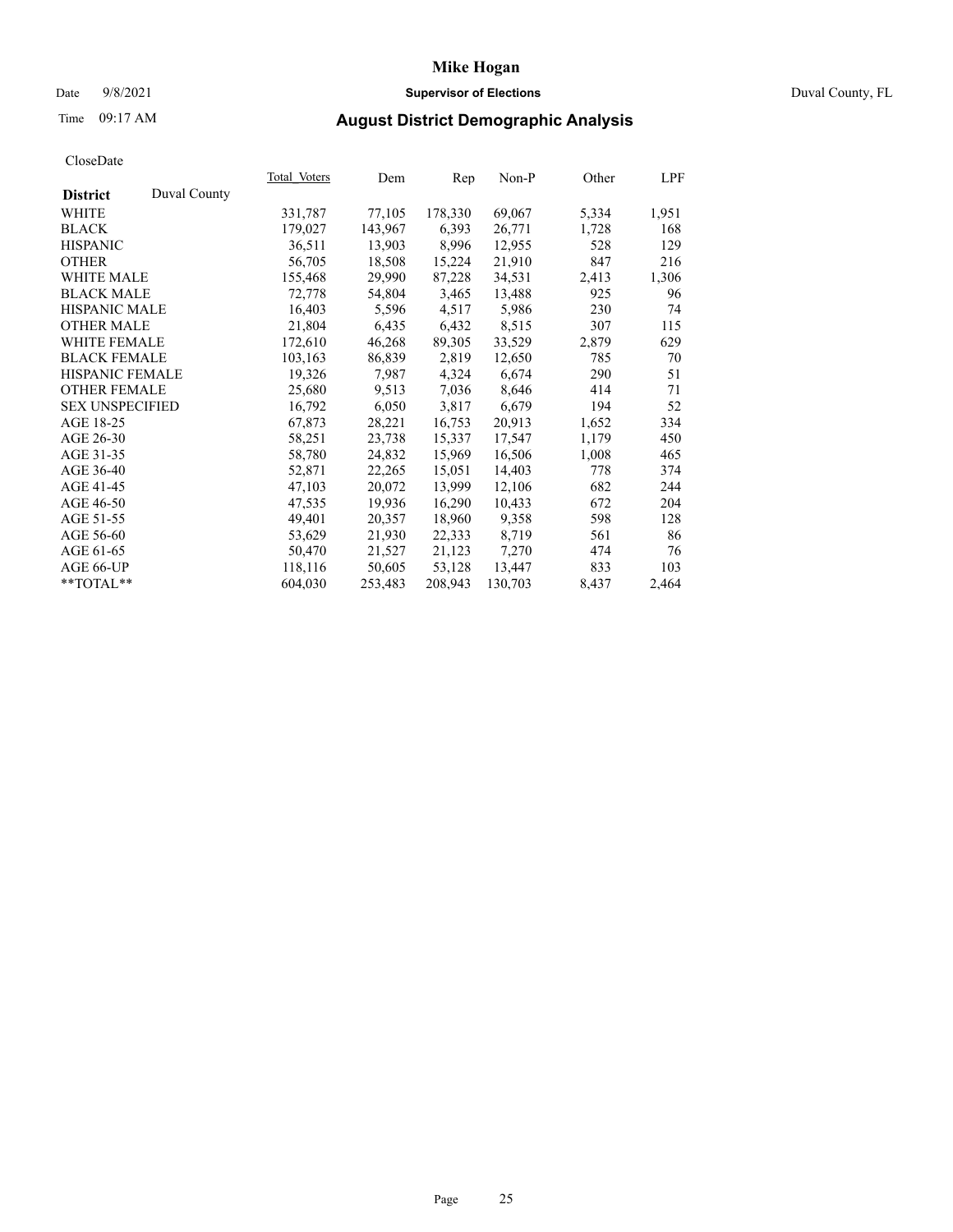## Date 9/8/2021 **Supervisor of Elections** Duval County, FL

# Time 09:17 AM **August District Demographic Analysis**

|                        |                | Total Voters | Dem   | Rep   | Non-P | Other          | LPF                     |
|------------------------|----------------|--------------|-------|-------|-------|----------------|-------------------------|
| <b>District</b>        | Atlantic Beach |              |       |       |       |                |                         |
| WHITE                  |                | 9,359        | 2,682 | 4,462 | 2,035 | 135            | 45                      |
| <b>BLACK</b>           |                | 773          | 594   | 37    | 136   | 4              | $\overline{c}$          |
| <b>HISPANIC</b>        |                | 291          | 125   | 84    | 78    | $\overline{4}$ | $\boldsymbol{0}$        |
| <b>OTHER</b>           |                | 622          | 183   | 203   | 219   | 14             | 3                       |
| <b>WHITE MALE</b>      |                | 4,375        | 998   | 2,225 | 1,064 | 58             | 30                      |
| <b>BLACK MALE</b>      |                | 336          | 235   | 23    | 75    | 2              | 1                       |
| <b>HISPANIC MALE</b>   |                | 130          | 46    | 41    | 43    | $\overline{0}$ | $\mathbf{0}$            |
| OTHER MALE             |                | 220          | 53    | 78    | 86    | 3              | $\mathbf{0}$            |
| WHITE FEMALE           |                | 4,912        | 1,656 | 2,209 | 956   | 76             | 15                      |
| <b>BLACK FEMALE</b>    |                | 423          | 350   | 13    | 57    | $\overline{2}$ | 1                       |
| <b>HISPANIC FEMALE</b> |                | 156          | 78    | 40    | 34    | 4              | $\theta$                |
| <b>OTHER FEMALE</b>    |                | 266          | 94    | 90    | 73    | 7              | $\sqrt{2}$              |
| <b>SEX UNSPECIFIED</b> |                | 227          | 74    | 67    | 80    | 5              | $\,1$                   |
| AGE 18-25              |                | 993          | 321   | 361   | 277   | 29             | 5                       |
| AGE 26-30              |                | 816          | 269   | 278   | 244   | 20             | 5                       |
| AGE 31-35              |                | 852          | 278   | 279   | 268   | 23             | 4                       |
| AGE 36-40              |                | 847          | 266   | 288   | 266   | 16             | 11                      |
| AGE 41-45              |                | 748          | 233   | 276   | 228   | 6              | 5                       |
| AGE 46-50              |                | 782          | 237   | 321   | 209   | 8              | 7                       |
| AGE 51-55              |                | 862          | 232   | 437   | 177   | 11             | 5                       |
| AGE 56-60              |                | 1,077        | 289   | 568   | 209   | 8              | $\overline{\mathbf{3}}$ |
| AGE 61-65              |                | 1,048        | 372   | 512   | 149   | 13             | $\overline{c}$          |
| AGE 66-UP              |                | 3,020        | 1,087 | 1,466 | 441   | 23             | 3                       |
| **TOTAL**              |                | 11,045       | 3,584 | 4,786 | 2,468 | 157            | 50                      |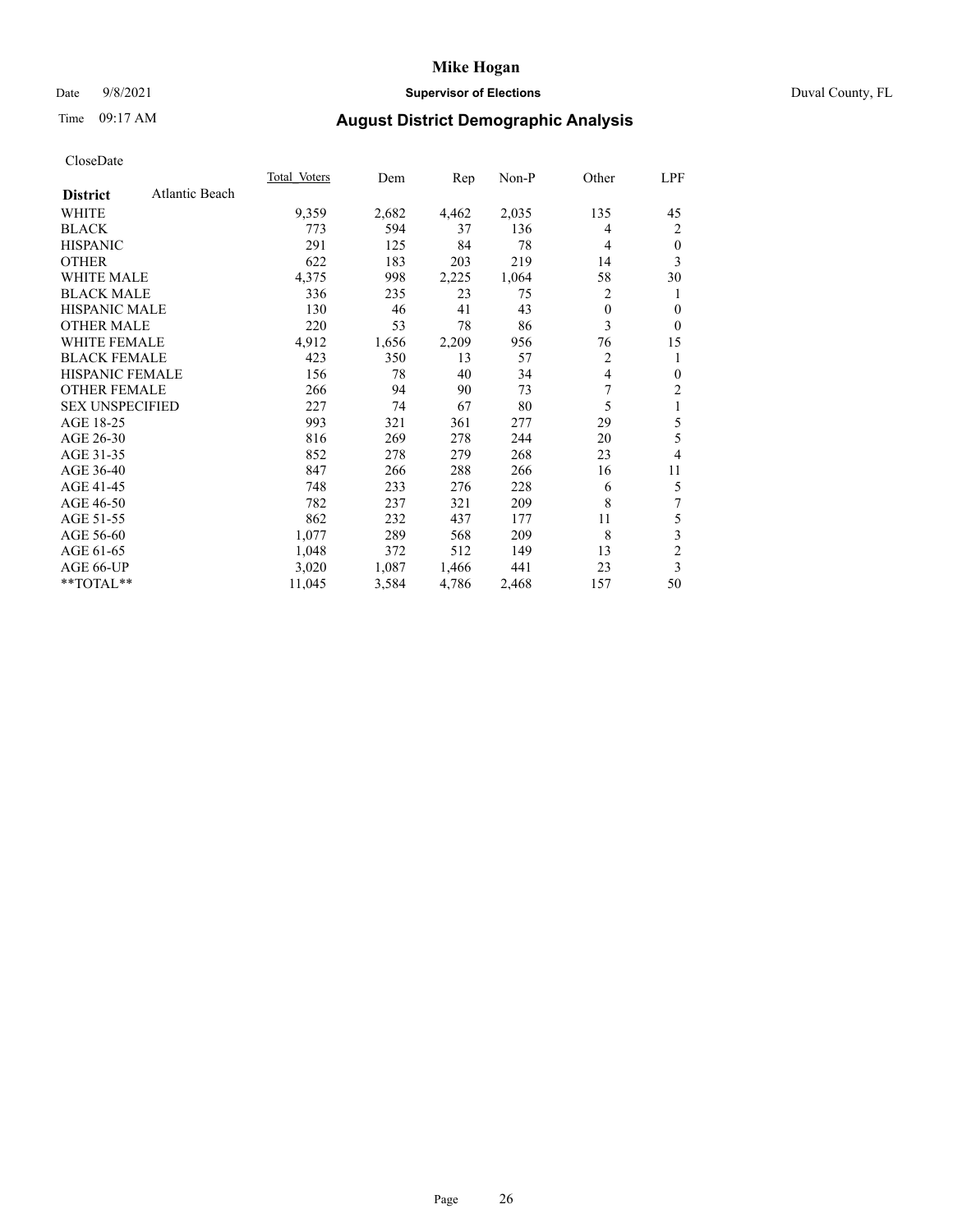## Date 9/8/2021 **Supervisor of Elections** Duval County, FL

# Time 09:17 AM **August District Demographic Analysis**

|                        |         | Total Voters | Dem | Rep | Non-P | Other          | LPF      |
|------------------------|---------|--------------|-----|-----|-------|----------------|----------|
| <b>District</b>        | Baldwin |              |     |     |       |                |          |
| WHITE                  |         | 664          | 121 | 409 | 120   | 11             | 3        |
| <b>BLACK</b>           |         | 243          | 218 | 7   | 18    | $\Omega$       | $\Omega$ |
| <b>HISPANIC</b>        |         | 11           | 3   | 6   | 2     | 0              | 0        |
| <b>OTHER</b>           |         | 35           | 8   | 14  | 12    |                | 0        |
| <b>WHITE MALE</b>      |         | 294          | 54  | 180 | 52    |                |          |
| <b>BLACK MALE</b>      |         | 86           | 75  | 4   | 7     | 0              | 0        |
| <b>HISPANIC MALE</b>   |         | 5            | 2   | 2   |       | 0              | 0        |
| <b>OTHER MALE</b>      |         | 15           | 6   | 4   | 5     | 0              | $\Omega$ |
| <b>WHITE FEMALE</b>    |         | 361          | 66  | 225 | 64    | 4              | 2        |
| <b>BLACK FEMALE</b>    |         | 148          | 137 | 3   | 8     | 0              | $\theta$ |
| <b>HISPANIC FEMALE</b> |         | 6            |     | 4   |       | 0              | $\Omega$ |
| <b>OTHER FEMALE</b>    |         | 10           |     | 7   |       |                | 0        |
| <b>SEX UNSPECIFIED</b> |         | 28           | 8   | 7   | 13    | 0              | 0        |
| AGE 18-25              |         | 88           | 33  | 31  | 22    |                |          |
| AGE 26-30              |         | 78           | 19  | 39  | 18    | $\overline{c}$ | 0        |
| AGE 31-35              |         | 75           | 24  | 32  | 18    | $\Omega$       |          |
| AGE 36-40              |         | 86           | 25  | 46  | 14    |                | 0        |
| AGE 41-45              |         | 58           | 18  | 26  | 11    | 3              | 0        |
| AGE 46-50              |         | 65           | 23  | 30  | 10    |                |          |
| AGE 51-55              |         | 80           | 24  | 46  | 9     |                | 0        |
| AGE 56-60              |         | 86           | 33  | 33  | 18    | 2              | 0        |
| AGE 61-65              |         | 89           | 33  | 45  | 11    | $\Omega$       | $\Omega$ |
| AGE 66-UP              |         | 248          | 118 | 108 | 21    |                | 0        |
| **TOTAL**              |         | 953          | 350 | 436 | 152   | 12             | 3        |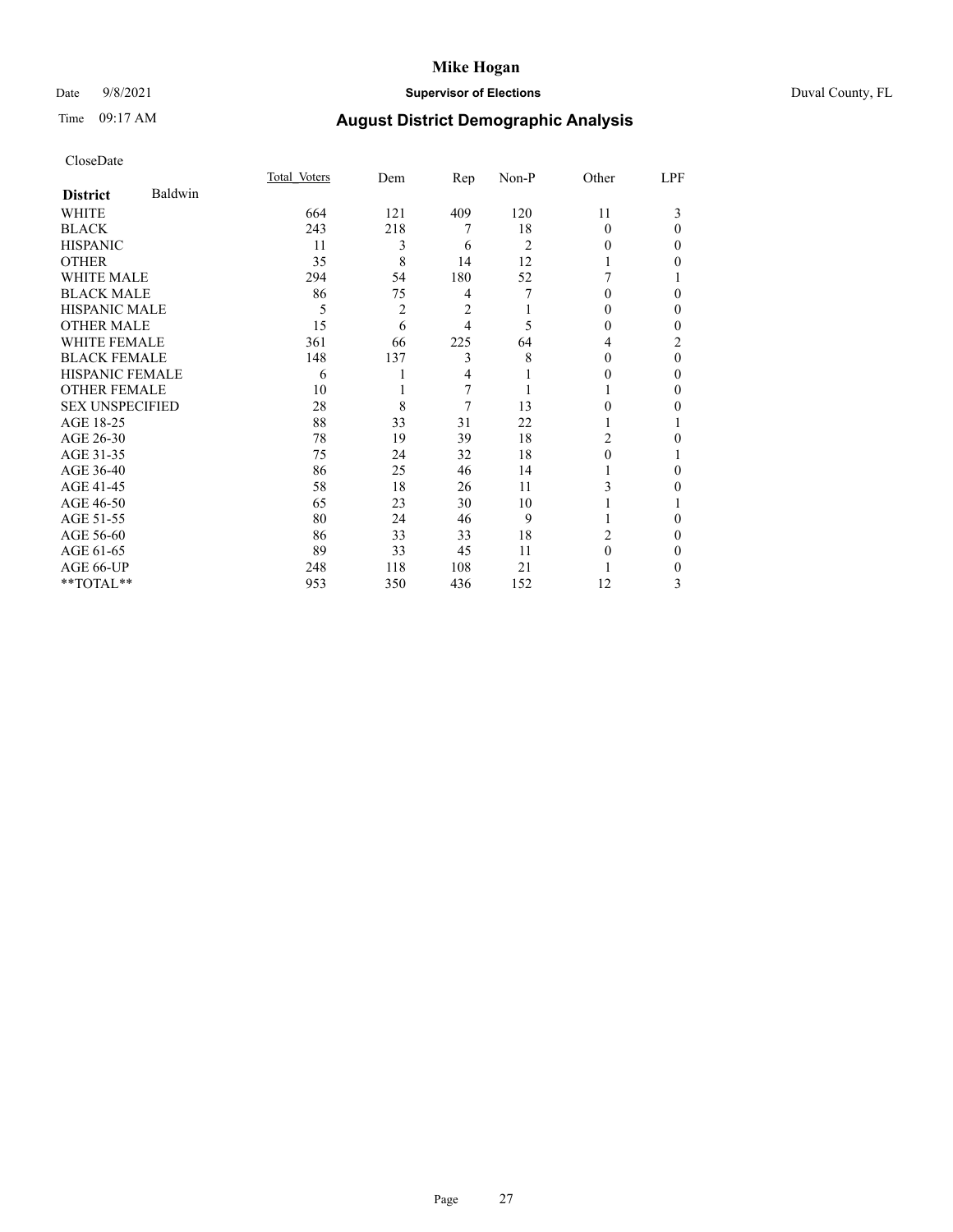## Date 9/8/2021 **Supervisor of Elections** Duval County, FL

# Time 09:17 AM **August District Demographic Analysis**

| CloscDate              |                    |              |       |       |       |                |                |
|------------------------|--------------------|--------------|-------|-------|-------|----------------|----------------|
|                        |                    | Total Voters | Dem   | Rep   | Non-P | Other          | <u>LPF</u>     |
| <b>District</b>        | Jacksonville Beach |              |       |       |       |                |                |
| <b>WHITE</b>           |                    | 17,143       | 4,108 | 8,962 | 3,691 | 286            | 96             |
| <b>BLACK</b>           |                    | 515          | 378   | 35    | 96    | $\overline{4}$ | 2              |
| <b>HISPANIC</b>        |                    | 480          | 155   | 180   | 127   | 15             | 3              |
| <b>OTHER</b>           |                    | 1,096        | 269   | 401   | 389   | 28             | 9              |
| WHITE MALE             |                    | 8,318        | 1,633 | 4,518 | 1,962 | 136            | 69             |
| <b>BLACK MALE</b>      |                    | 227          | 152   | 16    | 54    | 4              | 1              |
| HISPANIC MALE          |                    | 195          | 47    | 83    | 62    | 2              | 1              |
| <b>OTHER MALE</b>      |                    | 422          | 97    | 159   | 149   | 13             | 4              |
| <b>WHITE FEMALE</b>    |                    | 8,671        | 2,445 | 4,362 | 1,688 | 150            | 26             |
| <b>BLACK FEMALE</b>    |                    | 281          | 221   | 18    | 41    | $\overline{0}$ | 1              |
| <b>HISPANIC FEMALE</b> |                    | 277          | 106   | 95    | 61    | 13             | $\overline{c}$ |
| <b>OTHER FEMALE</b>    |                    | 454          | 130   | 184   | 127   | 10             | 3              |
| <b>SEX UNSPECIFIED</b> |                    | 388          | 79    | 143   | 158   | 5              | 3              |
| AGE 18-25              |                    | 1,688        | 432   | 726   | 460   | 58             | 12             |
| AGE 26-30              |                    | 1,900        | 451   | 845   | 544   | 38             | 22             |
| AGE 31-35              |                    | 1,903        | 443   | 819   | 592   | 35             | 14             |
| AGE 36-40              |                    | 1,610        | 400   | 689   | 475   | 30             | 16             |
| AGE 41-45              |                    | 1,450        | 373   | 631   | 412   | 23             | 11             |
| AGE 46-50              |                    | 1,349        | 304   | 690   | 318   | 28             | 9              |
| AGE 51-55              |                    | 1,542        | 314   | 885   | 314   | 21             | 8              |
| AGE 56-60              |                    | 1,800        | 411   | 1,023 | 321   | 35             | 10             |
| AGE 61-65              |                    | 1,749        | 474   | 975   | 276   | 22             | 2              |
| AGE 66-UP              |                    | 4,243        | 1,308 | 2,295 | 591   | 43             | 6              |
| $*$ $TOTAL**$          |                    | 19,234       | 4,910 | 9,578 | 4,303 | 333            | 110            |
|                        |                    |              |       |       |       |                |                |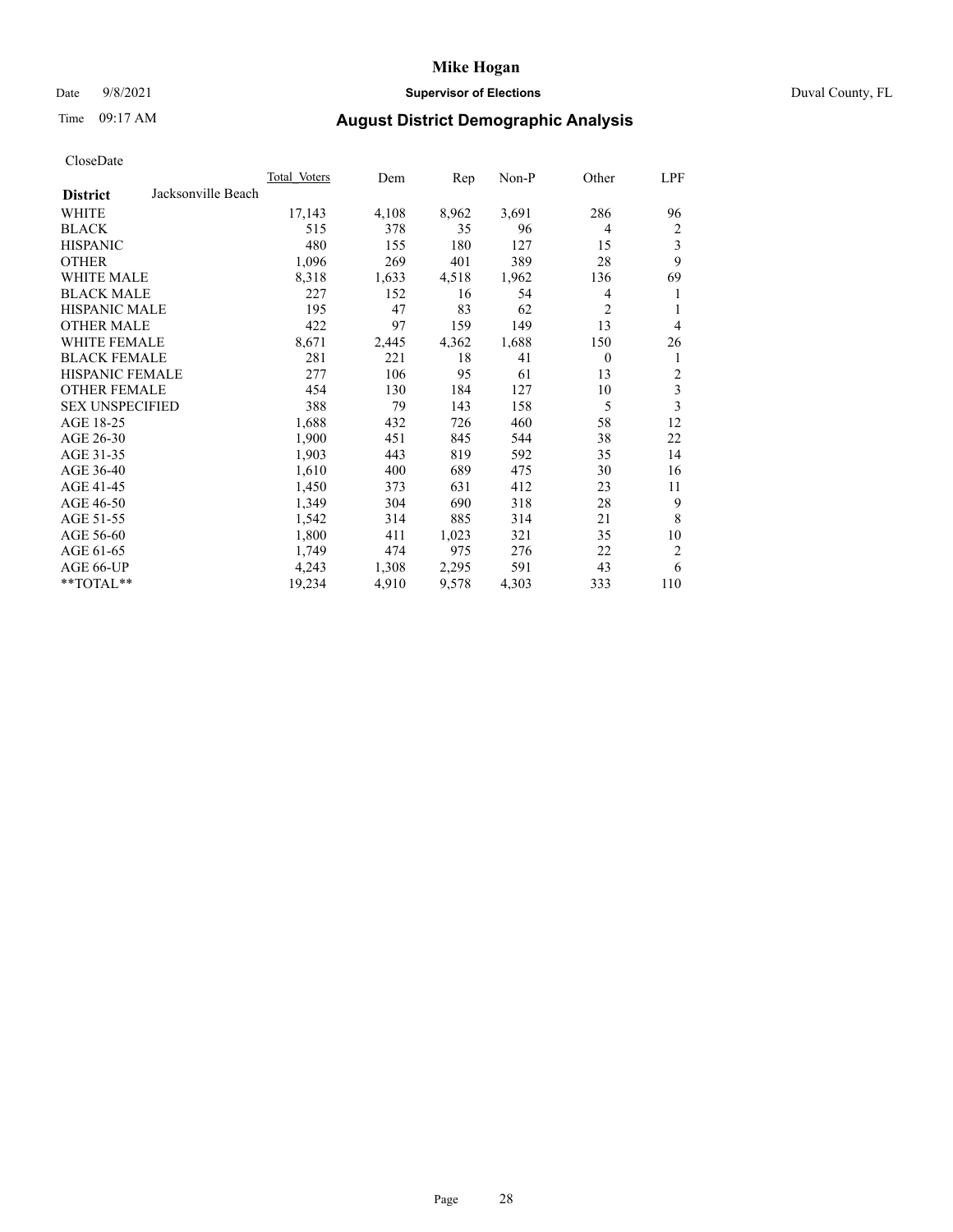## Date 9/8/2021 **Supervisor of Elections** Duval County, FL

# Time 09:17 AM **August District Demographic Analysis**

|                        |               | Total Voters | Dem   | Rep   | Non-P | Other          | LPF            |
|------------------------|---------------|--------------|-------|-------|-------|----------------|----------------|
| <b>District</b>        | Neptune Beach |              |       |       |       |                |                |
| WHITE                  |               | 5,365        | 1,399 | 2,729 | 1,127 | 82             | 28             |
| <b>BLACK</b>           |               | 59           | 28    | 11    | 15    | 5              | $\mathbf{0}$   |
| <b>HISPANIC</b>        |               | 122          | 44    | 45    | 29    | $\overline{2}$ | 2              |
| <b>OTHER</b>           |               | 273          | 68    | 89    | 103   | 6              | 7              |
| <b>WHITE MALE</b>      |               | 2,542        | 494   | 1,388 | 598   | 42             | 20             |
| <b>BLACK MALE</b>      |               | 32           | 16    | 4     | 8     | 4              | $\overline{0}$ |
| <b>HISPANIC MALE</b>   |               | 50           | 14    | 19    | 15    | 2              | 0              |
| <b>OTHER MALE</b>      |               | 100          | 22    | 32    | 39    | 4              | 3              |
| <b>WHITE FEMALE</b>    |               | 2,762        | 894   | 1,310 | 511   | 39             | 8              |
| <b>BLACK FEMALE</b>    |               | 27           | 12    | 7     | 7     |                | $\theta$       |
| <b>HISPANIC FEMALE</b> |               | 69           | 29    | 24    | 14    | $\overline{0}$ | $\overline{2}$ |
| <b>OTHER FEMALE</b>    |               | 117          | 36    | 42    | 34    |                | 4              |
| <b>SEX UNSPECIFIED</b> |               | 119          | 22    | 48    | 47    | $\overline{2}$ | $\theta$       |
| AGE 18-25              |               | 524          | 131   | 215   | 152   | 19             | 7              |
| AGE 26-30              |               | 509          | 140   | 204   | 152   | 10             | 3              |
| AGE 31-35              |               | 512          | 122   | 228   | 145   | 13             | 4              |
| AGE 36-40              |               | 567          | 136   | 249   | 166   | 10             | 6              |
| AGE 41-45              |               | 432          | 114   | 185   | 121   | 7              | 5              |
| AGE 46-50              |               | 474          | 108   | 235   | 120   | 6              | 5              |
| AGE 51-55              |               | 473          | 108   | 255   | 101   | 6              | 3              |
| AGE 56-60              |               | 486          | 111   | 277   | 82    | 14             | $\overline{c}$ |
| AGE 61-65              |               | 556          | 125   | 327   | 100   | 3              |                |
| AGE 66-UP              |               | 1,286        | 444   | 699   | 135   | 7              | 1              |
| **TOTAL**              |               | 5,819        | 1,539 | 2,874 | 1,274 | 95             | 37             |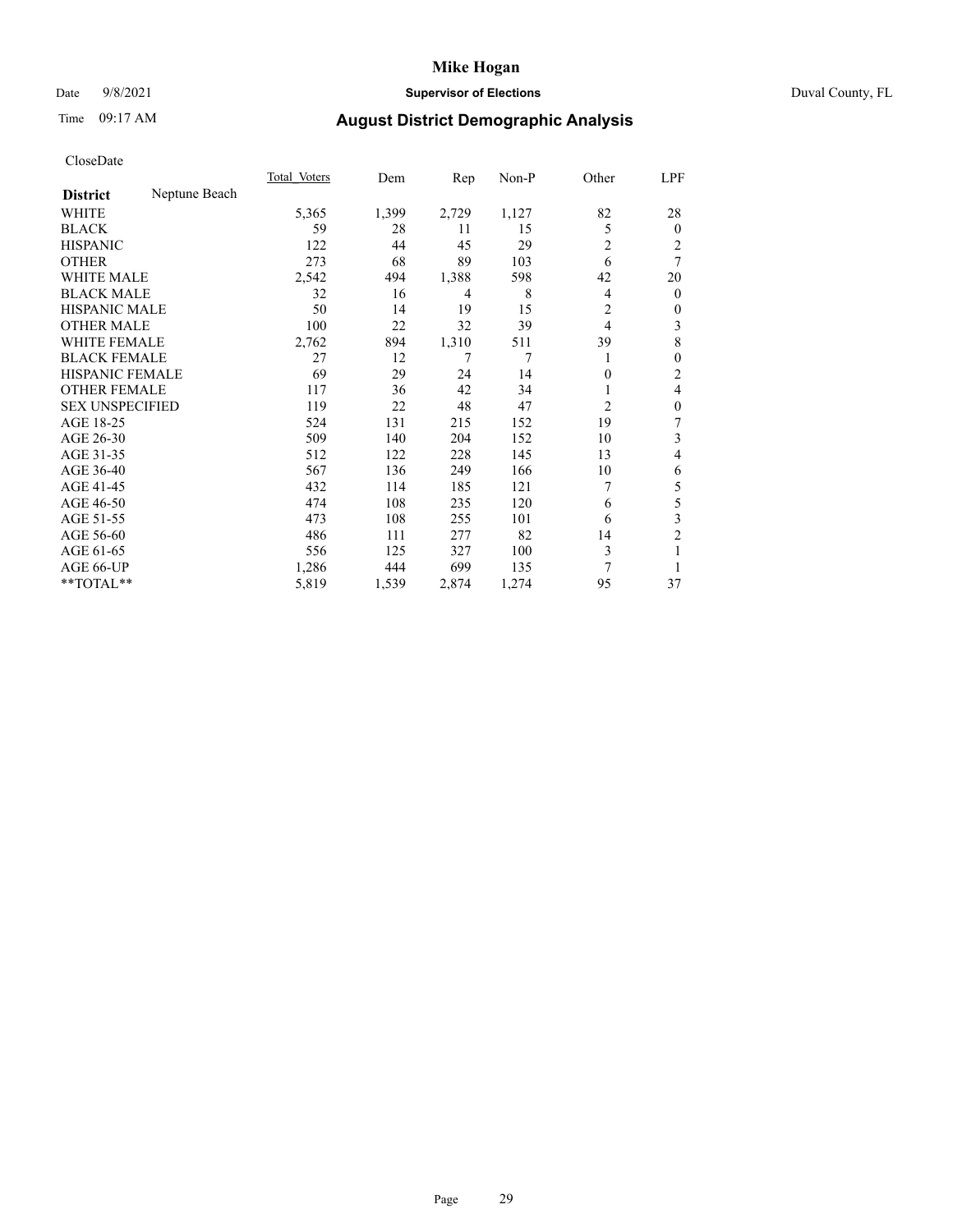## Date 9/8/2021 **Supervisor of Elections** Duval County, FL

# Time 09:17 AM **August District Demographic Analysis**

|                        |                   | Total Voters | Dem    | Rep    | Non-P  | Other | LPF |
|------------------------|-------------------|--------------|--------|--------|--------|-------|-----|
| <b>District</b>        | House District 11 |              |        |        |        |       |     |
| WHITE                  |                   | 55,572       | 12,574 | 30,048 | 11,795 | 865   | 290 |
| <b>BLACK</b>           |                   | 5,703        | 4,156  | 324    | 1,119  | 92    | 12  |
| <b>HISPANIC</b>        |                   | 2,633        | 906    | 847    | 819    | 46    | 15  |
| <b>OTHER</b>           |                   | 4,728        | 1,220  | 1,664  | 1,731  | 83    | 30  |
| WHITE MALE             |                   | 26,785       | 4,840  | 15,182 | 6,155  | 411   | 197 |
| <b>BLACK MALE</b>      |                   | 2,584        | 1,712  | 180    | 631    | 53    | 8   |
| <b>HISPANIC MALE</b>   |                   | 1,182        | 341    | 417    | 399    | 17    | 8   |
| <b>OTHER MALE</b>      |                   | 1,816        | 421    | 671    | 681    | 29    | 14  |
| WHITE FEMALE           |                   | 28,247       | 7,618  | 14,589 | 5,500  | 448   | 92  |
| <b>BLACK FEMALE</b>    |                   | 3,028        | 2,377  | 142    | 467    | 39    | 3   |
| <b>HISPANIC FEMALE</b> |                   | 1,397        | 544    | 414    | 404    | 28    | 7   |
| <b>OTHER FEMALE</b>    |                   | 2,050        | 616    | 760    | 628    | 35    | 11  |
| <b>SEX UNSPECIFIED</b> |                   | 1,545        | 387    | 528    | 597    | 26    | 7   |
| AGE 18-25              |                   | 6,507        | 1,855  | 2,496  | 1,932  | 179   | 45  |
| AGE 26-30              |                   | 6,071        | 1,643  | 2,383  | 1,855  | 128   | 62  |
| AGE 31-35              |                   | 6,266        | 1,656  | 2,545  | 1,898  | 120   | 47  |
| AGE 36-40              |                   | 6,047        | 1,643  | 2,430  | 1,800  | 110   | 64  |
| AGE 41-45              |                   | 5,337        | 1,475  | 2,230  | 1,520  | 79    | 33  |
| AGE 46-50              |                   | 5,351        | 1,404  | 2,576  | 1,257  | 83    | 31  |
| AGE 51-55              |                   | 5,619        | 1,393  | 3,001  | 1,122  | 83    | 20  |
| AGE 56-60              |                   | 6,370        | 1,550  | 3,615  | 1,094  | 92    | 19  |
| AGE 61-65              |                   | 6,147        | 1,679  | 3,390  | 980    | 88    | 10  |
| AGE 66-UP              |                   | 14,921       | 4,558  | 8,217  | 2,006  | 124   | 16  |
| $*$ TOTAL $*$          |                   | 68,636       | 18,856 | 32,883 | 15,464 | 1,086 | 347 |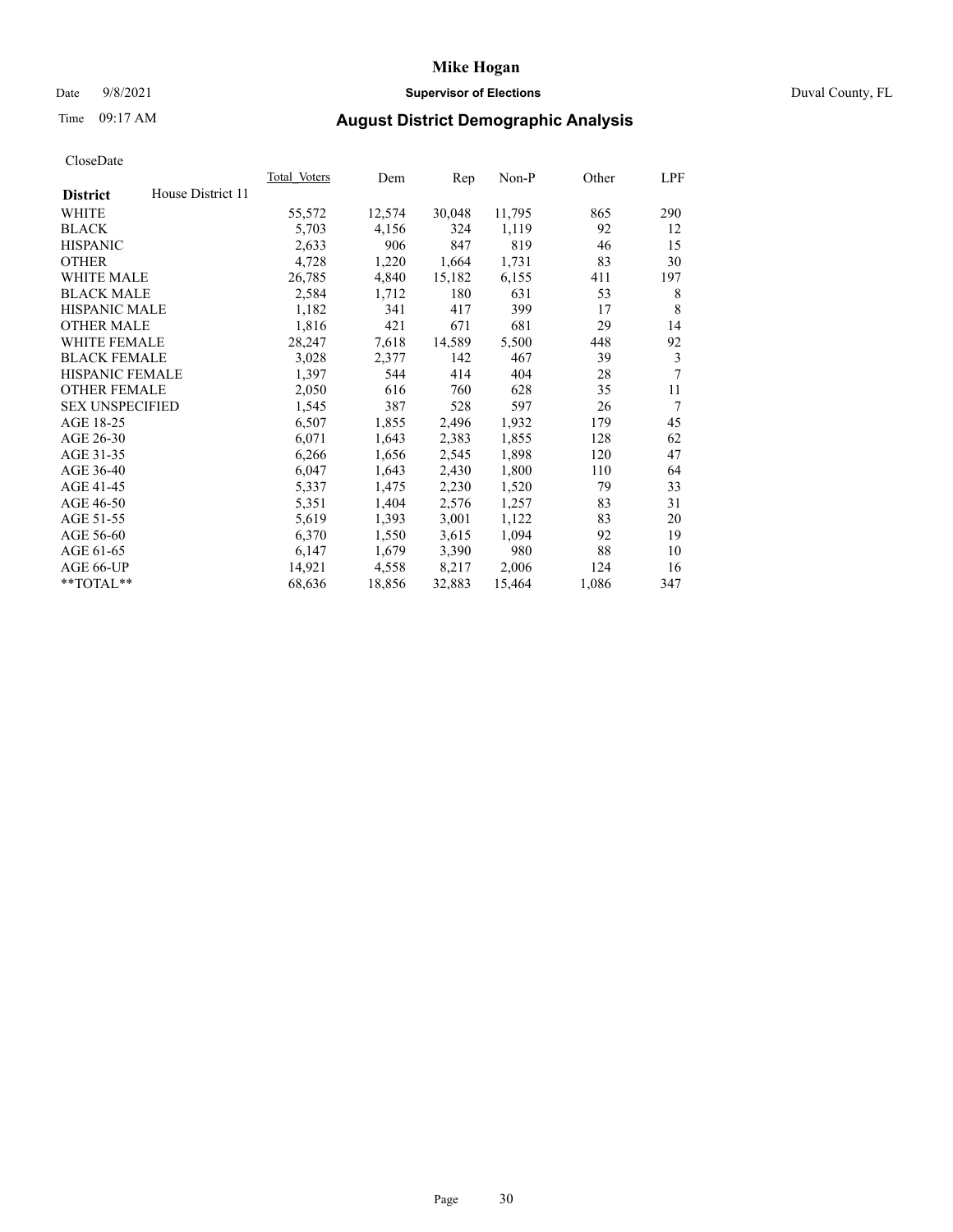## Date 9/8/2021 **Supervisor of Elections** Duval County, FL

# Time 09:17 AM **August District Demographic Analysis**

|                        |                   | Total Voters | Dem    | Rep    | $Non-P$ | Other | LPF |
|------------------------|-------------------|--------------|--------|--------|---------|-------|-----|
| <b>District</b>        | House District 12 |              |        |        |         |       |     |
| WHITE                  |                   | 72,835       | 15,986 | 38,895 | 16,307  | 1,210 | 437 |
| <b>BLACK</b>           |                   | 16,181       | 12,115 | 767    | 3,076   | 202   | 21  |
| <b>HISPANIC</b>        |                   | 8,602        | 3,178  | 2,213  | 3,053   | 129   | 29  |
| <b>OTHER</b>           |                   | 14,446       | 4,160  | 4,308  | 5,732   | 199   | 47  |
| WHITE MALE             |                   | 34,341       | 6,093  | 19,201 | 8,179   | 567   | 301 |
| <b>BLACK MALE</b>      |                   | 6,946        | 4,788  | 447    | 1,595   | 101   | 15  |
| <b>HISPANIC MALE</b>   |                   | 3,805        | 1,214  | 1,074  | 1,438   | 63    | 16  |
| <b>OTHER MALE</b>      |                   | 5,808        | 1,547  | 1,840  | 2,316   | 81    | 24  |
| <b>WHITE FEMALE</b>    |                   | 37,630       | 9,696  | 19,298 | 7,875   | 631   | 130 |
| <b>BLACK FEMALE</b>    |                   | 8,951        | 7,130  | 305    | 1,411   | 99    | 6   |
| HISPANIC FEMALE        |                   | 4,600        | 1,893  | 1,099  | 1,532   | 65    | 11  |
| <b>OTHER FEMALE</b>    |                   | 6,691        | 2,149  | 2,052  | 2,377   | 96    | 17  |
| <b>SEX UNSPECIFIED</b> |                   | 3,290        | 929    | 867    | 1,443   | 37    | 14  |
| AGE 18-25              |                   | 13,271       | 4,653  | 3,980  | 4,198   | 359   | 81  |
| AGE 26-30              |                   | 11,361       | 3,640  | 3,621  | 3,734   | 266   | 100 |
| AGE 31-35              |                   | 10,835       | 3,518  | 3,638  | 3,385   | 206   | 88  |
| AGE 36-40              |                   | 9,865        | 3,039  | 3,423  | 3,156   | 166   | 81  |
| AGE 41-45              |                   | 8,772        | 2,758  | 3,170  | 2,668   | 124   | 52  |
| AGE 46-50              |                   | 8,730        | 2,684  | 3,646  | 2,212   | 138   | 50  |
| AGE 51-55              |                   | 9,187        | 2,777  | 4,243  | 2,042   | 96    | 29  |
| AGE 56-60              |                   | 9,980        | 2,862  | 4,996  | 1,986   | 119   | 17  |
| AGE 61-65              |                   | 9,080        | 2,847  | 4,433  | 1,682   | 98    | 20  |
| AGE 66-UP              |                   | 20,983       | 6,661  | 11,033 | 3,105   | 168   | 16  |
| **TOTAL**              |                   | 112,064      | 35,439 | 46,183 | 28,168  | 1,740 | 534 |
|                        |                   |              |        |        |         |       |     |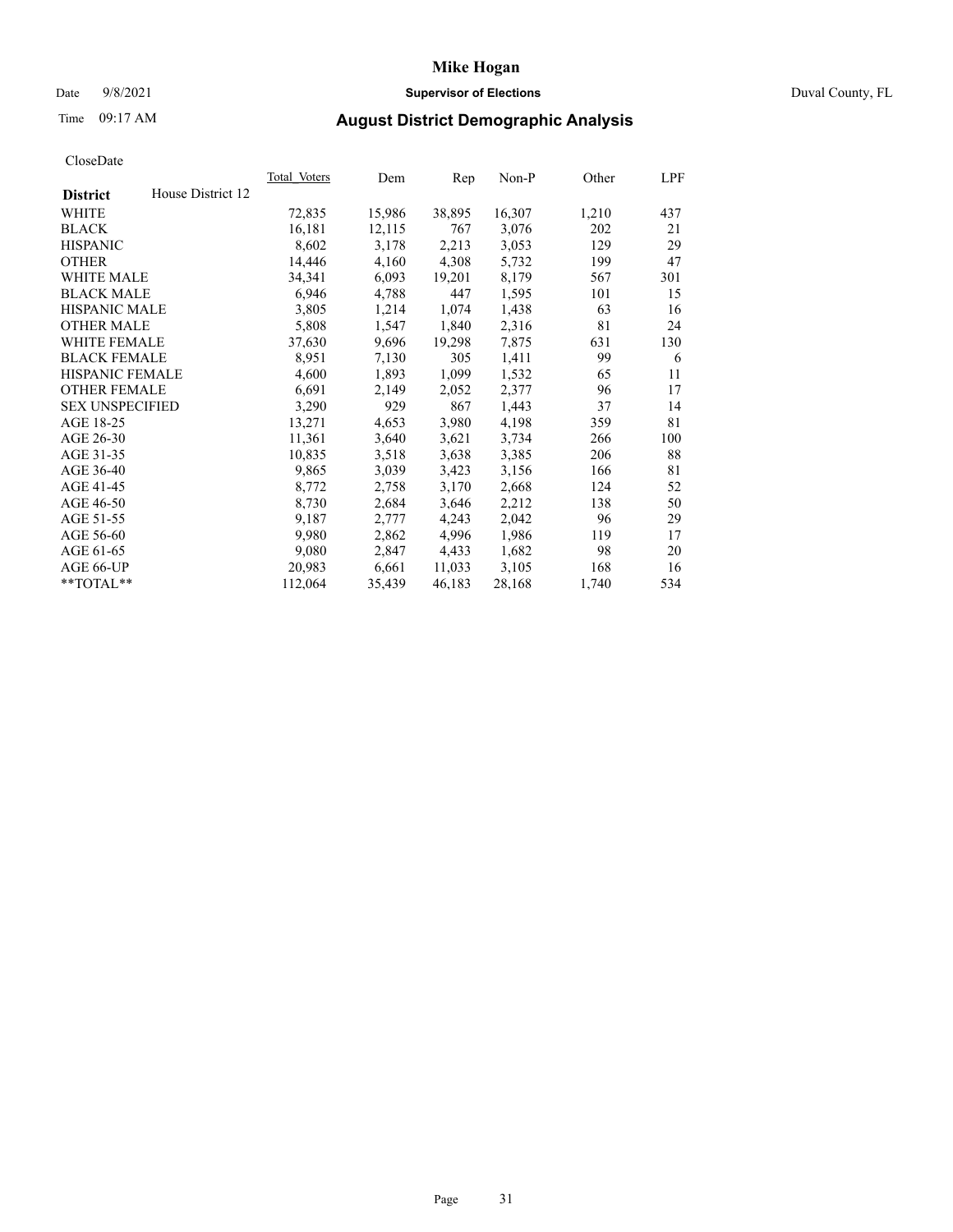## Date 9/8/2021 **Supervisor of Elections** Duval County, FL

# Time 09:17 AM **August District Demographic Analysis**

| Total Voters | Dem    | Rep    | $Non-P$ | Other | LPF |
|--------------|--------|--------|---------|-------|-----|
|              |        |        |         |       |     |
| 37,923       | 10,588 | 18,182 | 8,306   | 626   | 221 |
| 50,034       | 41,233 | 1,622  | 6,742   | 390   | 47  |
| 5,585        | 2,279  | 1,227  | 1,986   | 75    | 18  |
| 8,464        | 3,343  | 1,634  | 3,349   | 107   | 31  |
| 17,766       | 4,232  | 8,963  | 4,145   | 277   | 149 |
| 20,028       | 15,658 | 827    | 3,309   | 206   | 28  |
| 2,430        | 925    | 601    | 865     | 29    | 10  |
| 3,030        | 1,099  | 671    | 1,203   | 42    | 15  |
| 19,621       | 6,214  | 8,987  | 4,006   | 343   | 71  |
| 29,028       | 24,843 | 759    | 3,230   | 178   | 18  |
| 3,008        | 1,291  | 598    | 1,065   | 46    | 8   |
| 3,618        | 1,672  | 730    | 1,159   | 45    | 12  |
| 3,475        | 1,508  | 529    | 1,400   | 32    | 6   |
| 11,601       | 6,013  | 1,683  | 3,643   | 221   | 41  |
| 9,986        | 5,265  | 1,633  | 2,894   | 145   | 49  |
| 10,507       | 5,743  | 1,777  | 2,750   | 170   | 67  |
| 8,919        | 4,856  | 1,663  | 2,249   | 107   | 44  |
| 7,683        | 4,253  | 1,501  | 1,795   | 106   | 28  |
| 7,667        | 4,248  | 1,762  | 1,527   | 103   | 27  |
| 7,868        | 4,435  | 2,023  | 1,306   | 84    | 20  |
| 9,069        | 5,231  | 2,436  | 1,297   | 91    | 14  |
| 8,923        | 5,341  | 2,396  | 1,097   | 75    | 14  |
| 19,783       | 12,058 | 5,791  | 1,825   | 96    | 13  |
| 102,006      | 57,443 | 22,665 | 20,383  | 1,198 | 317 |
|              |        |        |         |       |     |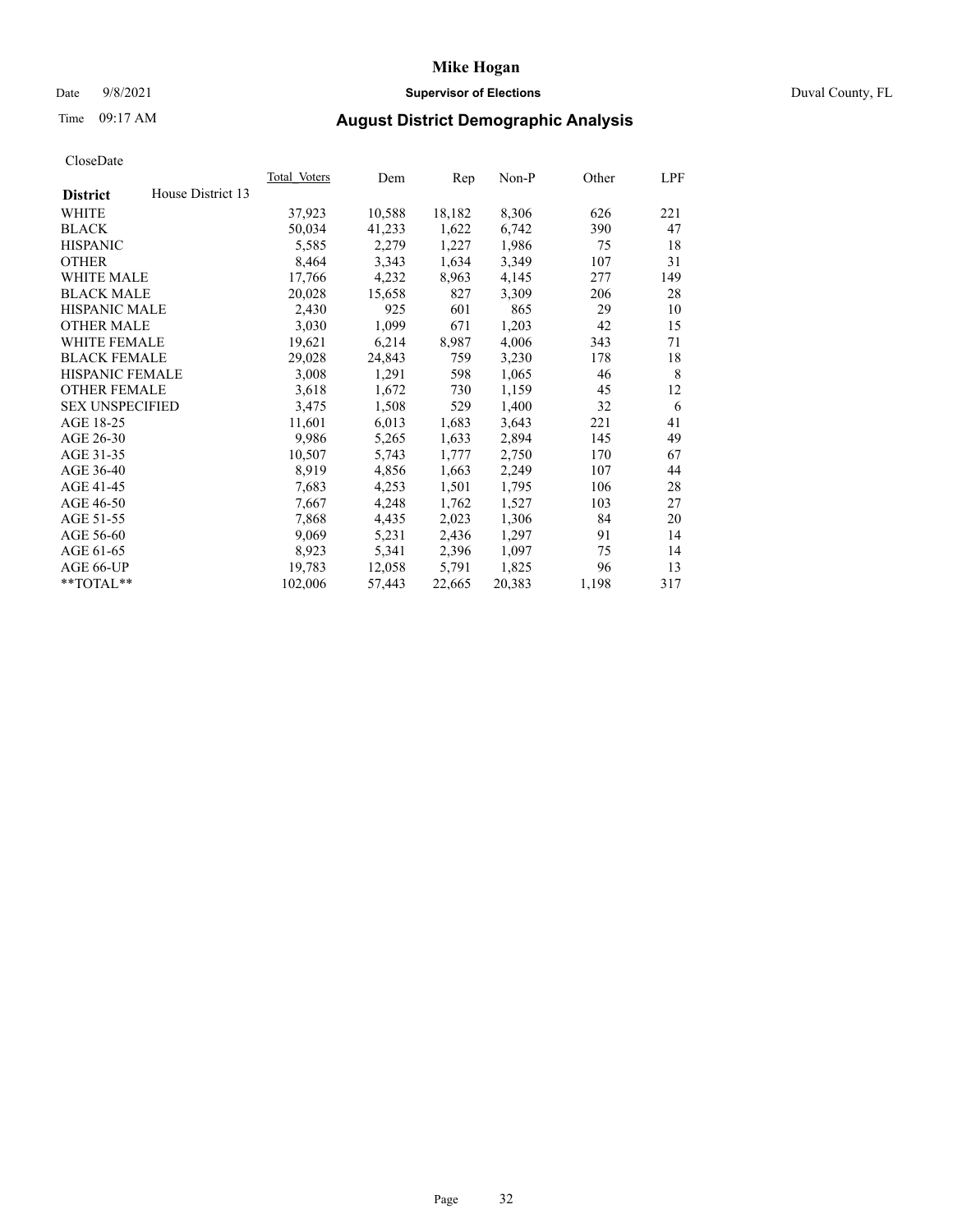## Date 9/8/2021 **Supervisor of Elections** Duval County, FL

# Time 09:17 AM **August District Demographic Analysis**

| House District 14<br><b>District</b><br>21,861<br>WHITE<br>41,327<br>9,805<br>8,666<br>710 | 285<br>38 |
|--------------------------------------------------------------------------------------------|-----------|
|                                                                                            |           |
|                                                                                            |           |
| 1,810<br>7,699<br><b>BLACK</b><br>61,446<br>51,453<br>446                                  |           |
| 4,494<br><b>HISPANIC</b><br>1,882<br>918<br>1,608<br>72                                    | 14        |
| 7,850<br>1,632<br>2,992<br>107<br><b>OTHER</b><br>3,085                                    | 34        |
| 4,257<br>324<br><b>WHITE MALE</b><br>19,243<br>3,895<br>10,582                             | 185       |
| 3,849<br>24,404<br><b>BLACK MALE</b><br>19,323<br>966<br>243                               | 23        |
| <b>HISPANIC MALE</b><br>2,052<br>29<br>750<br>511<br>754                                   | 8         |
| 2,810<br><b>OTHER MALE</b><br>1,012<br>663<br>1,076<br>38                                  | 21        |
| WHITE FEMALE<br>11,038<br>21,586<br>4,274<br>384<br>5,792                                  | 98        |
| <b>BLACK FEMALE</b><br>36,027<br>31,342<br>818<br>3,653<br>199                             | 15        |
| HISPANIC FEMALE<br>2,344<br>1,085<br>391<br>820<br>42                                      | 6         |
| <b>OTHER FEMALE</b><br>3,348<br>1,498<br>729<br>1,065<br>49                                | 7         |
| <b>SEX UNSPECIFIED</b><br>3,303<br>1,528<br>1,217<br>27<br>523                             | 8         |
| AGE 18-25<br>2,070<br>4,022<br>13,587<br>7,176<br>275                                      | 44        |
| AGE 26-30<br>10,994<br>1,947<br>3,044<br>5,754<br>173                                      | 76        |
| AGE 31-35<br>11,244<br>6,088<br>2,083<br>2,823<br>167                                      | 83        |
| 10,281<br>2,287<br>128<br>AGE 36-40<br>5,844<br>1,967                                      | 55        |
| AGE 41-45<br>9,225<br>1,845<br>1,864<br>5,363<br>119                                       | 34        |
| AGE 46-50<br>9,480<br>2,108<br>1,661<br>111<br>5,572                                       | 28        |
| AGE 51-55<br>9,497<br>2,452<br>1,407<br>5,514<br>108                                       | 16        |
| 88<br>AGE 56-60<br>10,125<br>5,913<br>2,823<br>1,288                                       | 13        |
| AGE 61-65<br>9,382<br>5,602<br>2,685<br>1,022<br>65                                        | 8         |
| 21,302<br>6,241<br>1,547<br>AGE 66-UP<br>13,399<br>101                                     | 14        |
| **TOTAL**<br>26,221<br>115,117<br>66,225<br>20,965<br>1,335                                | 371       |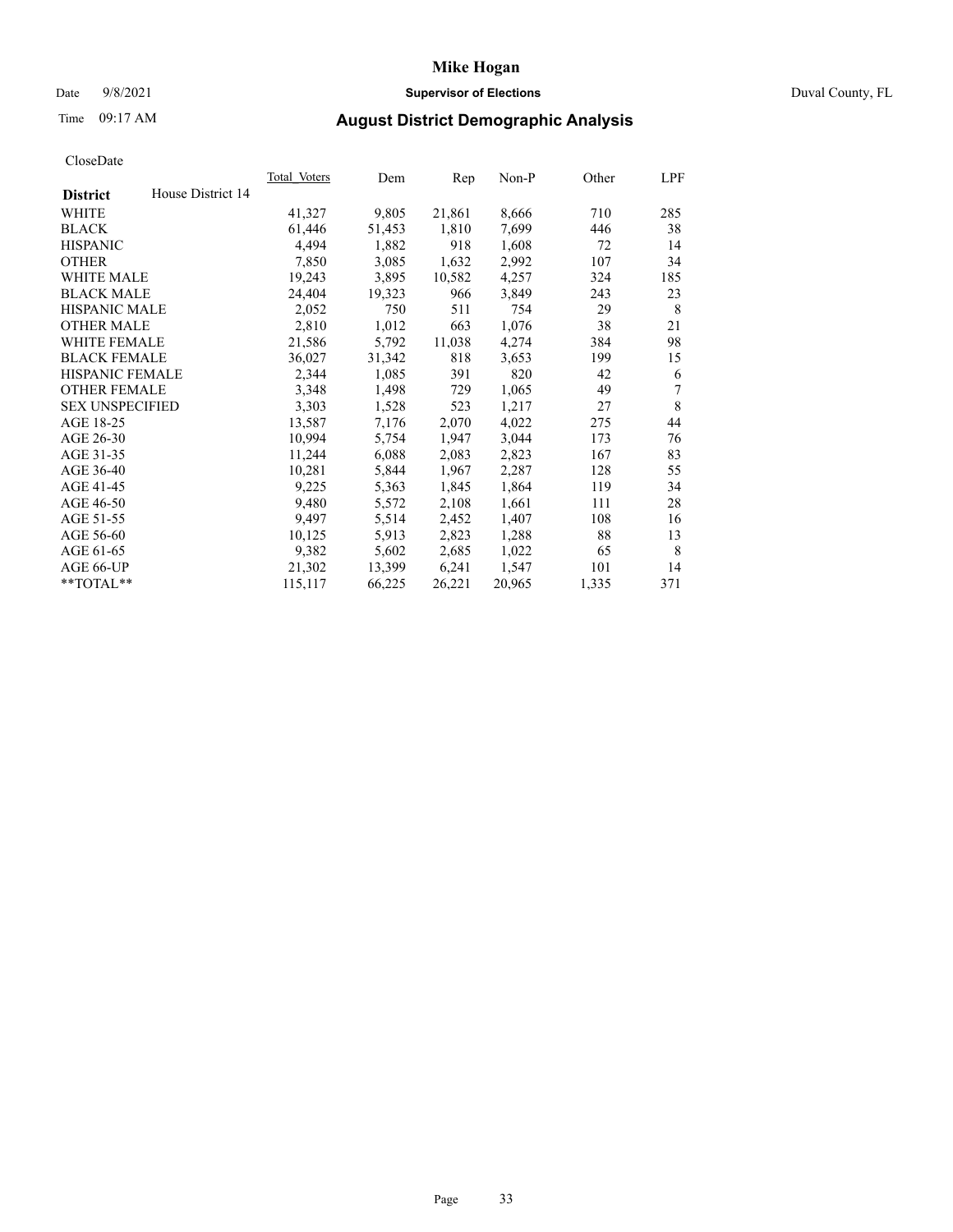## Date 9/8/2021 **Supervisor of Elections** Duval County, FL

# Time 09:17 AM **August District Demographic Analysis**

| Total Voters | Dem    | Rep    | $Non-P$ | Other | LPF |
|--------------|--------|--------|---------|-------|-----|
|              |        |        |         |       |     |
| 64,035       | 14,677 | 35,828 | 12,206  | 961   | 363 |
| 31,464       | 24,578 | 1,242  | 5,237   | 377   | 30  |
| 7,258        | 2,862  | 1,616  | 2,650   | 104   | 26  |
| 9,733        | 3,053  | 2,881  | 3,586   | 178   | 35  |
| 29,933       | 5,742  | 17,487 | 6,014   | 445   | 245 |
| 12,843       | 9,324  | 692    | 2,601   | 209   | 17  |
| 3,339        | 1,208  | 845    | 1,227   | 48    | 11  |
| 3,654        | 1,042  | 1,202  | 1,333   | 59    | 18  |
| 33,367       | 8,794  | 17,948 | 6,002   | 507   | 116 |
| 18,087       | 14,850 | 527    | 2,533   | 164   | 13  |
| 3,775        | 1,590  | 744    | 1,375   | 53    | 13  |
| 4,531        | 1,586  | 1,353  | 1,492   | 90    | 10  |
| 2,959        | 1,034  | 769    | 1,100   | 45    | 11  |
| 12,223       | 4,908  | 3,113  | 3,838   | 305   | 59  |
| 10,771       | 4,227  | 2,984  | 3,235   | 241   | 84  |
| 11,105       | 4,566  | 3,132  | 3,143   | 193   | 71  |
| 9,958        | 4,184  | 2,927  | 2,604   | 167   | 76  |
| 8,966        | 3,902  | 2,712  | 2,155   | 145   | 52  |
| 8,979        | 3,748  | 3,225  | 1,849   | 129   | 28  |
| 9,584        | 3,939  | 3,773  | 1,733   | 109   | 30  |
| 10,183       | 4,014  | 4,540  | 1,524   | 86    | 19  |
| 9,661        | 3,837  | 4,447  | 1,280   | 81    | 16  |
| 21,060       | 7,845  | 10,714 | 2,318   | 164   | 19  |
| 112,490      | 45,170 | 41,567 | 23,679  | 1,620 | 454 |
|              |        |        |         |       |     |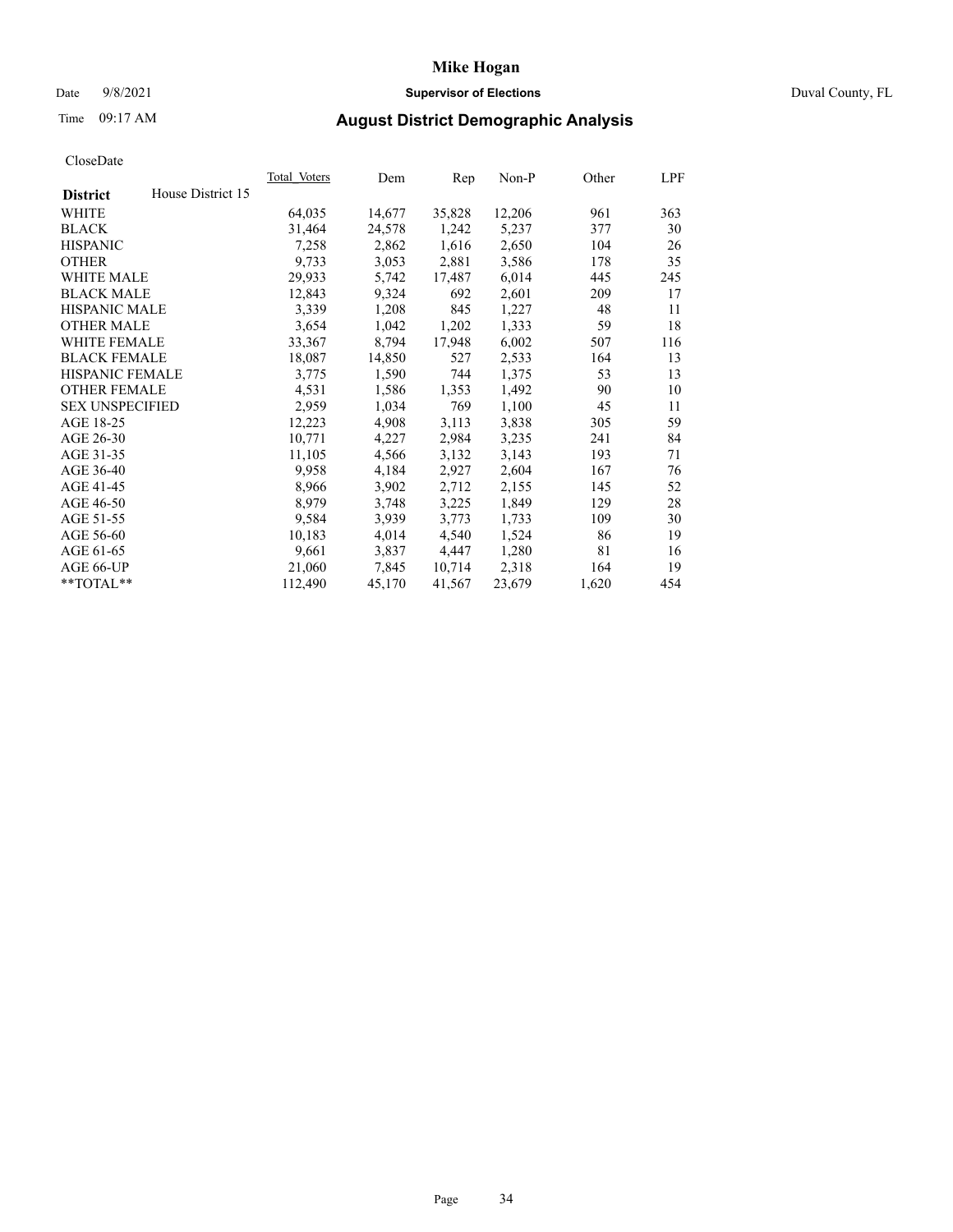## Date 9/8/2021 **Supervisor of Elections** Duval County, FL

# Time 09:17 AM **August District Demographic Analysis**

|                        |                   | Total Voters | Dem    | Rep    | $Non-P$ | Other | LPF |
|------------------------|-------------------|--------------|--------|--------|---------|-------|-----|
| <b>District</b>        | House District 16 |              |        |        |         |       |     |
| WHITE                  |                   | 92,626       | 21,785 | 50,078 | 18,760  | 1,476 | 527 |
| <b>BLACK</b>           |                   | 15,789       | 11,650 | 718    | 3,163   | 234   | 24  |
| <b>HISPANIC</b>        |                   | 8,843        | 3,123  | 2,490  | 3,075   | 123   | 32  |
| <b>OTHER</b>           |                   | 13,510       | 4,175  | 3,812  | 5,243   | 222   | 58  |
| WHITE MALE             |                   | 42,929       | 8,367  | 24,124 | 9,457   | 632   | 349 |
| <b>BLACK MALE</b>      |                   | 6,654        | 4,477  | 400    | 1,647   | 123   | 7   |
| <b>HISPANIC MALE</b>   |                   | 3,975        | 1,267  | 1,214  | 1,424   | 48    | 22  |
| <b>OTHER MALE</b>      |                   | 5,443        | 1,492  | 1,658  | 2,185   | 78    | 30  |
| <b>WHITE FEMALE</b>    |                   | 48,865       | 13,215 | 25,551 | 9,091   | 835   | 173 |
| <b>BLACK FEMALE</b>    |                   | 8,921        | 7,017  | 309    | 1,469   | 109   | 17  |
| HISPANIC FEMALE        |                   | 4,710        | 1,798  | 1,241  | 1,588   | 73    | 10  |
| <b>OTHER FEMALE</b>    |                   | 6,289        | 2,253  | 1,735  | 2,160   | 118   | 23  |
| <b>SEX UNSPECIFIED</b> |                   | 2,982        | 847    | 866    | 1,220   | 39    | 10  |
| AGE 18-25              |                   | 13,977       | 4,533  | 4,744  | 4,191   | 420   | 89  |
| AGE 26-30              |                   | 12,371       | 4,088  | 4,135  | 3,743   | 296   | 109 |
| AGE 31-35              |                   | 12,165       | 4,128  | 4,152  | 3,530   | 223   | 132 |
| AGE 36-40              |                   | 10,911       | 3,526  | 3,913  | 3,228   | 157   | 87  |
| AGE 41-45              |                   | 9,808        | 3,059  | 3,659  | 2,876   | 148   | 66  |
| AGE 46-50              |                   | 9,998        | 2,952  | 4,249  | 2,584   | 151   | 62  |
| AGE 51-55              |                   | 10,603       | 2,977  | 5,091  | 2,349   | 157   | 29  |
| AGE 56-60              |                   | 11,351       | 3,204  | 5,824  | 2,160   | 144   | 19  |
| AGE 61-65              |                   | 10,719       | 3,225  | 5,631  | 1,745   | 105   | 13  |
| AGE 66-UP              |                   | 28,864       | 9,041  | 15,700 | 3,834   | 254   | 35  |
| **TOTAL**              |                   | 130,768      | 40,733 | 57,098 | 30,241  | 2,055 | 641 |
|                        |                   |              |        |        |         |       |     |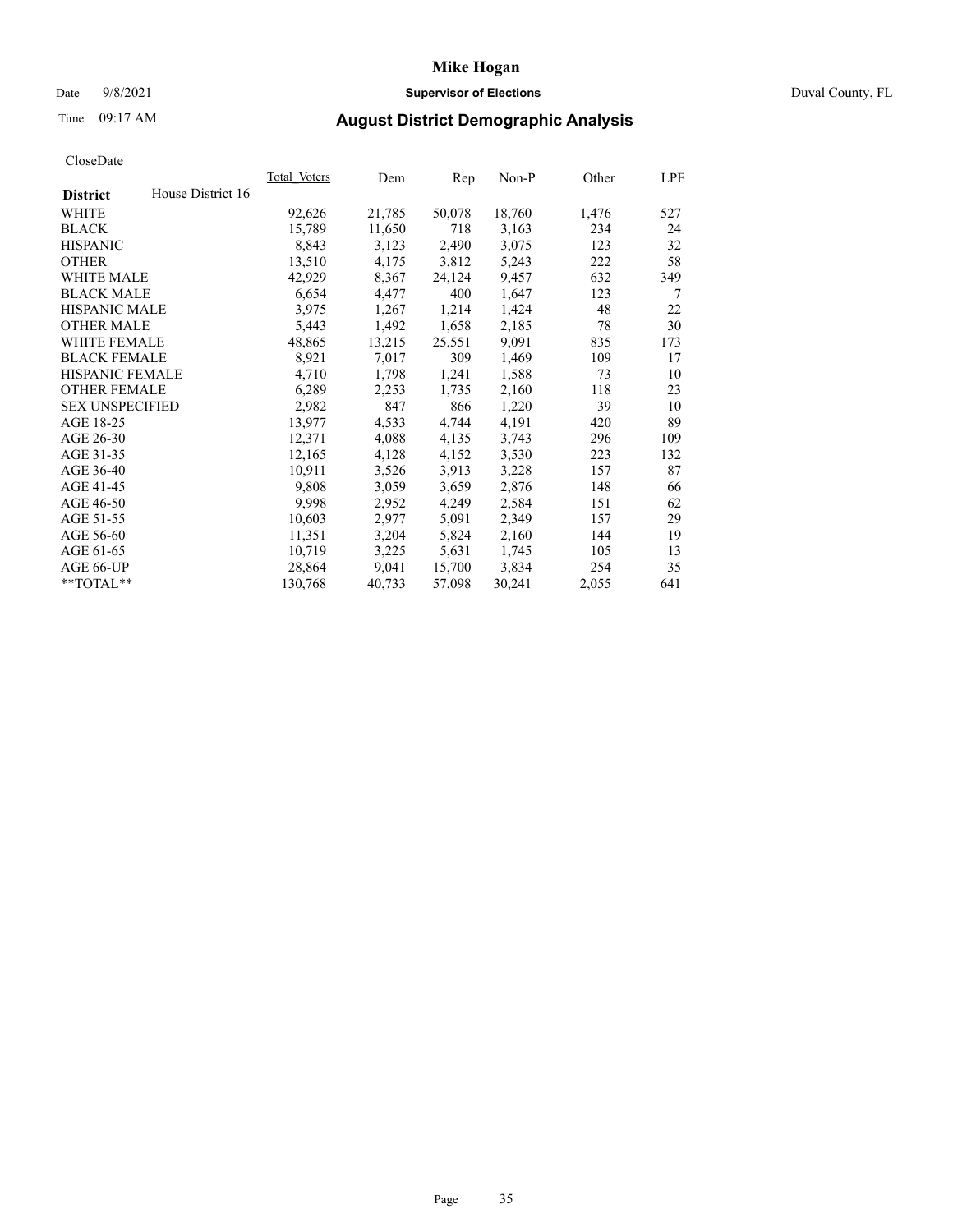# **Mike Hogan** Date 9/8/2021 **Supervisor of Elections** Duval County, FL

# Time 09:17 AM **August District Demographic Analysis**

|                                        | Total Voters | Dem    | Rep    | Non-P  | Other | LPF |
|----------------------------------------|--------------|--------|--------|--------|-------|-----|
| School Board Dist 1<br><b>District</b> |              |        |        |        |       |     |
| WHITE                                  | 53,517       | 11,024 | 30,612 | 10,764 | 825   | 292 |
| <b>BLACK</b>                           | 23,791       | 18,271 | 1,017  | 4,178  | 294   | 31  |
| <b>HISPANIC</b>                        | 6,583        | 2,490  | 1,678  | 2,322  | 79    | 14  |
| <b>OTHER</b>                           | 8,660        | 2,645  | 2,570  | 3,298  | 111   | 36  |
| WHITE MALE                             | 25,387       | 4,313  | 15,008 | 5,501  | 377   | 188 |
| <b>BLACK MALE</b>                      | 9,970        | 7,111  | 551    | 2,133  | 154   | 21  |
| <b>HISPANIC MALE</b>                   | 2,928        | 1,011  | 837    | 1,033  | 38    | 9   |
| <b>OTHER MALE</b>                      | 3,294        | 902    | 1,092  | 1,246  | 34    | 20  |
| <b>WHITE FEMALE</b>                    | 27,502       | 6,578  | 15,275 | 5,107  | 441   | 101 |
| <b>BLACK FEMALE</b>                    | 13,362       | 10,835 | 448    | 1,932  | 137   | 10  |
| <b>HISPANIC FEMALE</b>                 | 3,502        | 1,416  | 812    | 1,229  | 40    | 5   |
| <b>OTHER FEMALE</b>                    | 3,921        | 1,388  | 1,161  | 1,297  | 62    | 13  |
| <b>SEX UNSPECIFIED</b>                 | 2,683        | 875    | 693    | 1,083  | 26    | 6   |
| AGE 18-25                              | 10,426       | 4,014  | 2,840  | 3,274  | 250   | 48  |
| AGE 26-30                              | 8,559        | 3,237  | 2,403  | 2,665  | 187   | 67  |
| AGE 31-35                              | 9,248        | 3,523  | 2,833  | 2,685  | 143   | 64  |
| AGE 36-40                              | 8,327        | 3,078  | 2,640  | 2,420  | 124   | 65  |
| AGE 41-45                              | 7,437        | 2,856  | 2,466  | 1,960  | 111   | 44  |
| AGE 46-50                              | 7,493        | 2,909  | 2,853  | 1,589  | 107   | 35  |
| AGE 51-55                              | 7,835        | 2,915  | 3,313  | 1,493  | 99    | 15  |
| AGE 56-60                              | 8,503        | 3,000  | 4,025  | 1,370  | 99    | 9   |
| AGE 61-65                              | 7,618        | 2,775  | 3,663  | 1,091  | 78    | 11  |
| AGE 66-UP                              | 17,105       | 6,123  | 8,841  | 2,015  | 111   | 15  |
| $*$ TOTAL $*$                          | 92,551       | 34,430 | 35,877 | 20,562 | 1,309 | 373 |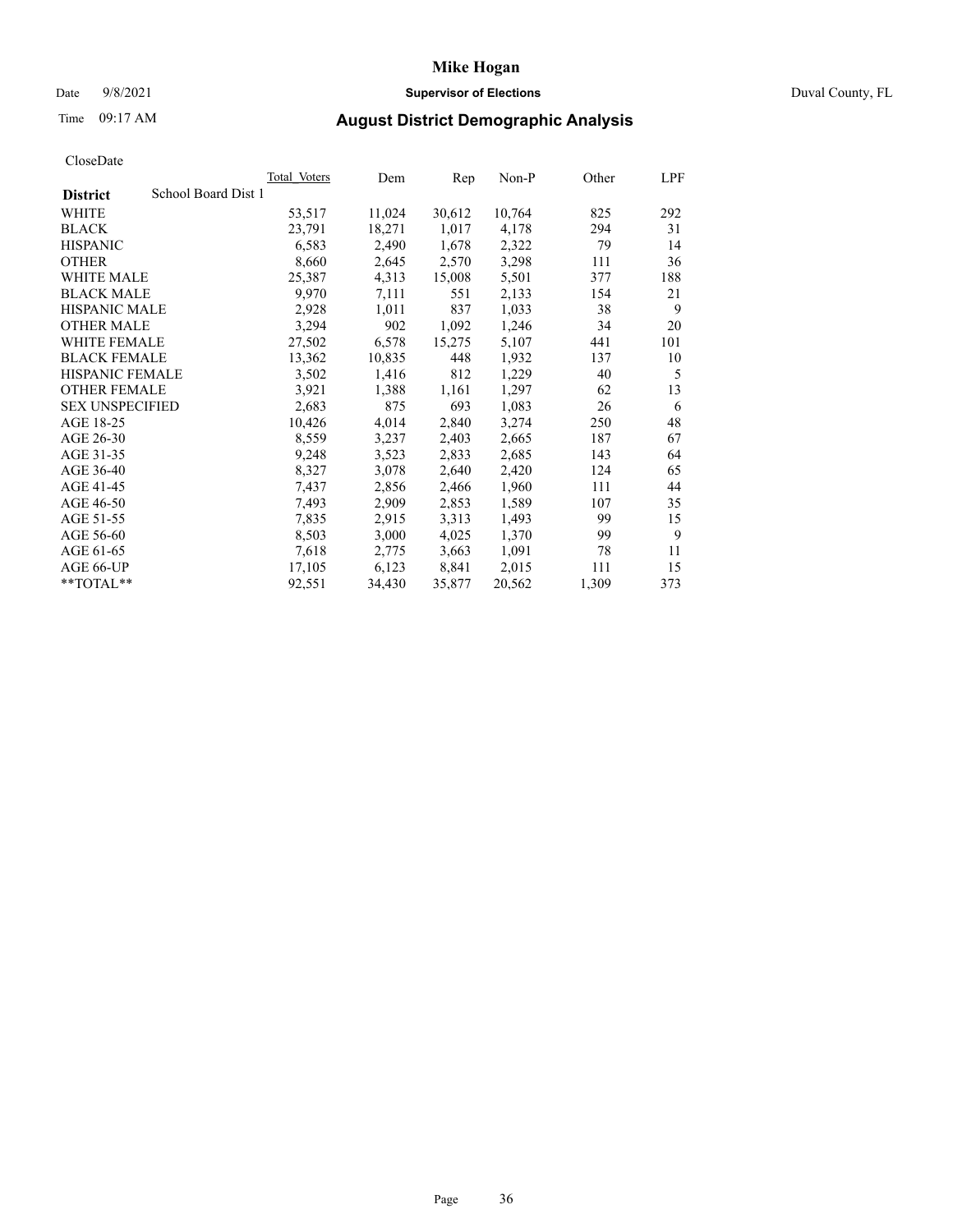## Date 9/8/2021 **Supervisor of Elections** Duval County, FL

# Time 09:17 AM **August District Demographic Analysis**

|                        |                     | Total Voters | Dem    | Rep    | $Non-P$ | Other | LPF |
|------------------------|---------------------|--------------|--------|--------|---------|-------|-----|
| <b>District</b>        | School Board Dist 2 |              |        |        |         |       |     |
| WHITE                  |                     | 75,691       | 17,357 | 39,895 | 16,830  | 1,196 | 413 |
| <b>BLACK</b>           |                     | 7,048        | 5,120  | 411    | 1,423   | 84    | 10  |
| <b>HISPANIC</b>        |                     | 4,720        | 1,638  | 1,442  | 1,527   | 92    | 21  |
| <b>OTHER</b>           |                     | 9,433        | 2,507  | 3,145  | 3,596   | 143   | 42  |
| WHITE MALE             |                     | 36,027       | 6,526  | 20,035 | 8,608   | 565   | 293 |
| <b>BLACK MALE</b>      |                     | 3,242        | 2,148  | 243    | 796     | 49    | 6   |
| <b>HISPANIC MALE</b>   |                     | 2,071        | 601    | 675    | 744     | 40    | 11  |
| <b>OTHER MALE</b>      |                     | 3,730        | 904    | 1,285  | 1,464   | 57    | 20  |
| <b>WHITE FEMALE</b>    |                     | 38,901       | 10,658 | 19,501 | 8,006   | 620   | 116 |
| <b>BLACK FEMALE</b>    |                     | 3,707        | 2,906  | 161    | 602     | 35    | 3   |
| HISPANIC FEMALE        |                     | 2,550        | 1,006  | 741    | 744     | 51    | 8   |
| <b>OTHER FEMALE</b>    |                     | 4,342        | 1,290  | 1,516  | 1,455   | 65    | 16  |
| <b>SEX UNSPECIFIED</b> |                     | 2,319        | 583    | 736    | 954     | 33    | 13  |
| AGE 18-25              |                     | 9,708        | 2,866  | 3,544  | 2,954   | 279   | 65  |
| AGE 26-30              |                     | 8,835        | 2,418  | 3,380  | 2,774   | 176   | 87  |
| AGE 31-35              |                     | 8,817        | 2,395  | 3,421  | 2,773   | 159   | 69  |
| AGE 36-40              |                     | 8,562        | 2,269  | 3,380  | 2,683   | 148   | 82  |
| AGE 41-45              |                     | 7,655        | 2,083  | 3,105  | 2,317   | 107   | 43  |
| AGE 46-50              |                     | 7,528        | 1,937  | 3,516  | 1,912   | 119   | 44  |
| AGE 51-55              |                     | 7,824        | 1,909  | 4,127  | 1,658   | 96    | 34  |
| AGE 56-60              |                     | 8,824        | 2,153  | 4,802  | 1,713   | 129   | 27  |
| AGE 61-65              |                     | 8,401        | 2,342  | 4,419  | 1,504   | 118   | 18  |
| AGE 66-UP              |                     | 20,738       | 6,250  | 11,199 | 3,088   | 184   | 17  |
| **TOTAL**              |                     | 96,892       | 26,622 | 44,893 | 23,376  | 1,515 | 486 |
|                        |                     |              |        |        |         |       |     |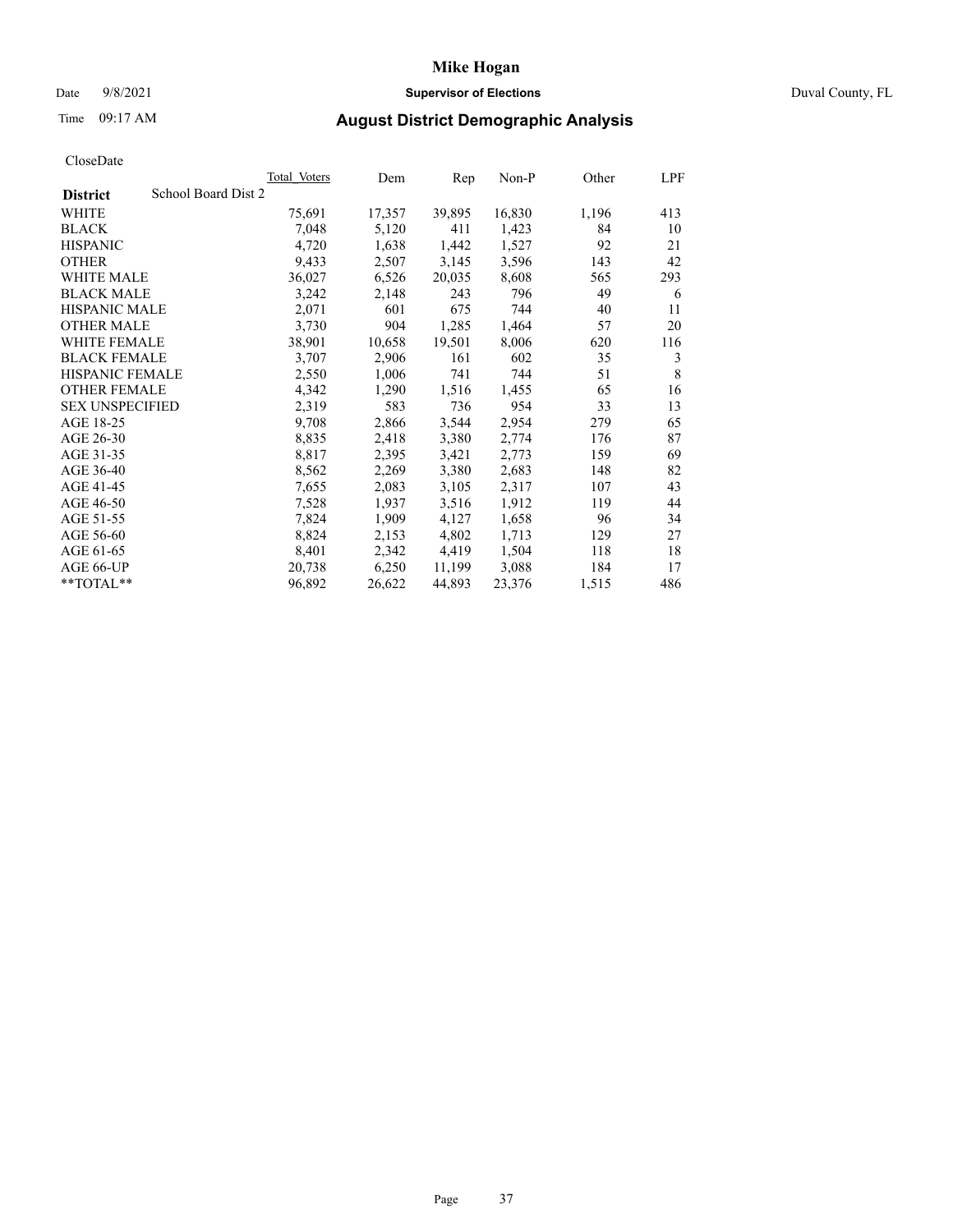## Date 9/8/2021 **Supervisor of Elections** Duval County, FL

# Time 09:17 AM **August District Demographic Analysis**

| CloscDate              |                     |              |        |        |        |       |     |
|------------------------|---------------------|--------------|--------|--------|--------|-------|-----|
|                        |                     | Total Voters | Dem    | Rep    | Non-P  | Other | LPF |
| <b>District</b>        | School Board Dist 3 |              |        |        |        |       |     |
| WHITE                  |                     | 53,536       | 14,199 | 26,912 | 11,259 | 828   | 338 |
| <b>BLACK</b>           |                     | 14,547       | 11,084 | 604    | 2,674  | 166   | 19  |
| <b>HISPANIC</b>        |                     | 6,743        | 2,627  | 1,548  | 2,453  | 95    | 20  |
| <b>OTHER</b>           |                     | 9,079        | 2,821  | 2,465  | 3,640  | 122   | 31  |
| WHITE MALE             |                     | 24,810       | 5.558  | 13,004 | 5,649  | 376   | 223 |
| <b>BLACK MALE</b>      |                     | 5,927        | 4,157  | 326    | 1,344  | 88    | 12  |
| <b>HISPANIC MALE</b>   |                     | 2,990        | 1,047  | 781    | 1,115  | 38    | 9   |
| <b>OTHER MALE</b>      |                     | 3,582        | 1,008  | 1,064  | 1,443  | 53    | 14  |
| WHITE FEMALE           |                     | 28,071       | 8,468  | 13,625 | 5,421  | 447   | 110 |
| <b>BLACK FEMALE</b>    |                     | 8,364        | 6,738  | 268    | 1,276  | 75    | 7   |
| <b>HISPANIC FEMALE</b> |                     | 3,581        | 1,512  | 730    | 1,272  | 56    | 11  |
| <b>OTHER FEMALE</b>    |                     | 4,013        | 1,431  | 1,101  | 1,416  | 54    | 11  |
| <b>SEX UNSPECIFIED</b> |                     | 2,566        | 812    | 630    | 1,089  | 24    | 11  |
| AGE 18-25              |                     | 9,011        | 3,468  | 2,375  | 2,868  | 246   | 54  |
| AGE 26-30              |                     | 8,768        | 3,168  | 2,480  | 2,859  | 193   | 68  |
| AGE 31-35              |                     | 8,402        | 3,185  | 2,444  | 2,533  | 161   | 79  |
| AGE 36-40              |                     | 7,099        | 2,614  | 2,188  | 2,130  | 107   | 60  |
| AGE 41-45              |                     | 6,106        | 2,219  | 1,959  | 1,796  | 88    | 44  |
| AGE 46-50              |                     | 6,164        | 2,174  | 2,285  | 1,579  | 88    | 38  |
| AGE 51-55              |                     | 6,471        | 2,256  | 2,673  | 1,460  | 62    | 20  |
| AGE 56-60              |                     | 7,273        | 2,538  | 3,259  | 1,371  | 89    | 16  |
| AGE 61-65              |                     | 7,188        | 2,568  | 3,331  | 1,211  | 67    | 11  |
| AGE 66-UP              |                     | 17,423       | 6,541  | 8,535  | 2,219  | 110   | 18  |
| $*$ $TOTAL**$          |                     | 83,905       | 30,731 | 31,529 | 20,026 | 1,211 | 408 |
|                        |                     |              |        |        |        |       |     |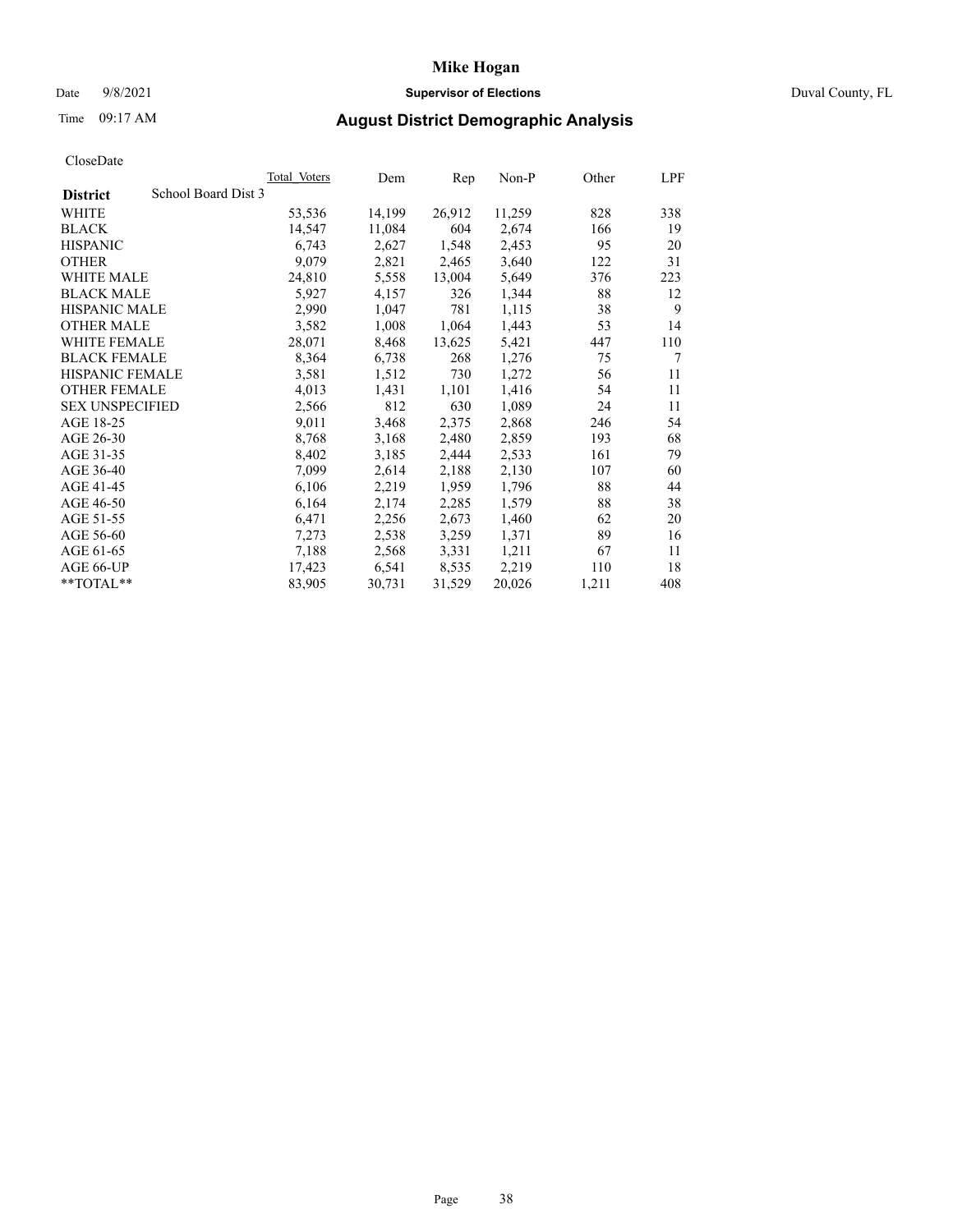## Date 9/8/2021 **Supervisor of Elections** Duval County, FL

# Time 09:17 AM **August District Demographic Analysis**

| CloscDate              |                     |              |        |        |        |       |                |
|------------------------|---------------------|--------------|--------|--------|--------|-------|----------------|
|                        |                     | Total Voters | Dem    | Rep    | Non-P  | Other | LPF            |
| <b>District</b>        | School Board Dist 4 |              |        |        |        |       |                |
| <b>WHITE</b>           |                     | 23,468       | 5,488  | 12,469 | 4,944  | 414   | 153            |
| <b>BLACK</b>           |                     | 53,649       | 45,387 | 1,515  | 6,341  | 368   | 38             |
| <b>HISPANIC</b>        |                     | 2,432        | 1,038  | 487    | 861    | 36    | 10             |
| <b>OTHER</b>           |                     | 5,491        | 2,452  | 824    | 2,111  | 80    | 24             |
| WHITE MALE             |                     | 11,224       | 2,243  | 6,196  | 2,490  | 195   | 100            |
| <b>BLACK MALE</b>      |                     | 21,495       | 17,282 | 815    | 3,169  | 207   | 22             |
| <b>HISPANIC MALE</b>   |                     | 1,108        | 423    | 265    | 401    | 14    | 5              |
| <b>OTHER MALE</b>      |                     | 1,904        | 811    | 319    | 729    | 33    | 12             |
| <b>WHITE FEMALE</b>    |                     | 11,938       | 3,179  | 6,124  | 2,364  | 218   | 53             |
| <b>BLACK FEMALE</b>    |                     | 31,269       | 27,420 | 682    | 2,996  | 156   | 15             |
| <b>HISPANIC FEMALE</b> |                     | 1,270        | 590    | 213    | 440    | 22    | 5              |
| <b>OTHER FEMALE</b>    |                     | 2,269        | 1,179  | 366    | 683    | 31    | 10             |
| <b>SEX UNSPECIFIED</b> |                     | 2,563        | 1,238  | 315    | 985    | 22    | 3              |
| AGE 18-25              |                     | 10,033       | 5,760  | 1,246  | 2,832  | 160   | 35             |
| AGE 26-30              |                     | 7,718        | 4,399  | 1,127  | 2,062  | 85    | 45             |
| AGE 31-35              |                     | 8,058        | 4,864  | 1,162  | 1,865  | 116   | 51             |
| AGE 36-40              |                     | 7,503        | 4,648  | 1,182  | 1,559  | 84    | 30             |
| AGE 41-45              |                     | 6,788        | 4,332  | 1,100  | 1,251  | 91    | 14             |
| AGE 46-50              |                     | 6,985        | 4,411  | 1,336  | 1,144  | 82    | 12             |
| AGE 51-55              |                     | 7,204        | 4,625  | 1,543  | 939    | 84    | 13             |
| AGE 56-60              |                     | 7,598        | 4,986  | 1,663  | 875    | 67    | $\overline{7}$ |
| AGE 61-65              |                     | 7,481        | 5,182  | 1,529  | 708    | 51    | 11             |
| AGE 66-UP              |                     | 15,672       | 11,158 | 3,407  | 1,022  | 78    | 7              |
| $*$ $TOTAL**$          |                     | 85,040       | 54,365 | 15,295 | 14,257 | 898   | 225            |
|                        |                     |              |        |        |        |       |                |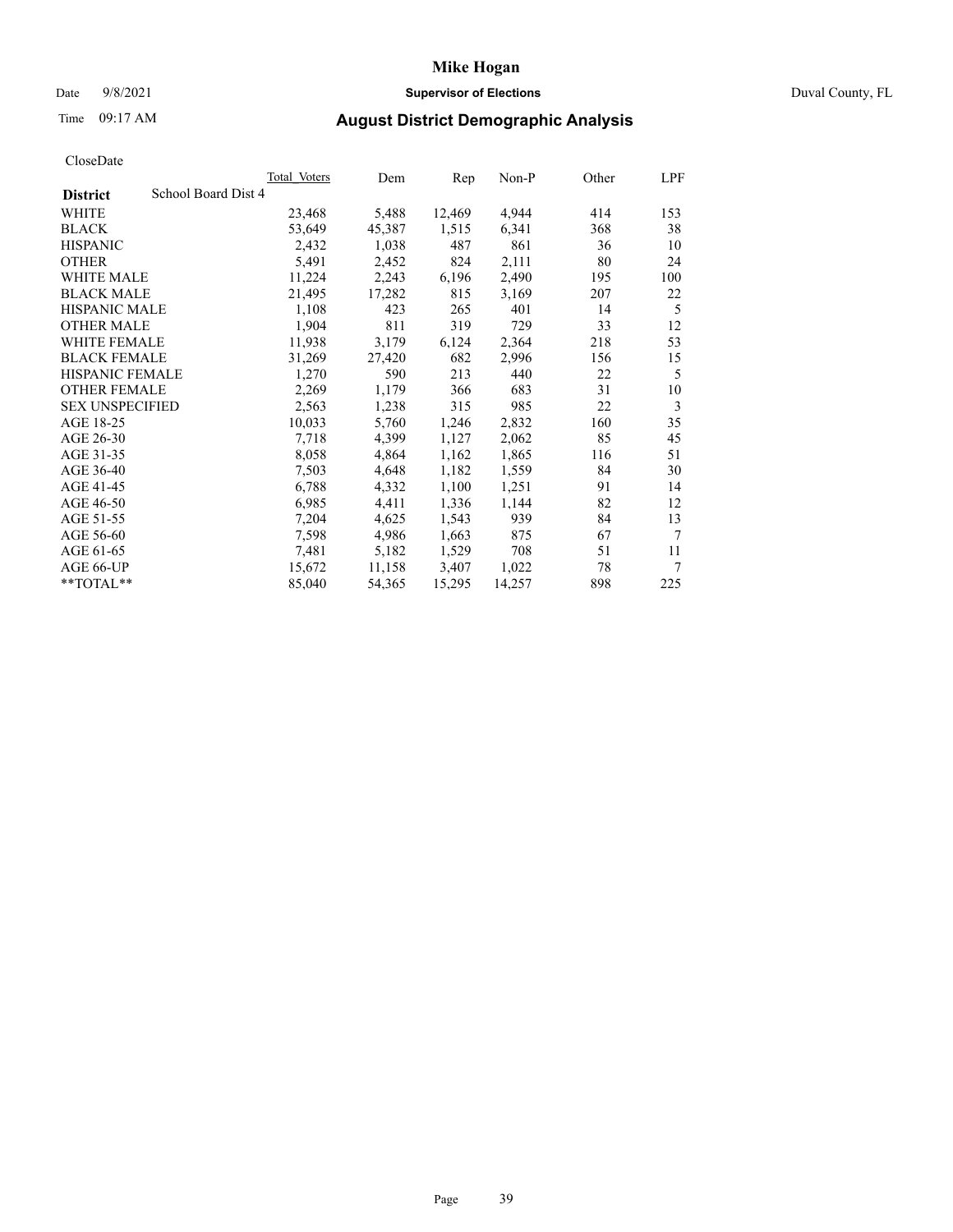## Date 9/8/2021 **Supervisor of Elections** Duval County, FL

# Time 09:17 AM **August District Demographic Analysis**

|                                        | Total Voters | Dem    | Rep    | Non-P  | Other | LPF |
|----------------------------------------|--------------|--------|--------|--------|-------|-----|
| School Board Dist 5<br><b>District</b> |              |        |        |        |       |     |
| WHITE                                  | 23,234       | 6,054  | 11,307 | 5,294  | 415   | 164 |
| <b>BLACK</b>                           | 47,444       | 39,411 | 1,434  | 6,199  | 368   | 32  |
| <b>HISPANIC</b>                        | 3,887        | 1,646  | 682    | 1,488  | 58    | 13  |
| <b>OTHER</b>                           | 6,493        | 2,512  | 1,377  | 2,498  | 85    | 21  |
| WHITE MALE                             | 10,698       | 2,358  | 5,550  | 2,484  | 191   | 115 |
| <b>BLACK MALE</b>                      | 18,513       | 14,555 | 728    | 3,022  | 190   | 18  |
| <b>HISPANIC MALE</b>                   | 1,736        | 649    | 365    | 686    | 28    | 8   |
| <b>OTHER MALE</b>                      | 2,348        | 827    | 581    | 901    | 28    | 11  |
| WHITE FEMALE                           | 12,236       | 3,614  | 5,637  | 2,715  | 222   | 48  |
| <b>BLACK FEMALE</b>                    | 28,056       | 24,166 | 679    | 3,025  | 172   | 14  |
| <b>HISPANIC FEMALE</b>                 | 2,053        | 950    | 305    | 766    | 27    | 5   |
| <b>OTHER FEMALE</b>                    | 2,889        | 1,261  | 645    | 938    | 40    | 5   |
| <b>SEX UNSPECIFIED</b>                 | 2,529        | 1,243  | 310    | 942    | 28    | 6   |
| AGE 18-25                              | 9,655        | 5,220  | 1,102  | 3,114  | 185   | 34  |
| AGE 26-30                              | 8,100        | 4,598  | 1,076  | 2,247  | 127   | 52  |
| AGE 31-35                              | 8,103        | 4,810  | 1,033  | 2,093  | 128   | 39  |
| AGE 36-40                              | 7,098        | 4,309  | 1,021  | 1,644  | 97    | 27  |
| AGE 41-45                              | 6,217        | 3,829  | 1,007  | 1,282  | 77    | 22  |
| AGE 46-50                              | 6,291        | 3,926  | 1,125  | 1,148  | 78    | 14  |
| AGE 51-55                              | 6,247        | 3,890  | 1,288  | 994    | 59    | 16  |
| AGE 56-60                              | 7,077        | 4,475  | 1,611  | 925    | 56    | 10  |
| AGE 61-65                              | 6,696        | 4,195  | 1,635  | 819    | 43    | 4   |
| AGE 66-UP                              | 15,574       | 10,371 | 3,902  | 1,213  | 76    | 12  |
| $*$ $TOTAL**$                          | 81,058       | 49,623 | 14,800 | 15,479 | 926   | 230 |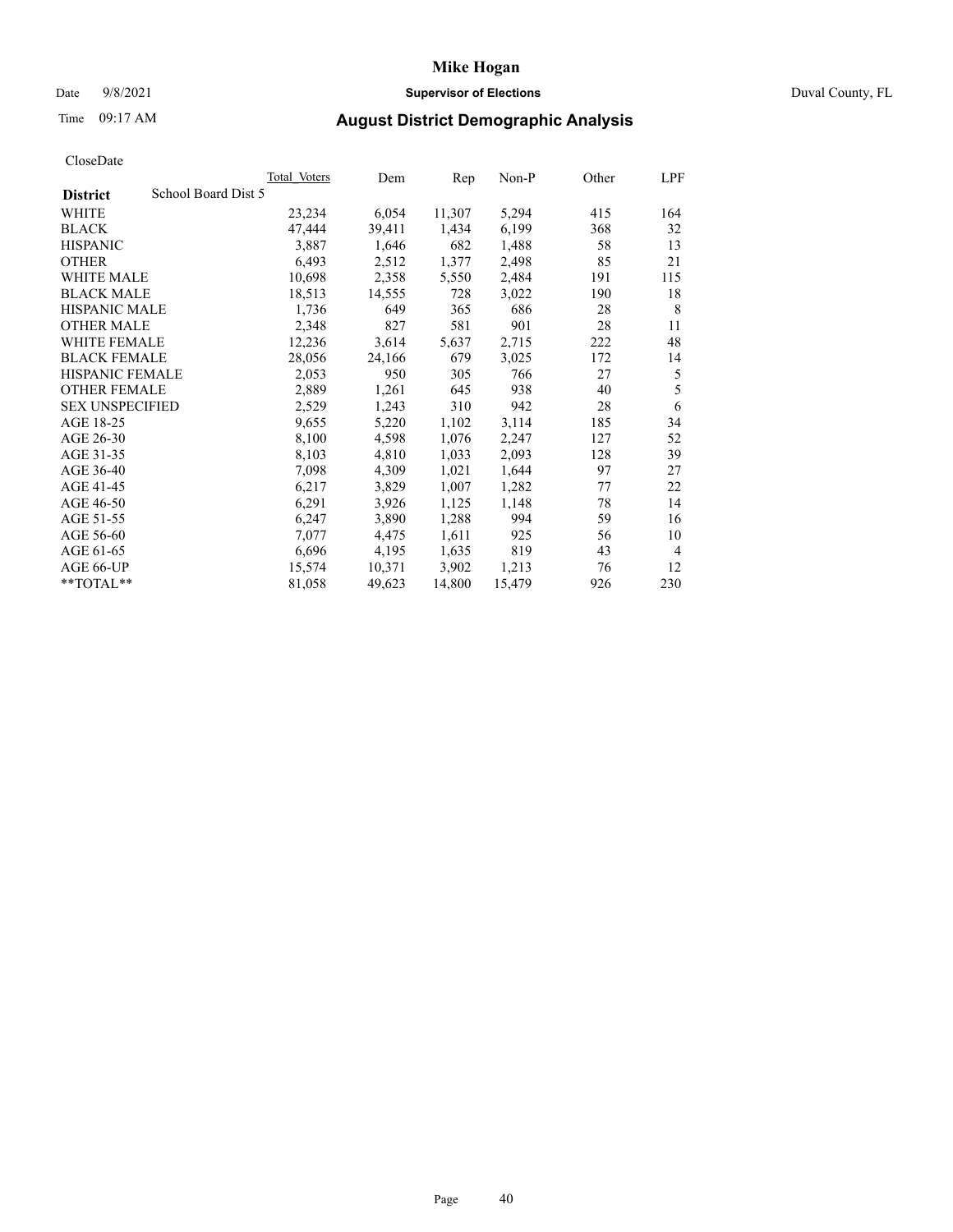## Date 9/8/2021 **Supervisor of Elections** Duval County, FL

# Time 09:17 AM **August District Demographic Analysis**

|                                        | Total Voters | Dem    | Rep    | $Non-P$ | Other | LPF |
|----------------------------------------|--------------|--------|--------|---------|-------|-----|
| School Board Dist 6<br><b>District</b> |              |        |        |         |       |     |
| WHITE                                  | 58,280       | 14,137 | 32,009 | 10,920  | 877   | 337 |
| <b>BLACK</b>                           | 21,813       | 16,941 | 906    | 3,686   | 258   | 22  |
| <b>HISPANIC</b>                        | 5,585        | 2,218  | 1,309  | 1,951   | 86    | 21  |
| <b>OTHER</b>                           | 7,615        | 2,375  | 2,257  | 2,802   | 152   | 29  |
| WHITE MALE                             | 27,222       | 5,611  | 15,565 | 5,419   | 405   | 222 |
| <b>BLACK MALE</b>                      | 9,076        | 6,561  | 516    | 1,841   | 144   | 14  |
| <b>HISPANIC MALE</b>                   | 2,594        | 945    | 692    | 915     | 34    | 8   |
| <b>OTHER MALE</b>                      | 2,867        | 824    | 943    | 1,035   | 49    | 16  |
| <b>WHITE FEMALE</b>                    | 30,396       | 8,392  | 16,086 | 5,341   | 464   | 113 |
| <b>BLACK FEMALE</b>                    | 12,365       | 10,109 | 370    | 1,764   | 114   | 8   |
| HISPANIC FEMALE                        | 2,885        | 1,227  | 595    | 1,001   | 51    | 11  |
| <b>OTHER FEMALE</b>                    | 3,476        | 1,211  | 1,041  | 1,140   | 78    | 6   |
| <b>SEX UNSPECIFIED</b>                 | 2,410        | 791    | 673    | 901     | 34    | 11  |
| AGE 18-25                              | 9,736        | 3,741  | 2,692  | 2,999   | 258   | 46  |
| AGE 26-30                              | 8,880        | 3,333  | 2,647  | 2,621   | 211   | 68  |
| AGE 31-35                              | 9,395        | 3,653  | 2,888  | 2,606   | 173   | 75  |
| AGE 36-40                              | 8,370        | 3,371  | 2,608  | 2,178   | 137   | 76  |
| AGE 41-45                              | 7,398        | 3,017  | 2,398  | 1,814   | 124   | 45  |
| AGE 46-50                              | 7,381        | 2,878  | 2,832  | 1,533   | 108   | 30  |
| AGE 51-55                              | 7,883        | 3,069  | 3,280  | 1,416   | 94    | 24  |
| AGE 56-60                              | 8,449        | 3,142  | 3,976  | 1,250   | 65    | 16  |
| AGE 61-65                              | 8,018        | 3,058  | 3,854  | 1,022   | 70    | 14  |
| AGE 66-UP                              | 17,783       | 6,409  | 9,306  | 1,920   | 133   | 15  |
| **TOTAL**                              | 93,293       | 35,671 | 36,481 | 19,359  | 1,373 | 409 |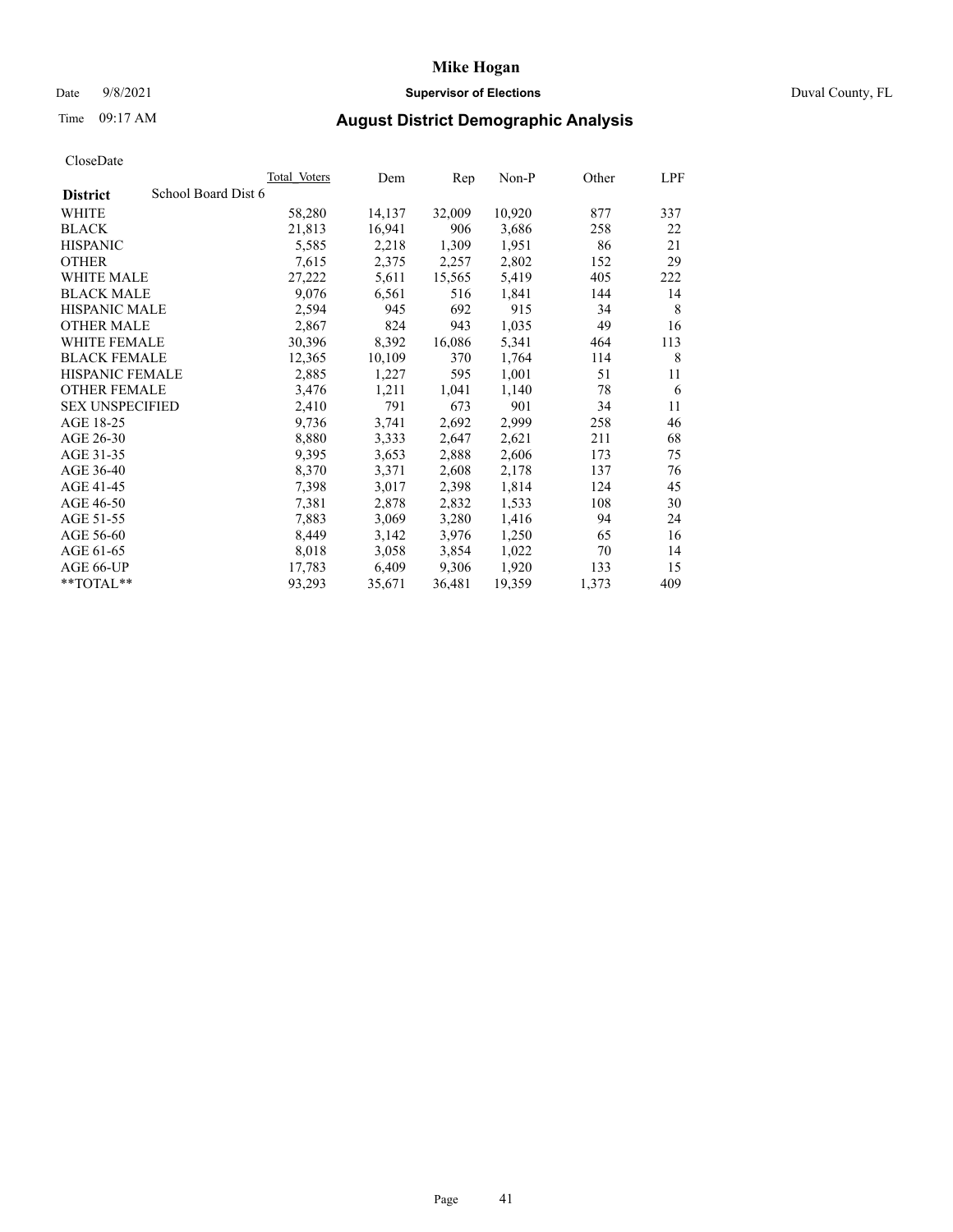## Date 9/8/2021 **Supervisor of Elections** Duval County, FL

# Time 09:17 AM **August District Demographic Analysis**

|                                        | Total Voters | Dem    | Rep    | $Non-P$ | Other | LPF |
|----------------------------------------|--------------|--------|--------|---------|-------|-----|
| School Board Dist 7<br><b>District</b> |              |        |        |         |       |     |
| WHITE                                  | 76,592       | 17,156 | 41,688 | 16,029  | 1,293 | 426 |
| <b>BLACK</b>                           | 12,325       | 8,971  | 596    | 2,535   | 203   | 20  |
| <b>HISPANIC</b>                        | 7,465        | 2,573  | 2,165  | 2,589   | 103   | 35  |
| <b>OTHER</b>                           | 11,960       | 3,724  | 3,293  | 4,688   | 203   | 52  |
| WHITE MALE                             | 35,629       | 6,560  | 20,181 | 8,056   | 547   | 285 |
| <b>BLACK MALE</b>                      | 5,236        | 3,468  | 333    | 1,327   | 103   | 5   |
| <b>HISPANIC MALE</b>                   | 3,356        | 1,029  | 1,047  | 1,213   | 42    | 25  |
| <b>OTHER MALE</b>                      | 4,836        | 1,337  | 1,421  | 1,976   | 73    | 29  |
| <b>WHITE FEMALE</b>                    | 40,272       | 10,440 | 21,163 | 7,794   | 736   | 139 |
| <b>BLACK FEMALE</b>                    | 6,919        | 5,385  | 252    | 1,168   | 99    | 15  |
| HISPANIC FEMALE                        | 3,993        | 1,500  | 1,091  | 1,332   | 60    | 10  |
| <b>OTHER FEMALE</b>                    | 5,617        | 2,014  | 1,529  | 1,952   | 103   | 19  |
| <b>SEX UNSPECIFIED</b>                 | 2,484        | 691    | 725    | 1,023   | 39    | 6   |
| AGE 18-25                              | 12,597       | 4,069  | 4,287  | 3,783   | 381   | 77  |
| AGE 26-30                              | 10,694       | 3,464  | 3,590  | 3,277   | 270   | 93  |
| AGE 31-35                              | 10,099       | 3,269  | 3,546  | 2,974   | 199   | 111 |
| AGE 36-40                              | 9,022        | 2,803  | 3,304  | 2,710   | 138   | 67  |
| AGE 41-45                              | 8,190        | 2,474  | 3,082  | 2,458   | 123   | 53  |
| AGE 46-50                              | 8,363        | 2,373  | 3,619  | 2,185   | 133   | 53  |
| AGE 51-55                              | 8,894        | 2,371  | 4,359  | 1,999   | 143   | 22  |
| AGE 56-60                              | 9,354        | 2,480  | 4,898  | 1,845   | 115   | 16  |
| AGE 61-65                              | 8,510        | 2,411  | 4,551  | 1,451   | 85    | 12  |
| AGE 66-UP                              | 22,618       | 6,710  | 12,506 | 3,158   | 215   | 29  |
| **TOTAL**                              | 108,342      | 32,424 | 47,742 | 25,841  | 1,802 | 533 |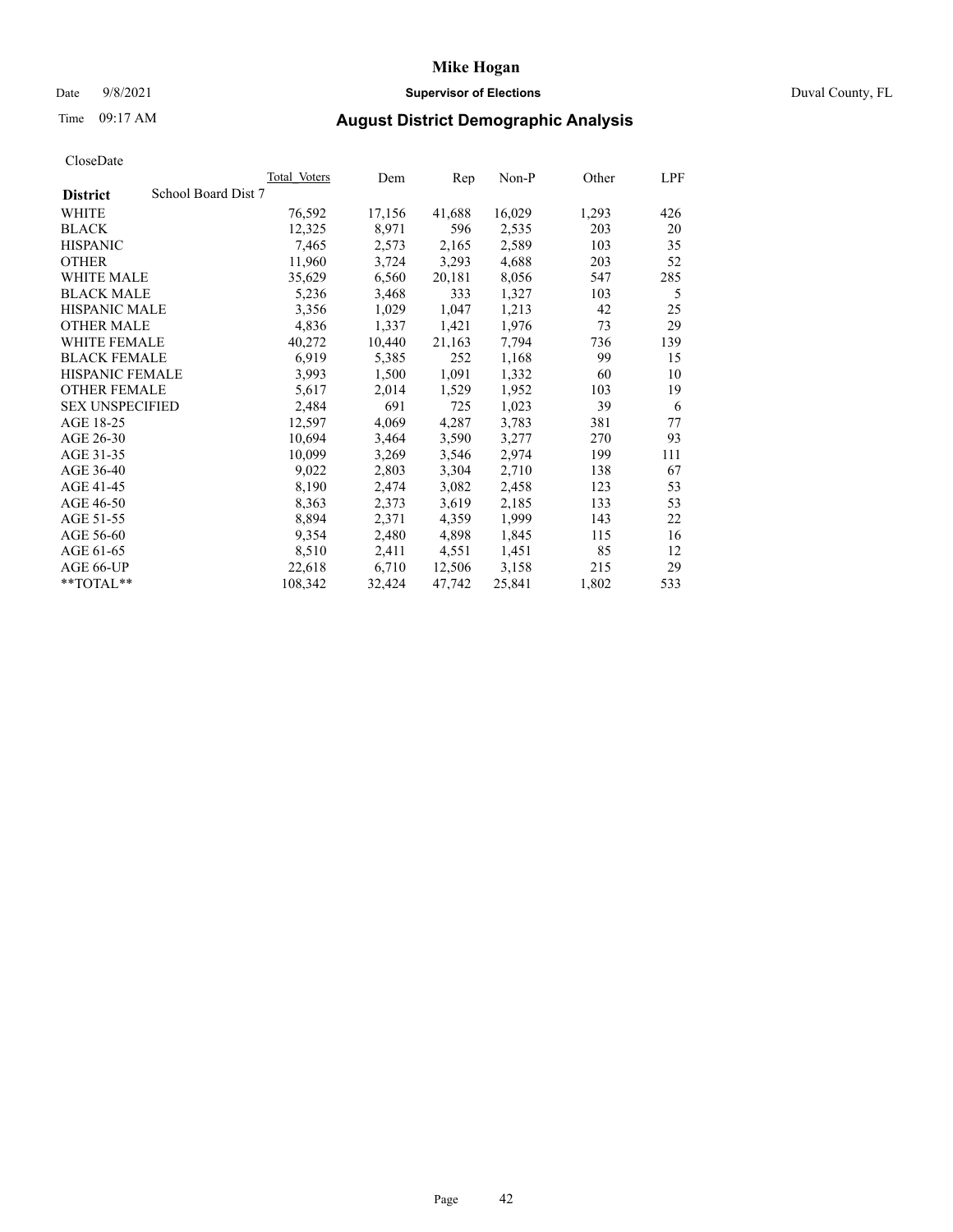## Date 9/8/2021 **Supervisor of Elections** Duval County, FL

# Time 09:17 AM **August District Demographic Analysis**

|                        |                       | <b>Total Voters</b> | Dem    | Rep     | $Non-P$ | Other | LPF   |
|------------------------|-----------------------|---------------------|--------|---------|---------|-------|-------|
| <b>District</b>        | Florida Senate Dist 4 |                     |        |         |         |       |       |
| WHITE                  |                       | 226,750             | 49,437 | 125,307 | 47,156  | 3,593 | 1,257 |
| <b>BLACK</b>           |                       | 42,122              | 31,639 | 1,989   | 7,875   | 572   | 47    |
| <b>HISPANIC</b>        |                       | 19,447              | 6,879  | 5,540   | 6,658   | 299   | 71    |
| <b>OTHER</b>           |                       | 31,758              | 9,158  | 9,743   | 12,235  | 491   | 131   |
| WHITE MALE             |                       | 107,183             | 18,972 | 61,741  | 23,984  | 1,643 | 843   |
| <b>BLACK MALE</b>      |                       | 18,258              | 12,604 | 1,140   | 4,179   | 308   | 27    |
| <b>HISPANIC MALE</b>   |                       | 8,776               | 2,708  | 2,721   | 3,172   | 132   | 43    |
| <b>OTHER MALE</b>      |                       | 12,621              | 3,318  | 4,074   | 4,979   | 183   | 67    |
| <b>WHITE FEMALE</b>    |                       | 117,284             | 29,996 | 62,395  | 22,565  | 1,924 | 404   |
| <b>BLACK FEMALE</b>    |                       | 23,256              | 18,606 | 824     | 3,548   | 259   | 19    |
| HISPANIC FEMALE        |                       | 10,297              | 4,034  | 2,735   | 3,339   | 164   | 25    |
| <b>OTHER FEMALE</b>    |                       | 14,618              | 4,782  | 4,571   | 4,979   | 236   | 50    |
| <b>SEX UNSPECIFIED</b> |                       | 7,781               | 2,093  | 2,378   | 3,176   | 106   | 28    |
| AGE 18-25              |                       | 34,609              | 11,116 | 11,862  | 10,471  | 959   | 201   |
| AGE 26-30              |                       | 29,486              | 8,987  | 10,449  | 9,111   | 672   | 267   |
| AGE 31-35              |                       | 29,727              | 9,170  | 10,909  | 8,837   | 546   | 265   |
| AGE 36-40              |                       | 27,746              | 8,465  | 10,338  | 8,281   | 425   | 237   |
| AGE 41-45              |                       | 25,129              | 7,822  | 9,645   | 7,129   | 377   | 156   |
| AGE 46-50              |                       | 25,478              | 7,662  | 11,161  | 6,124   | 392   | 139   |
| AGE 51-55              |                       | 26,893              | 7,666  | 13,202  | 5,596   | 356   | 73    |
| AGE 56-60              |                       | 28,924              | 8,028  | 15,216  | 5,254   | 367   | 59    |
| AGE 61-65              |                       | 26,663              | 7,934  | 14,058  | 4,337   | 290   | 44    |
| AGE 66-UP              |                       | 65,421              | 20,263 | 35,739  | 8,783   | 571   | 65    |
| **TOTAL**              |                       | 320,077             | 97,113 | 142,579 | 73,924  | 4,955 | 1,506 |
|                        |                       |                     |        |         |         |       |       |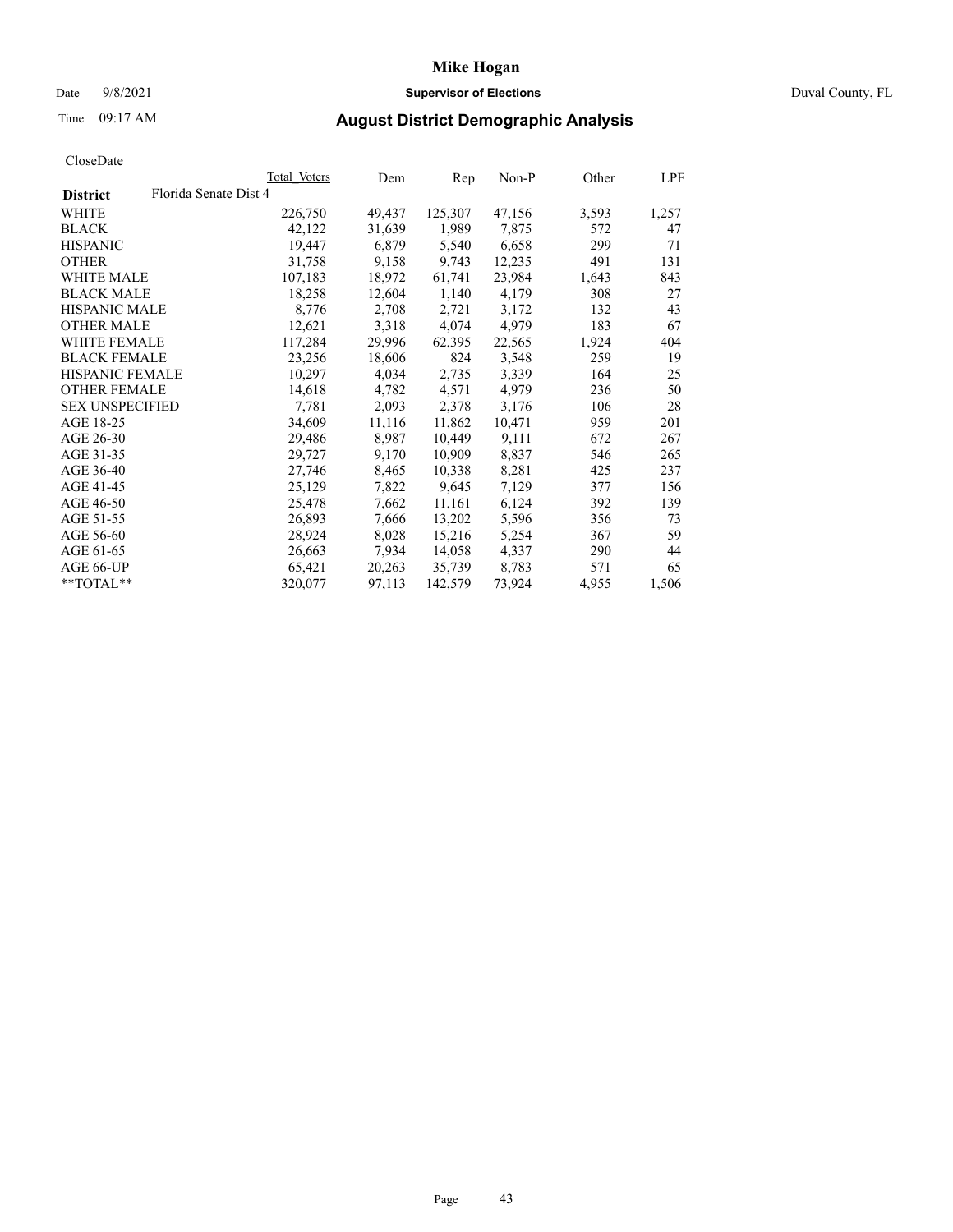## Date 9/8/2021 **Supervisor of Elections** Duval County, FL

# Time 09:17 AM **August District Demographic Analysis**

|                        |                       | Total Voters | Dem     | Rep    | $Non-P$ | Other | <b>LPF</b> |
|------------------------|-----------------------|--------------|---------|--------|---------|-------|------------|
| <b>District</b>        | Florida Senate Dist 6 |              |         |        |         |       |            |
| WHITE                  |                       | 137,568      | 35,978  | 69,585 | 28,884  | 2,255 | 866        |
| <b>BLACK</b>           |                       | 138,495      | 113,546 | 4,494  | 19,161  | 1,169 | 125        |
| <b>HISPANIC</b>        |                       | 17.968       | 7,351   | 3,771  | 6,533   | 250   | 63         |
| <b>OTHER</b>           |                       | 26,973       | 9,878   | 6,188  | 10,398  | 405   | 104        |
| WHITE MALE             |                       | 63,814       | 14,197  | 33,798 | 14,223  | 1,013 | 583        |
| <b>BLACK MALE</b>      |                       | 55,201       | 42,678  | 2,372  | 9,453   | 627   | 71         |
| <b>HISPANIC MALE</b>   |                       | 8,007        | 2,997   | 1,941  | 2,935   | 102   | 32         |
| <b>OTHER MALE</b>      |                       | 9,940        | 3,295   | 2,631  | 3,815   | 144   | 55         |
| <b>WHITE FEMALE</b>    |                       | 72,032       | 21,333  | 35,016 | 14,183  | 1,224 | 276        |
| <b>BLACK FEMALE</b>    |                       | 80,786       | 68,953  | 2,036  | 9,215   | 529   | 53         |
| HISPANIC FEMALE        |                       | 9,537        | 4,167   | 1,752  | 3,445   | 143   | 30         |
| <b>OTHER FEMALE</b>    |                       | 11,909       | 4,992   | 2,788  | 3,902   | 197   | 30         |
| <b>SEX UNSPECIFIED</b> |                       | 9,773        | 4,140   | 1,704  | 3,801   | 100   | 28         |
| AGE 18-25              |                       | 36,557       | 18,022  | 6,224  | 11,353  | 800   | 158        |
| AGE 26-30              |                       | 32,068       | 15,630  | 6,254  | 9,394   | 577   | 213        |
| AGE 31-35              |                       | 32,395       | 16,529  | 6,418  | 8,692   | 533   | 223        |
| AGE 36-40              |                       | 28,235       | 14,627  | 5,985  | 7,043   | 410   | 170        |
| AGE 41-45              |                       | 24,662       | 12,988  | 5,472  | 5,749   | 344   | 109        |
| AGE 46-50              |                       | 24,727       | 12,946  | 6,405  | 4,966   | 323   | 87         |
| AGE 51-55              |                       | 25,465       | 13,369  | 7,381  | 4,363   | 281   | 71         |
| AGE 56-60              |                       | 28,154       | 14,746  | 9,018  | 4,095   | 253   | 42         |
| AGE 61-65              |                       | 27,249       | 14,597  | 8,924  | 3,469   | 222   | 37         |
| AGE 66-UP              |                       | 61,492       | 33,299  | 21,957 | 5,852   | 336   | 48         |
| **TOTAL**              |                       | 321,004      | 166,753 | 84,038 | 64,976  | 4,079 | 1,158      |
|                        |                       |              |         |        |         |       |            |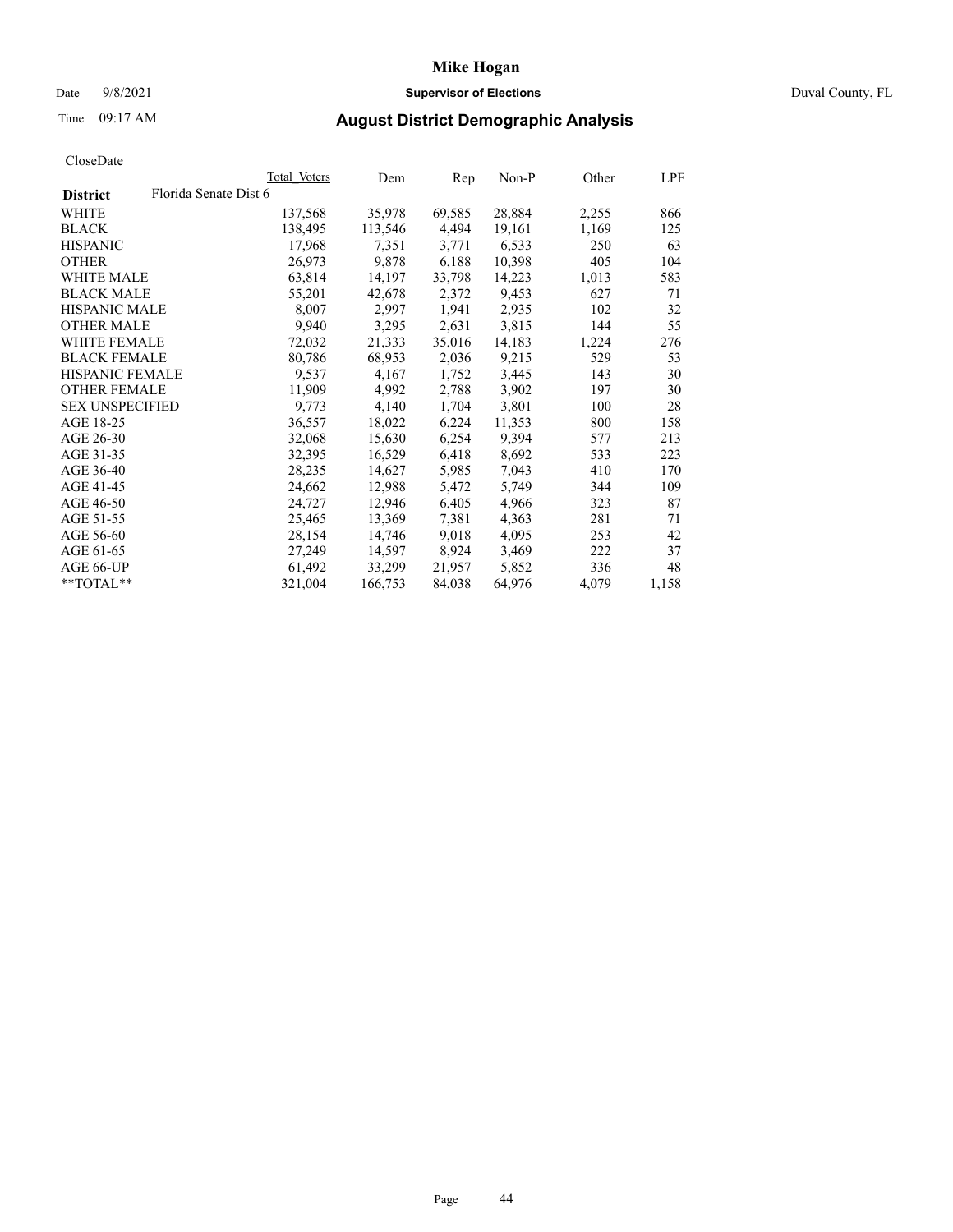## Date 9/8/2021 **Supervisor of Elections** Duval County, FL

# Time 09:17 AM **August District Demographic Analysis**

|                        | Total Voters          |   | Dem | <u>Rep</u> | Non-P | Other | LPF |
|------------------------|-----------------------|---|-----|------------|-------|-------|-----|
| <b>District</b>        | Florida Senate Dist 9 |   |     |            |       |       |     |
| WHITE                  |                       | 0 |     | $\Omega$   | 0     | 0     | 0   |
| <b>BLACK</b>           |                       |   |     |            |       |       |     |
| <b>HISPANIC</b>        |                       |   |     |            |       |       |     |
| <b>OTHER</b>           |                       |   |     |            |       |       |     |
| <b>WHITE MALE</b>      |                       |   |     |            |       |       |     |
| <b>BLACK MALE</b>      |                       |   |     |            |       |       |     |
| <b>HISPANIC MALE</b>   |                       |   |     |            |       |       |     |
| <b>OTHER MALE</b>      |                       |   |     |            |       |       |     |
| <b>WHITE FEMALE</b>    |                       |   |     |            |       |       |     |
| <b>BLACK FEMALE</b>    |                       |   |     |            |       |       |     |
| <b>HISPANIC FEMALE</b> |                       |   |     |            |       |       |     |
| <b>OTHER FEMALE</b>    |                       |   |     |            |       |       |     |
| <b>SEX UNSPECIFIED</b> |                       |   |     |            |       |       |     |
| AGE 18-25              |                       |   |     |            |       |       |     |
| AGE 26-30              |                       |   |     |            |       |       |     |
| AGE 31-35              |                       |   |     |            |       |       |     |
| AGE 36-40              |                       |   |     |            |       |       |     |
| AGE 41-45              |                       |   |     |            |       |       |     |
| AGE 46-50              |                       |   |     |            |       |       |     |
| AGE 51-55              |                       |   |     |            |       |       |     |
| AGE 56-60              |                       |   |     |            |       |       |     |
| AGE 61-65              |                       |   |     |            |       |       |     |
| AGE 66-UP              |                       |   |     |            |       |       |     |
| **TOTAL**              |                       |   |     |            |       |       | 0   |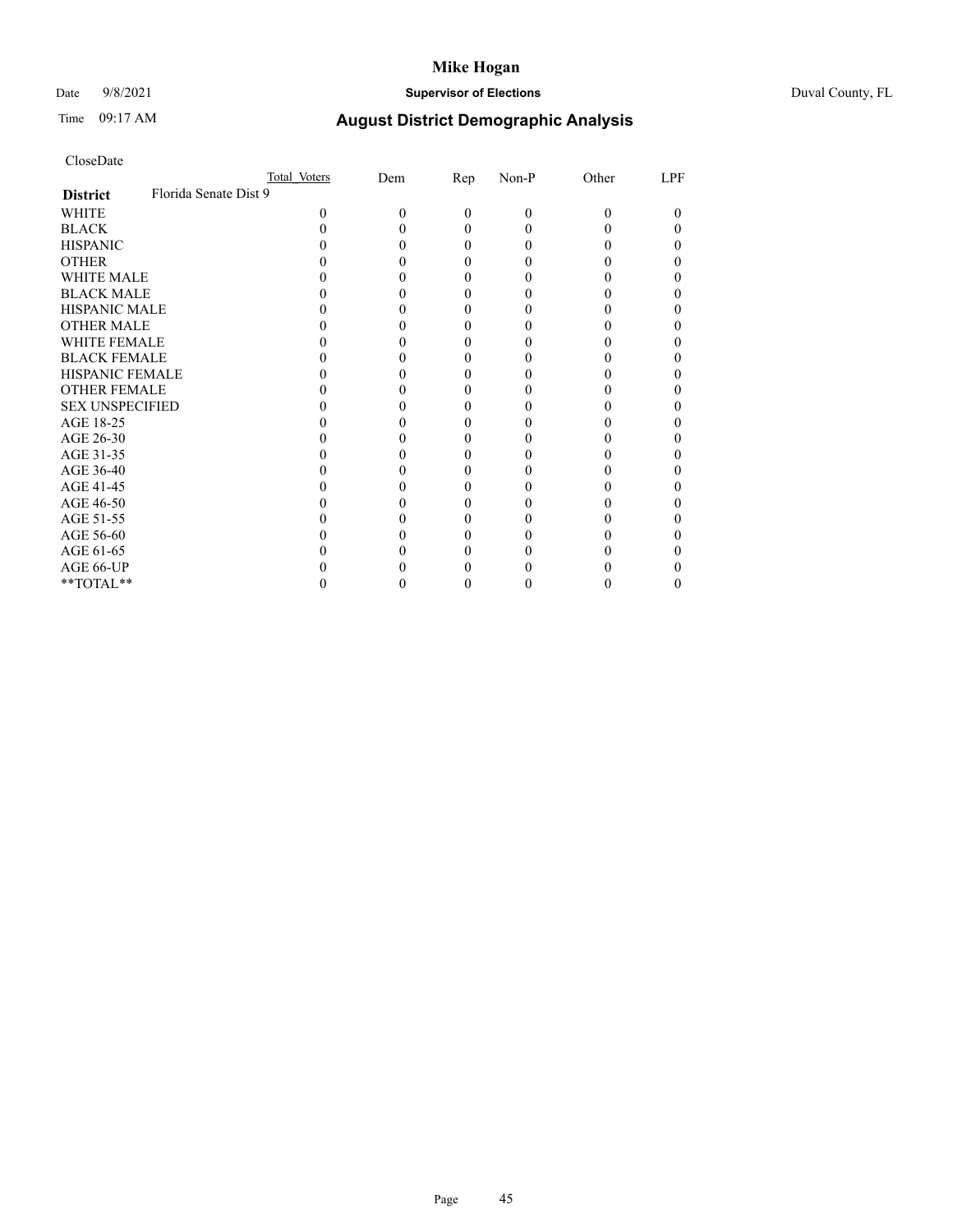## Date 9/8/2021 **Supervisor of Elections** Duval County, FL

# Time 09:17 AM **August District Demographic Analysis**

|                                                  | Total Voters | Dem   | Rep   | Non-P | Other          | LPF            |
|--------------------------------------------------|--------------|-------|-------|-------|----------------|----------------|
| Jacksonville Beach District 1<br><b>District</b> |              |       |       |       |                |                |
| WHITE                                            | 5,125        | 1,282 | 2,527 | 1,191 | 97             | 28             |
| <b>BLACK</b>                                     | 352          | 266   | 15    | 69    | 1              | 1              |
| <b>HISPANIC</b>                                  | 186          | 63    | 67    | 51    | 4              |                |
| <b>OTHER</b>                                     | 352          | 78    | 121   | 138   | 13             | $\overline{2}$ |
| WHITE MALE                                       | 2,497        | 507   | 1,286 | 640   | 47             | 17             |
| <b>BLACK MALE</b>                                | 137          | 93    | 5     | 37    | 1              | 1              |
| <b>HISPANIC MALE</b>                             | 83           | 19    | 35    | 29    | 0              | 0              |
| <b>OTHER MALE</b>                                | 134          | 29    | 44    | 55    | 5              | 1              |
| WHITE FEMALE                                     | 2,583        | 768   | 1,214 | 541   | 50             | 10             |
| <b>BLACK FEMALE</b>                              | 212          | 170   | 10    | 32    | $\theta$       | $\theta$       |
| <b>HISPANIC FEMALE</b>                           | 99           | 42    | 31    | 21    | 4              | 1              |
| <b>OTHER FEMALE</b>                              | 144          | 38    | 53    | 47    | 6              | $\theta$       |
| <b>SEX UNSPECIFIED</b>                           | 125          | 23    | 52    | 46    | $\overline{2}$ | 2              |
| AGE 18-25                                        | 548          | 167   | 206   | 158   | 15             | $\overline{2}$ |
| AGE 26-30                                        | 741          | 196   | 305   | 217   | 16             | 7              |
| AGE 31-35                                        | 611          | 162   | 235   | 192   | 14             | 8              |
| AGE 36-40                                        | 524          | 142   | 191   | 175   | 11             | 5              |
| AGE 41-45                                        | 416          | 110   | 173   | 122   | 9              | $\mathfrak{2}$ |
| AGE 46-50                                        | 402          | 95    | 195   | 100   | 10             | $\overline{c}$ |
| AGE 51-55                                        | 453          | 108   | 230   | 107   | 6              | $\overline{c}$ |
| AGE 56-60                                        | 535          | 132   | 279   | 112   | 10             | $\mathfrak{2}$ |
| AGE 61-65                                        | 483          | 158   | 239   | 78    | 8              | $\theta$       |
| AGE 66-UP                                        | 1,302        | 419   | 677   | 188   | 16             | $\overline{2}$ |
| **TOTAL**                                        | 6,015        | 1,689 | 2,730 | 1,449 | 115            | 32             |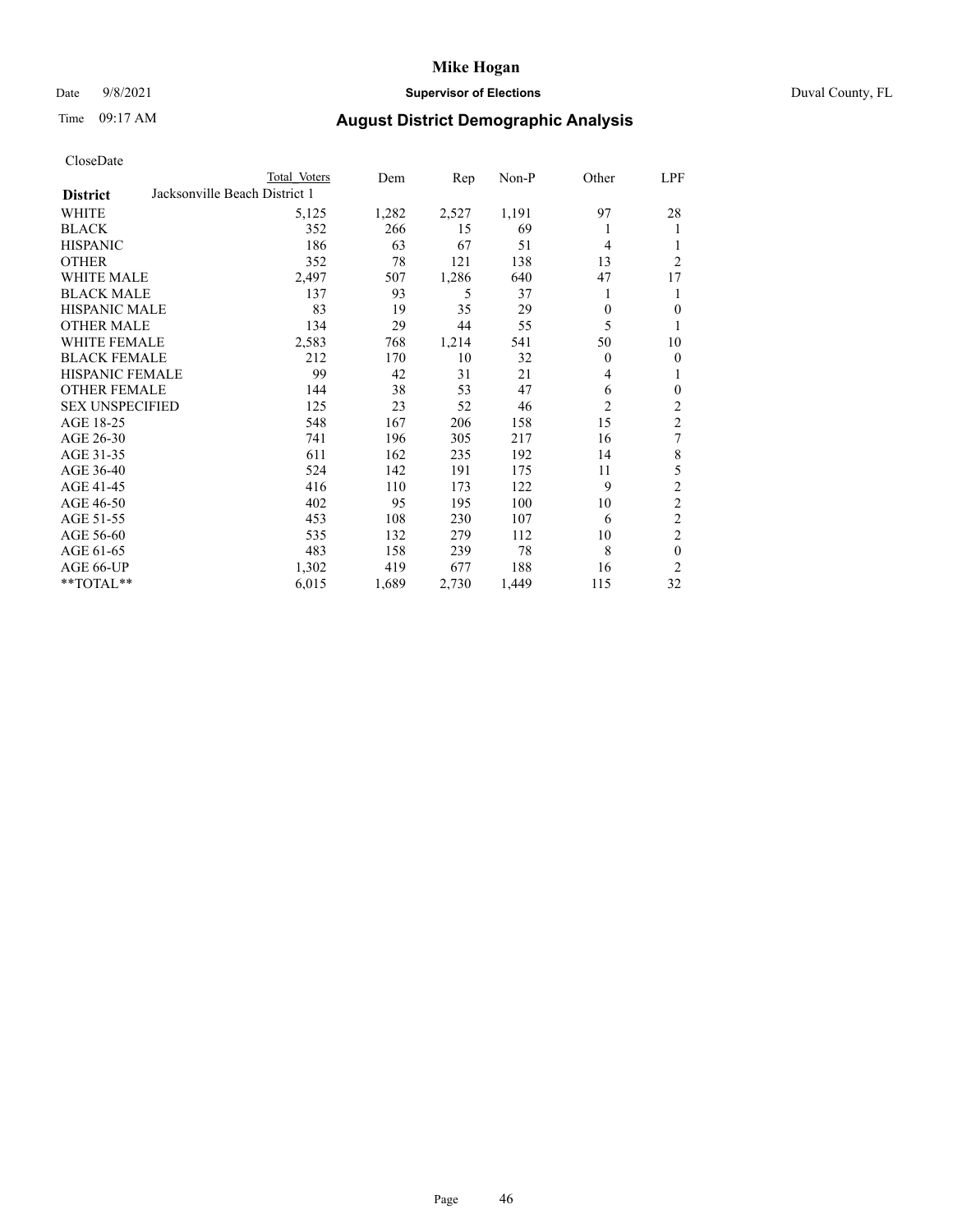## Date 9/8/2021 **Supervisor of Elections** Duval County, FL

# Time 09:17 AM **August District Demographic Analysis**

|                        |                               | Total Voters | Dem   | Rep   | Non-P | Other            | LPF          |
|------------------------|-------------------------------|--------------|-------|-------|-------|------------------|--------------|
| <b>District</b>        | Jacksonville Beach District 2 |              |       |       |       |                  |              |
| WHITE                  |                               | 6,340        | 1,492 | 3,378 | 1,318 | 119              | 33           |
| <b>BLACK</b>           |                               | 102          | 74    | 9     | 17    |                  | 1            |
| <b>HISPANIC</b>        |                               | 138          | 49    | 48    | 38    | 3                | $\theta$     |
| <b>OTHER</b>           |                               | 407          | 110   | 157   | 129   | 7                | 4            |
| WHITE MALE             |                               | 3,013        | 574   | 1,692 | 675   | 51               | 21           |
| <b>BLACK MALE</b>      |                               | 56           | 40    | 5     | 10    | 1                | $\mathbf{0}$ |
| <b>HISPANIC MALE</b>   |                               | 46           | 13    | 16    | 17    | 0                | $\mathbf{0}$ |
| <b>OTHER MALE</b>      |                               | 156          | 38    | 67    | 47    | $\overline{c}$   | 2            |
| WHITE FEMALE           |                               | 3,271        | 903   | 1,665 | 623   | 68               | 12           |
| <b>BLACK FEMALE</b>    |                               | 44           | 33    | 4     | 6     | $\boldsymbol{0}$ | 1            |
| <b>HISPANIC FEMALE</b> |                               | 88           | 36    | 31    | 18    | 3                | $\theta$     |
| <b>OTHER FEMALE</b>    |                               | 179          | 57    | 72    | 45    | 3                | 2            |
| <b>SEX UNSPECIFIED</b> |                               | 134          | 31    | 40    | 61    | $\overline{2}$   | $\mathbf{0}$ |
| AGE 18-25              |                               | 593          | 130   | 269   | 165   | 24               | 5            |
| AGE 26-30              |                               | 558          | 125   | 262   | 151   | 10               | 10           |
| AGE 31-35              |                               | 635          | 133   | 286   | 197   | 16               | 3            |
| AGE 36-40              |                               | 522          | 125   | 233   | 151   | 9                | 4            |
| AGE 41-45              |                               | 528          | 136   | 232   | 148   | 9                | 3            |
| AGE 46-50              |                               | 492          | 96    | 265   | 116   | 12               | 3            |
| AGE 51-55              |                               | 591          | 102   | 362   | 112   | 11               | 4            |
| AGE 56-60              |                               | 688          | 160   | 387   | 121   | 16               | 4            |
| AGE 61-65              |                               | 690          | 176   | 402   | 104   | 7                | 1            |
| AGE 66-UP              |                               | 1,690        | 542   | 894   | 237   | 16               | 1            |
| $*$ TOTAL $**$         |                               | 6,987        | 1,725 | 3,592 | 1,502 | 130              | 38           |